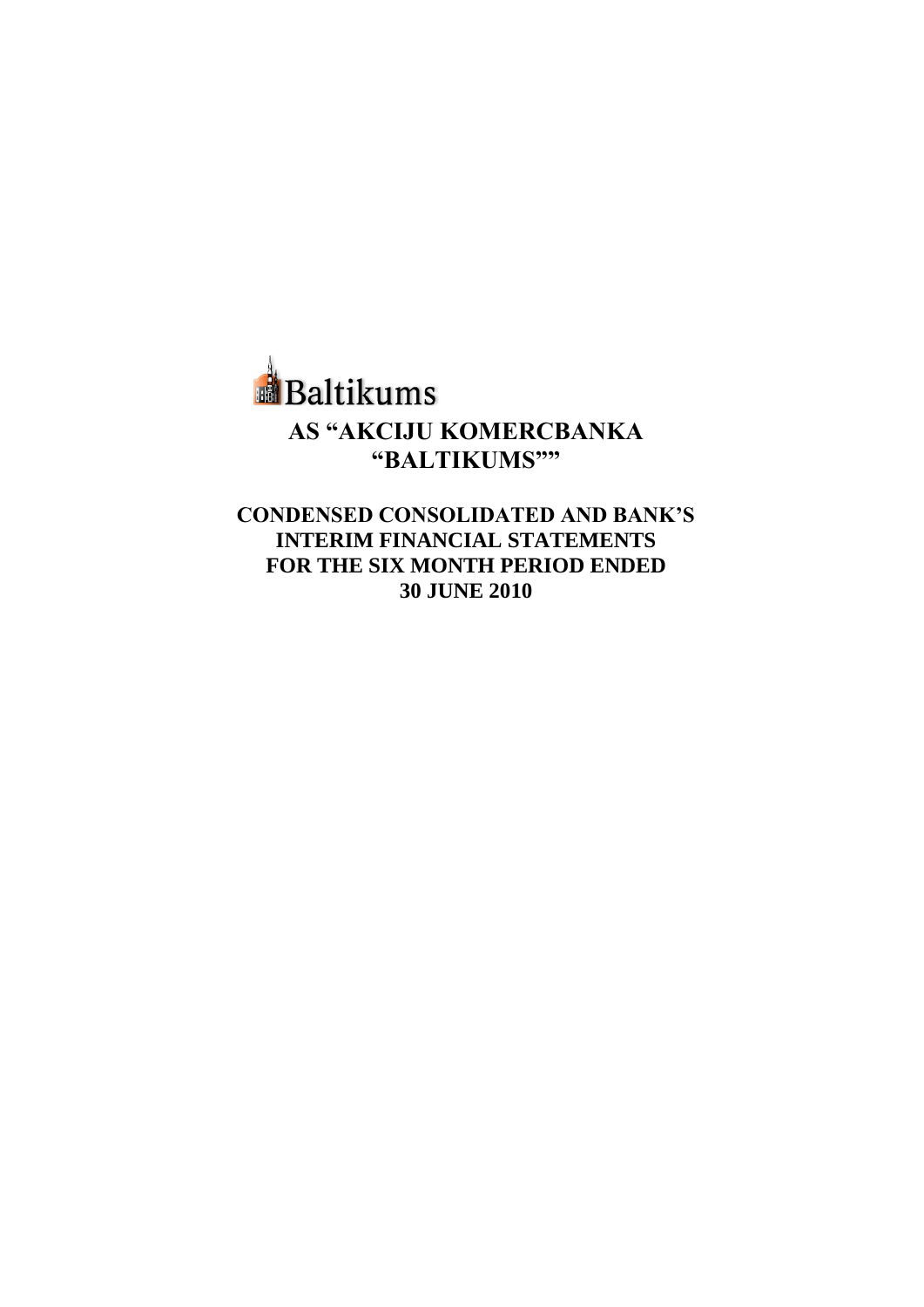# **AS "AKCIJU KOMERCBANKA "BALTIKUMS"" Condensed Consolidated and Bank's Interim Financial Statements for the six month period ended 30 June 2010 CONTENTS**

|                                                                             | Page      |
|-----------------------------------------------------------------------------|-----------|
| Report of the Management                                                    | $3 - 4$   |
| The Supervisory Council and Board of the Bank                               | 5         |
| Statement of the Management's Responsibilities                              | 6         |
| Auditors' Report                                                            | $7 - 8$   |
| Condensed Consolidated and Bank's Interim Financial Statements:             |           |
| Condensed Consolidated and Bank's Interim Income Statement                  | 9         |
| Condensed Consolidated and Bank's Interim Statement of Comprehensive Income | 10        |
| Condensed Consolidated and Bank's Interim Statement of Financial Position   | $11 - 12$ |
| Condensed Consolidated Interim Statement of Changes in Equity               | 13        |
| Condensed Bank's Interim Statement of Changes in Equity                     | 14        |
| Condensed Consolidated and Bank's Interim Statement of Cash Flows           | 15        |
| Notes to the Consolidated and Bank's Condensed Interim Financial Statements | $16 - 36$ |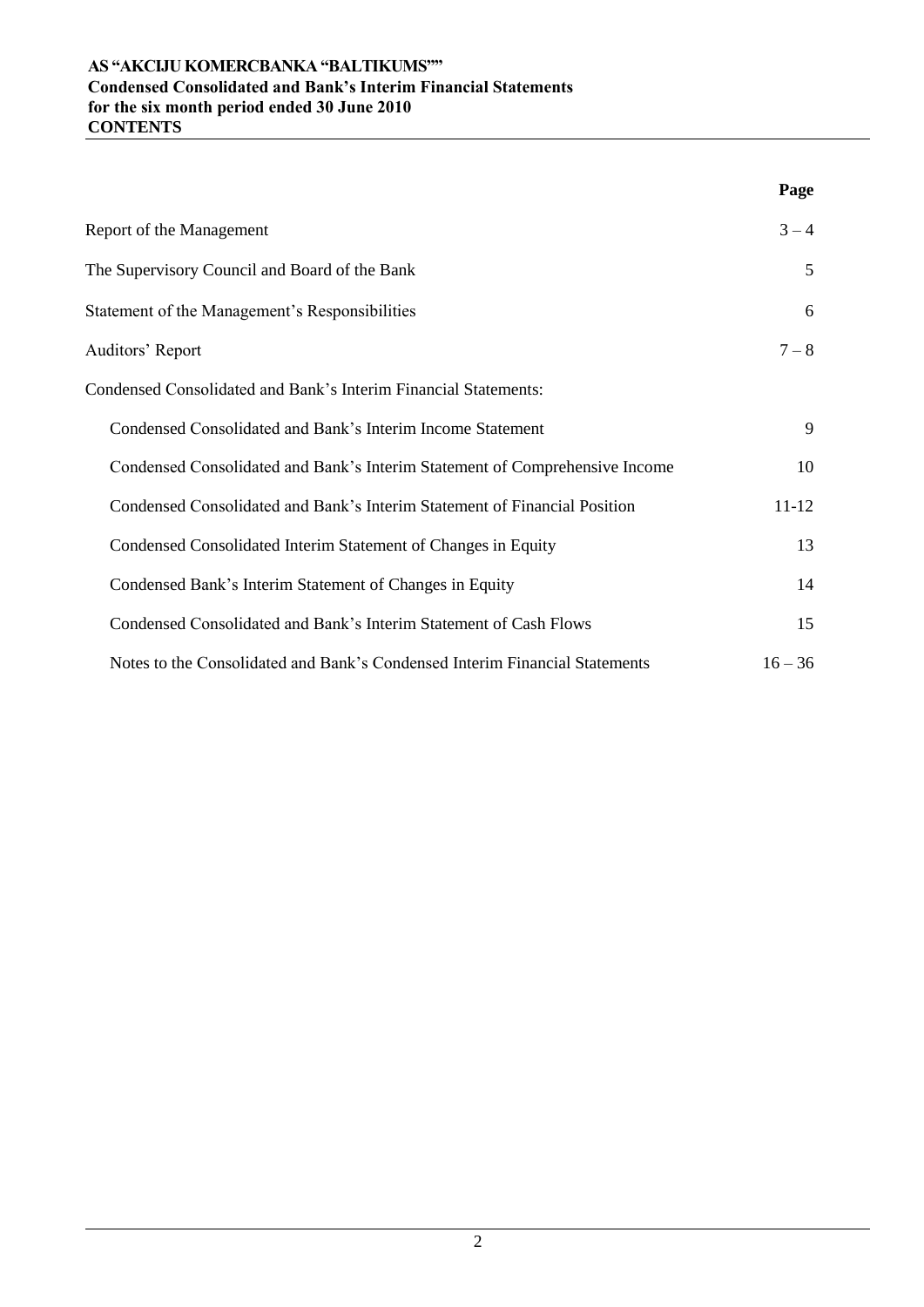#### **Dear Shareholders, customers and partners,**

In the first half of 2010, AS "Akciju komercbanka "Baltikums"" (hereinafter – Baltikums Banka) continued its stable growth, which is proved by key financial indicators and improvement of its position in the chosen niches.

Conservative approach to risk management, persistency in the strategic objectives, and establishment of longterm relations with customers – these are the three pillars of success of the dynamically growing and modern Baltikums Banka.

On the tenth year of its operations, the bank successfully functions in Riga, Limassol, Kyiv, and Almaty, as well as has representation in Russia. Baltikums Banka and its foreign branches employ an international team of 180 professionals.

The audited profit of Baltikums Banka for the first half of the year amounted to LVL 0.71 million. As of 30 June this year, the Bank"s assets made up LVL 132.98 million. At the end of June, Baltikums Banka issued LVL 27.16 million in loans and in mortgage loans – just LVL 13 thousand. The amount of attracted deposits was LVL 107.05 million by the end of June.

The profit of Baltikums Banka group amounted to LVL 0.76 million in this first half of the year, whereas the assets reached LVL 135.43 million in this period.

Such results became possible thanks to the Bank"s well-thought-out and precise strategy and its professional team. Despite a decrease in the assets resulting from a drop in the bank customers" turnover Baltikums Banka is one of the Latvian banks that continue operating with profit, the number of opened customer accounts keeps growing, efficiency of operations increases, funds are invested in information technologies and expansion of the bank"s international branch as competition drops during the crisis.

Baltikums Banka still maintains very high liquidity and balance structure indicators and the high capital adequacy significantly exceeds that required by supervisory authorities.

Currently, the Bank focuses on three basic trends of its operations: Private Banking*,* Corporate Banking and Wealth Management*.*

Under the concept "Relations that work", Baltikums Banka set an objective to establish such relations with its customers that would allow most prompt and clear execution of the customers" orders. In the first half of the year, Baltikums Banka updated the enhanced Internet Bank version that is one of the crucial elements in relations among the customer and the Bank. Having improved the design and functionality of the Internet Bank the Bank offered a solution that is more convenient, personified, and adjusted to needs of the customers.

This year, Baltikums Banka has successfully redeemed the third issue bonds. Earlier the Bank successfully redeemed its first and second issues, as well as the first issue of credit-linked notes in Latvia.

The investors who purchased the Bank"s bonds receive stable regular income from them. The bank"s bonds have stable business prospects in future improving the Bank"s competitive advantages in the chosen niches of Corporate Banking and Private Banking. The performance results achieved by Baltikums Banka shows that the Bank has been successfully implementing its potential in rendering its services to companies and wealthy individuals.

In the future, the Bank might consider more bond issues depending on the situation in the financial markets and customer demand for financing of promising projects.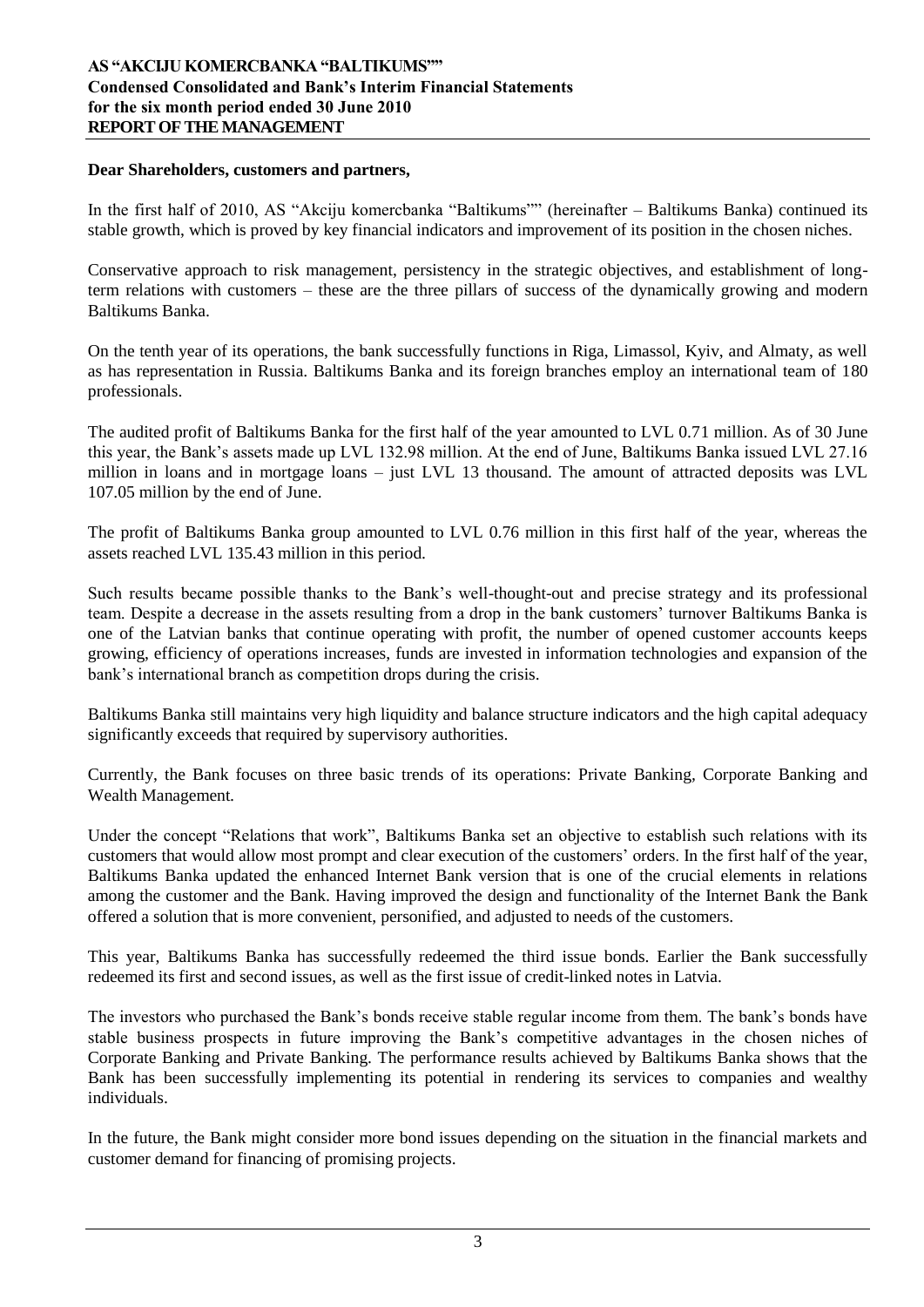### **AS "AKCIJU KOMERCBANKA "BALTIKUMS"" Condensed Consolidated and Bank's Interim Financial Statements for the six month period ended 30 June 2010**

German Commerzbank AG highly rated quality of commercial payments and transfers among financial institutions executed by Baltikums Banka and awarded it with the STP Award 2009 – Excellent Quality in the Delivery of Commercial Payments and Financial Institution Transfers. The award proves the professionalism of the Bank employees and quality of the banking technologies that ensure automatic execution of payments.

Baltikums Banka constantly improves its business model introducing latest technologies and methodology. However, our philosophy and business approach remain unchanged. Baltikums Banka is an independent private bank and a family business. The Bank has Latvian origin and its objective is to join leading independent private banks in the European Union by providing modern and sought after banking products, services and solutions aimed at facilitating business and at keeping and growing wealth of our customers.

Baltikums Banka is famous for its consequent approach to establishing and maintaining mutually beneficial relations with its customers. Paying close attention to research and new developments, we create products, services, and solutions that are sought after, first of all, because they are created in our customers" interests and represent our response to the customers" needs and desires. Baltikums Banka was established as a commercial bank and its entrepreneur's spirit is close and familiar to customers: private entrepreneurs, high net worth individuals, and professional investors.

Besides, the Bank"s objective is not only provide its customers with professional and quality service but also to join forces in order to create environment for business, capital, assets, and risks management, to give our customers, in addition to financial benefits, more stability and confidence regarding their, their families", and their partners" future. Here we see our responsibility as private bankers.

Our values remain unchanged as before: independence and objective approach, security, responsibility, and comprehensive protection of our customer"s interests. We are grateful to all our customers for cooperation and trust in these complicated times and look forward to continuing our successful cooperation in the future.

Aleksandrs Peškovs Chairman of the Council Aldis Reims Chairman of the Board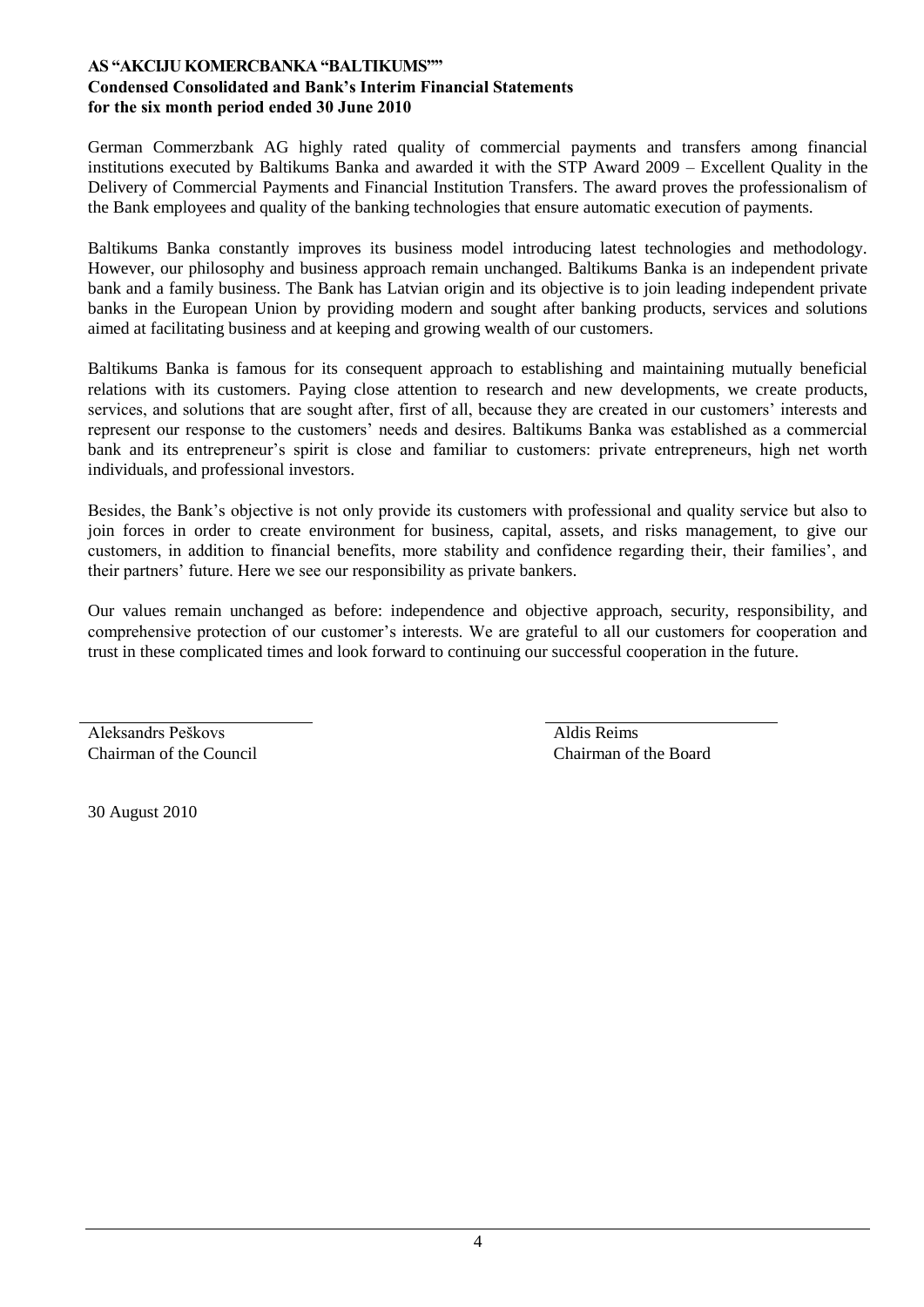# **Council as of 30 June 2010**

| Name, surname      | <b>Position</b>                                                                    | Date of appointment |
|--------------------|------------------------------------------------------------------------------------|---------------------|
| Aleksandrs Peškovs | Chairman of the Council                                                            | 22 June 2001        |
| Sergejs Peškovs    | Member of the Council                                                              | 22 June 2001        |
|                    | Deputy Chairman of the Council                                                     | 25 July 2002        |
| Olegs Čepulskis    | Member of the Council                                                              | 22 June 2001        |
| Andrejs Kočetkovs  | Member of the Council                                                              | 22 June 2001        |
|                    | There have been no changes in the Supervisory Council during the reporting period. |                     |

#### **Management Board as of 30 June 2009**

| Name, surname               | <b>Position</b>              | Date of appointment |
|-----------------------------|------------------------------|---------------------|
| Aldis Reims                 | Member of the Board          | 20 August 2001      |
|                             | Acting Chairman of the Board | 1 July 2002         |
|                             | Chairman of the Board        | 25 April 2003       |
| Dmitrijs Latiševs           | Member of the Board          | 1 July 2002         |
|                             | Deputy Chairman of the Board | 25 April 2003       |
| Leonarda Višņevska          | Member of the Board          | 25 April 2003       |
| Tatjana Drobina             | Member of the Board          | 30 April 2008       |
| <b>Aleksandrs Halturins</b> | Member of the Board          | 30 April 2008       |
|                             |                              |                     |

There have been no changes in the Board during the reporting period.

On behalf of the Bank"s management,

Aleksandrs Peškovs Chairman of the Council

Aldis Reims Chairman of the Board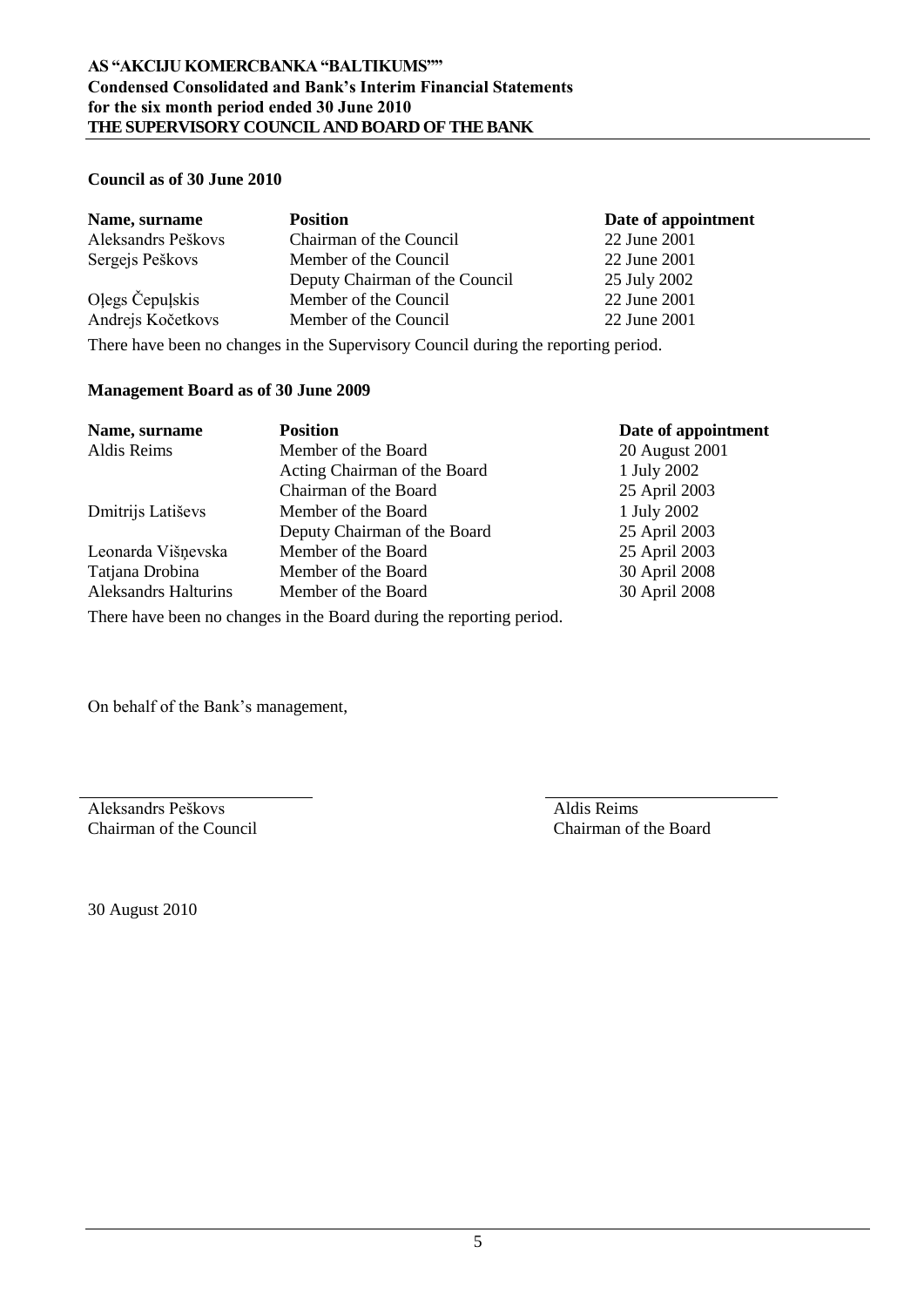Riga

The management of the AS "Akciju Komercbanka "Baltikums"" (the Bank) is responsible for the preparation of the condensed consolidated interim financial statements of the Bank and its subsidiaries (the Group) as well as for the preparation of the condensed interim financial statements of the Bank. The consolidated and Bank financial statements are prepared in accordance with IAS 34 *Interim Financial Reporting* on a going concern basis. Appropriate accounting policies have been applied on a consistent basis. Prudent and reasonable judgments and estimates have been made by the management in the preparation of the financial statements.

The consolidated and Bank financial statements on pages 9 - 36 are prepared in accordance with the source documents and present the financial position of the Group as at 30 June 2010 and the results of its performance and cash flows for the six months period ended 30 June 2010.

The management of the Bank is responsible for the maintenance of a proper accounting system, safeguarding the Group"s assets, and the prevention and detection of fraud and other irregularities in the Group. The management is also responsible for operating the Bank in compliance with the Law on Credit Institutions, regulations of the Finance and Capital Markets Commission and other legislation of the Republic of Latvia applicable to credit institutions.

On behalf of the Bank"s management,

Aleksandrs Peškovs *Chairman of the Council* Aldis Reims *Chairman of the Board*

Riga, 30 August 2010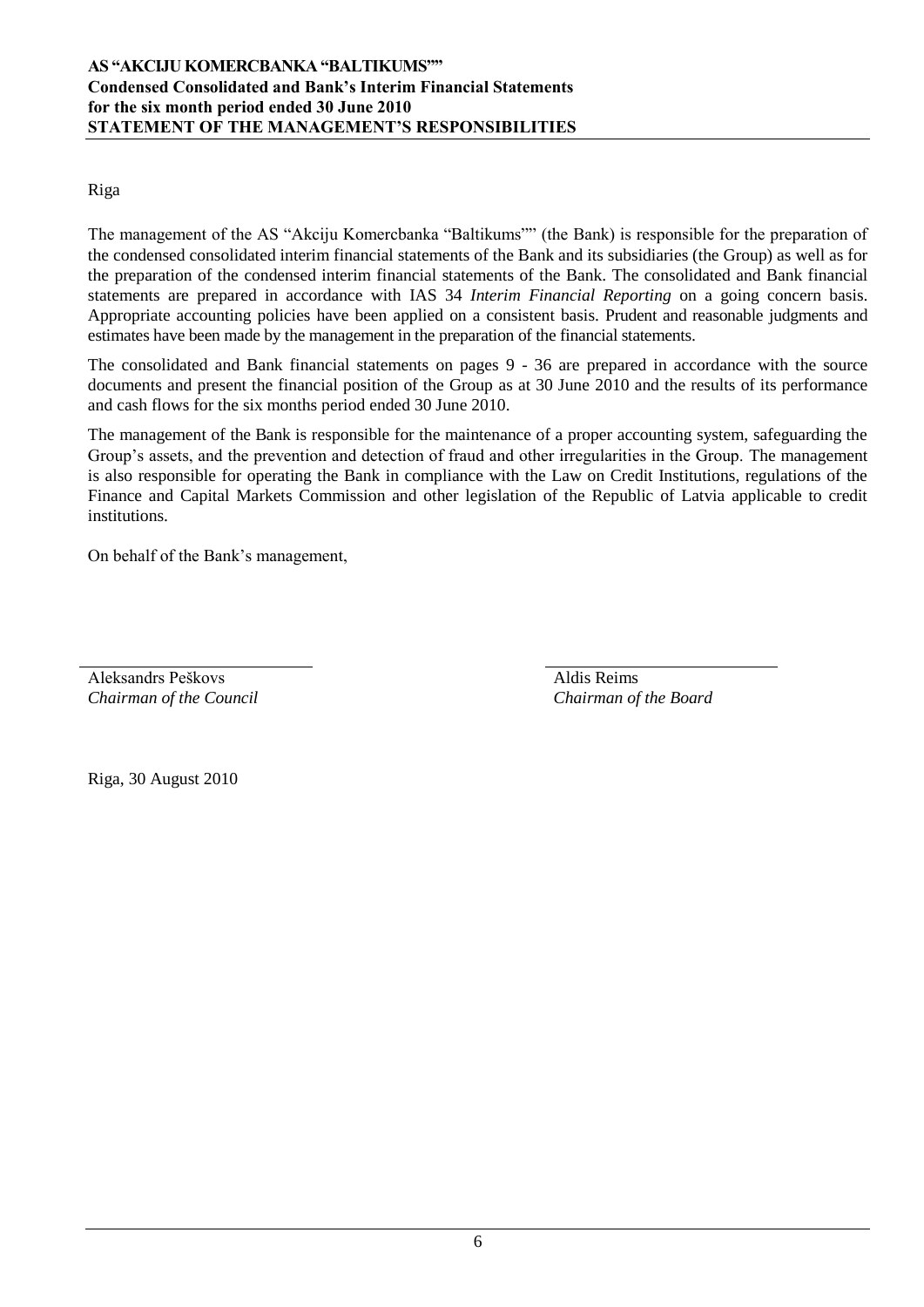# **AS "AKCIJU KOMERCBANKA "BALTIKUMS"" Condensed Consolidated and Bank's Interim Financial Statements for the six month period ended 30 June 2010**



Latvia

**KPMG Baltics SIA** Phone +371 670 380 00<br>Vesetas iela 7 **Phone 2012 5** Fax +371 670 380 00 +371 670 380 02 Riga LV 1013 **Internet:** [www.kpmg.lv](http://www.kpmg.lv/)

# Independent Auditors' Report

# To the shareholders of AS "Akciju Komercbanka "Baltikums""

We have audited the accompanying condensed interim financial information of AS "Akciju Komercbanka "Baltikums"" ("the Bank"), which comprises the condensed interim statement of financial position as at 30 June 2010, the condensed interim income statement, the condensed interim statement of comprehensive income, the condensed interim statement of changes in equity, the condensed interim statement of cash flows for the six month period then ended, and condensed notes, comprising a summary of significant accounting policies and other explanatory information, as set out on pages 9 to 36. We have also audited the accompanying condensed interim consolidated financial information of AS "Akciju Komercbanka "Baltikums"" and its subsidiaries ("the Group"), which comprises the condensed consolidated interim statement of financial position as at 30 June 2010, the condensed consolidated interim income statement, the condensed consolidated interim statement of comprehensive income, the condensed consolidated interim statement of changes in equity, the condensed consolidated interim statement of cash flows for the six month period then ended, and condensed notes, comprising a summary of significant accounting policies and other explanatory information, as set out on pages 9 to 36.

# *Management's Responsibility for the Financial Information*

Management is responsible for the preparation and fair presentation of this condensed consolidated and Bank interim financial information in accordance with IAS 34 *Interim Financial Reporting* and for such internal control as management determines is necessary to enable the preparation of condensed consolidated and Bank interim financial information that is free from material misstatement, whether due to fraud or error.

# *Auditors' Responsibility*

Our responsibility is to express an opinion on this condensed interim financial information based on our audit. We conducted our audit in accordance with International Standards on Auditing. Those standards require that we comply with ethical requirements and plan and perform the audit to obtain reasonable assurance whether the condensed interim financial information is free from material misstatement.

An audit involves performing procedures to obtain audit evidence about the amounts and disclosures in the condensed interim financial information. The procedures selected depend on the auditors' judgment, including the assessment of the risks of material misstatement of the condensed interim financial information, whether due to fraud or error. In making those risk assessments, the auditors consider internal control relevant to the entity's preparation and fair presentation of the condensed interim financial information in order to design audit procedures that are appropriate in the circumstances, but not for the purpose of expressing an opinion on the effectiveness of the entity's internal control system. An audit also includes evaluating the appropriateness of accounting principles used and the reasonableness of accounting estimates made by management, as well as evaluating the overall presentation of the condensed interim financial information.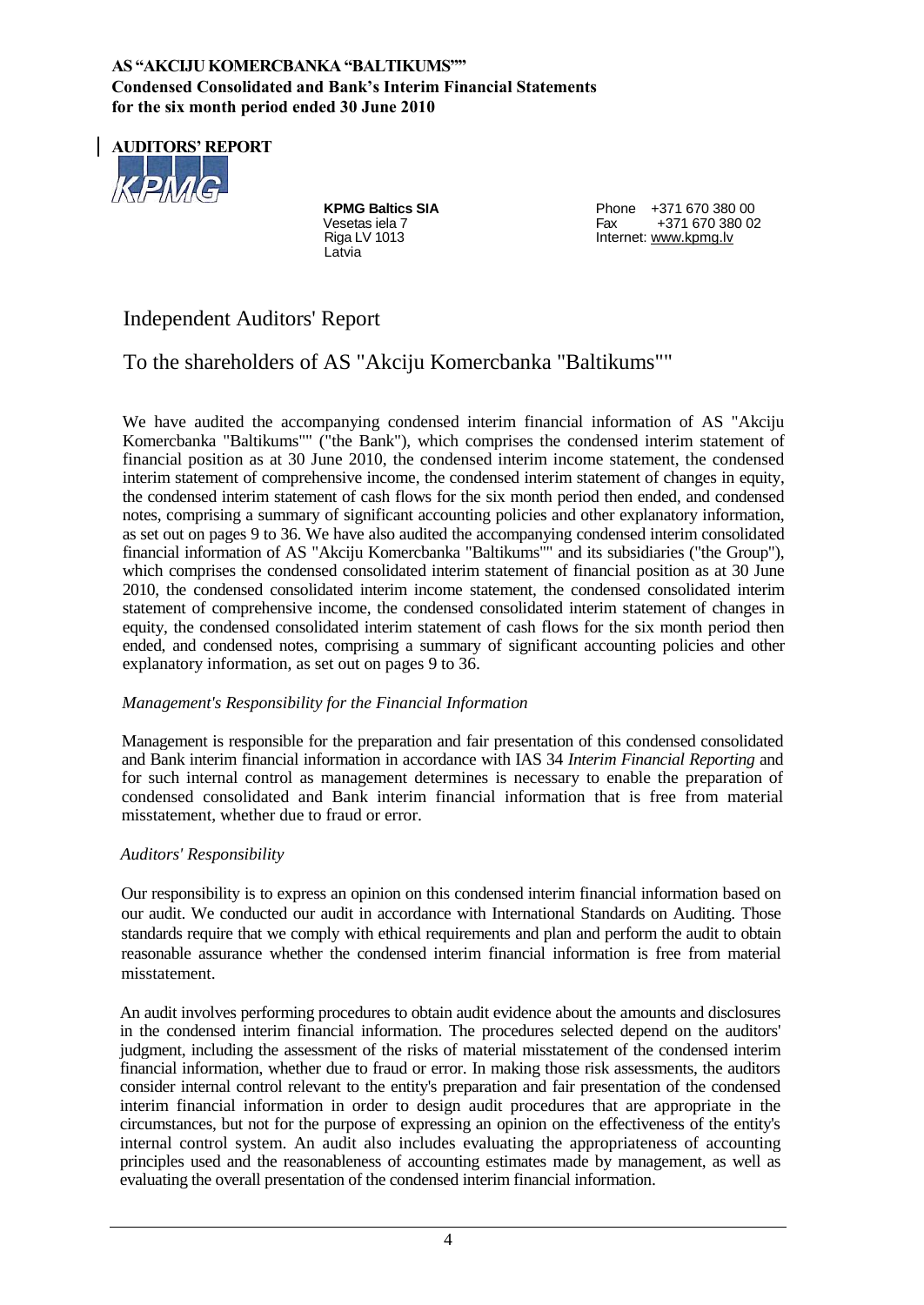#### **AS "AKCIJU KOMERCBANKA "BALTIKUMS"" Condensed Consolidated and Bank's Interim Financial Statements for the six month period ended 30 June 2010**



We believe that the audit evidence we have obtained is sufficient and appropriate to provide a basis for our opinion.

*Opinion*

In our opinion, the condensed interim financial information of AS "Akciju Komercbanka "Baltikums"" as at and for the six month period ended 30 June 2010 is prepared, in all material respects, in accordance with IAS 34 *Interim Financial Reporting.*

In our opinion, the condensed consolidated interim financial information of AS "Akciju Komercbanka "Baltikums"" Group as at and for the six month period ended 30 June 2010 is prepared, in all material respects, in accordance with IAS 34 *Interim Financial Reporting.*

KPMG Baltics SIA Licence Nr. 55

Ondrej Fikrle Inga Lipsane Partner pp KPMG Baltics SIA Sworn Auditor Riga, Latvia Certificate No 112 30 August 2010

This report is an English translation of the original Latvian. In the event of discrepancies between the two reports, the Latvian version prevails.

> KPMG Baltics SIA, a Latvian limited liability company and a member firm of the KPMG network of independent member firms affiliated with KPMG International Cooperative ("KPMG International"), a Swiss entity.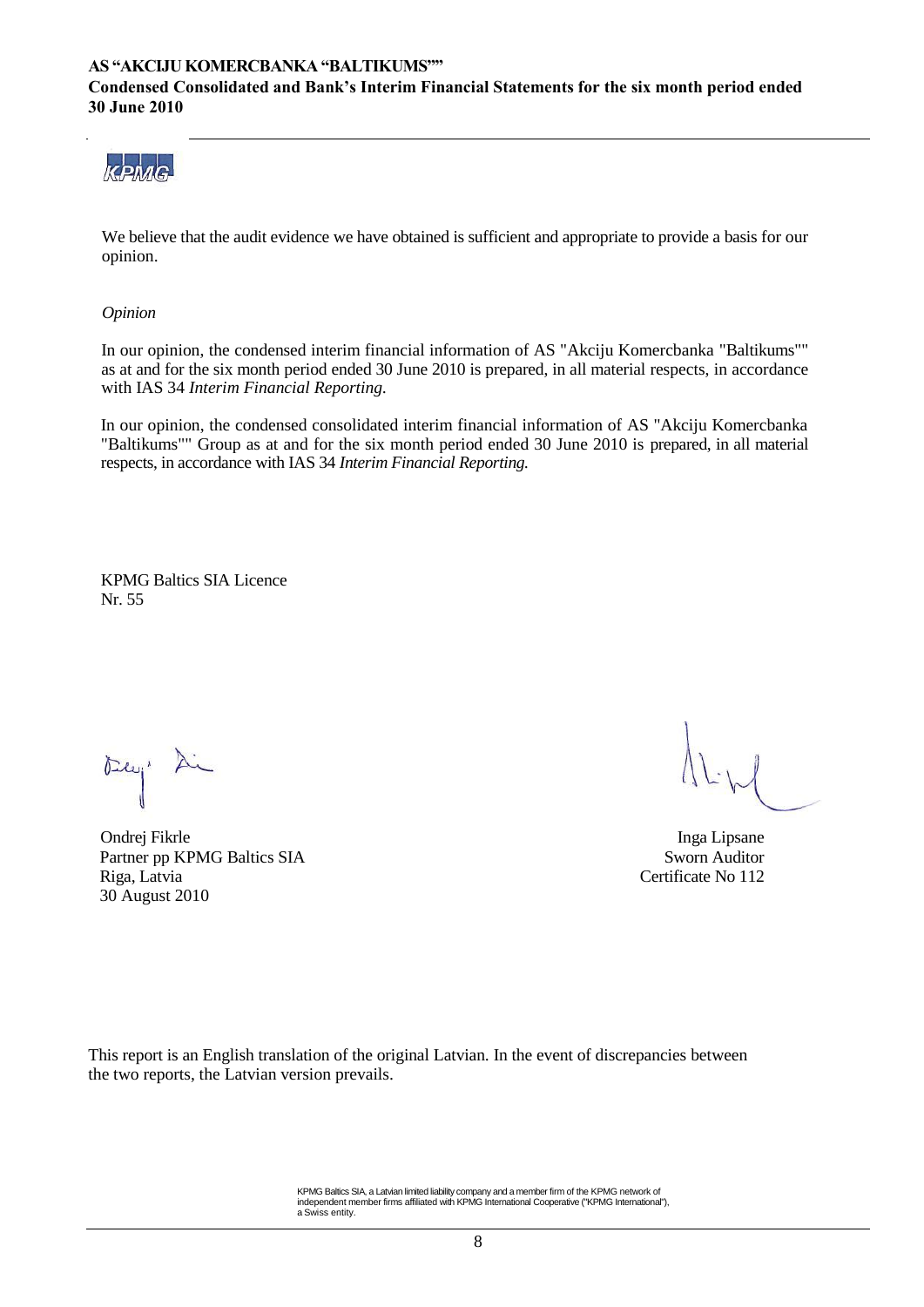#### **AS "AKCIJU KOMERCBANKA "BALTIKUMS"" Condensed Consolidated and Bank's Interim Financial Statements for the six month period ended 30 June 2010 CONDENSED CONSOLIDATED AND BANK"S INTERIM INCOME STATEMENT**

|                                                                                      | <b>Notes</b>   | 6 month period ended<br>30 June 2010 |                                | 6 month period ended<br>30 June 2009 |                                |
|--------------------------------------------------------------------------------------|----------------|--------------------------------------|--------------------------------|--------------------------------------|--------------------------------|
|                                                                                      |                | Group<br><b>LVL</b> '000             | <b>Bank</b><br><b>LVL</b> '000 | Group<br><b>LVL</b> '000             | <b>Bank</b><br><b>LVL</b> '000 |
| Interest income                                                                      |                | 2 2 0 9                              | 2 1 7 3                        | 3 0 5 5                              | 3 0 29                         |
| Interest expense                                                                     |                | (281)                                | (266)                          | (600)                                | (561)                          |
| Net interest income                                                                  | $\overline{7}$ | 1928                                 | 1 907                          | 2455                                 | 2468                           |
| Fee and commission income                                                            |                | 2 3 4 8                              | 2 3 2 6                        | 2 0 5 0                              | 2047                           |
| Fee and commission expense                                                           |                | (361)                                | (361)                          | (357)                                | (357)                          |
| Net commission and fee income                                                        | 8              | 1987                                 | 1965                           | 1693                                 | 1690                           |
| Net gain/(loss) on financial assets and<br>liabilities carried at fair value through |                |                                      |                                |                                      |                                |
| profit or loss                                                                       |                | (909)                                | (909)                          | 360                                  | 360                            |
| Net foreign exchange income                                                          |                | 534                                  | 455                            | 402                                  | 402                            |
| Other operating income                                                               |                | 484                                  | 243                            | 253                                  | 93                             |
| Share in profit of associates                                                        |                | 123                                  |                                | 238                                  |                                |
| <b>Operating income</b>                                                              |                | 4 1 4 7                              | 3 6 6 1                        | 5 4 0 1                              | 5 0 13                         |
| Administrative expenses                                                              |                | (3115)                               | (2694)                         | (2789)                               | (2684)                         |
| Other operating expenses                                                             |                | (141)                                | (129)                          | (76)                                 | (58)                           |
| Impairment of financial assets, net                                                  | 19             | 83                                   | 83                             | (718)                                | (1 223)                        |
| <b>Total operating expenses</b>                                                      |                | (3173)                               | (2740)                         | (3583)                               | (3965)                         |
| Profit before income tax                                                             |                | 974                                  | 921                            | 1818                                 | 1 0 4 8                        |
| Corporate income tax                                                                 | 9              | (212)                                | (212)                          | (147)                                | (147)                          |
| Profit for the period                                                                |                | 762                                  | 709                            | 1671                                 | 901                            |
| <b>Attributable to:</b>                                                              |                |                                      |                                |                                      |                                |
| Equity holders of the Bank                                                           |                | 762                                  | 709                            | 1407                                 | 901                            |
| Non-controlling interest                                                             |                |                                      |                                | 264                                  |                                |
| Profit for the period                                                                |                | 762                                  | 709                            | 1671                                 | 901                            |

The accompanying notes on pages 16 to 36 are an integral part of the condensed consolidated and Bank interim financial statements.

The Council and Board of the Bank approve for issue to shareholders these condensed consolidated and Bank interim financial statements as presented on pages 9 - 36. The condensed consolidated and Bank interim financial statements are signed on behalf of the Council and Board of the Bank by:

Aleksandrs Peškovs *Chairman of the Council* Aldis Reims *Chairman of the Board*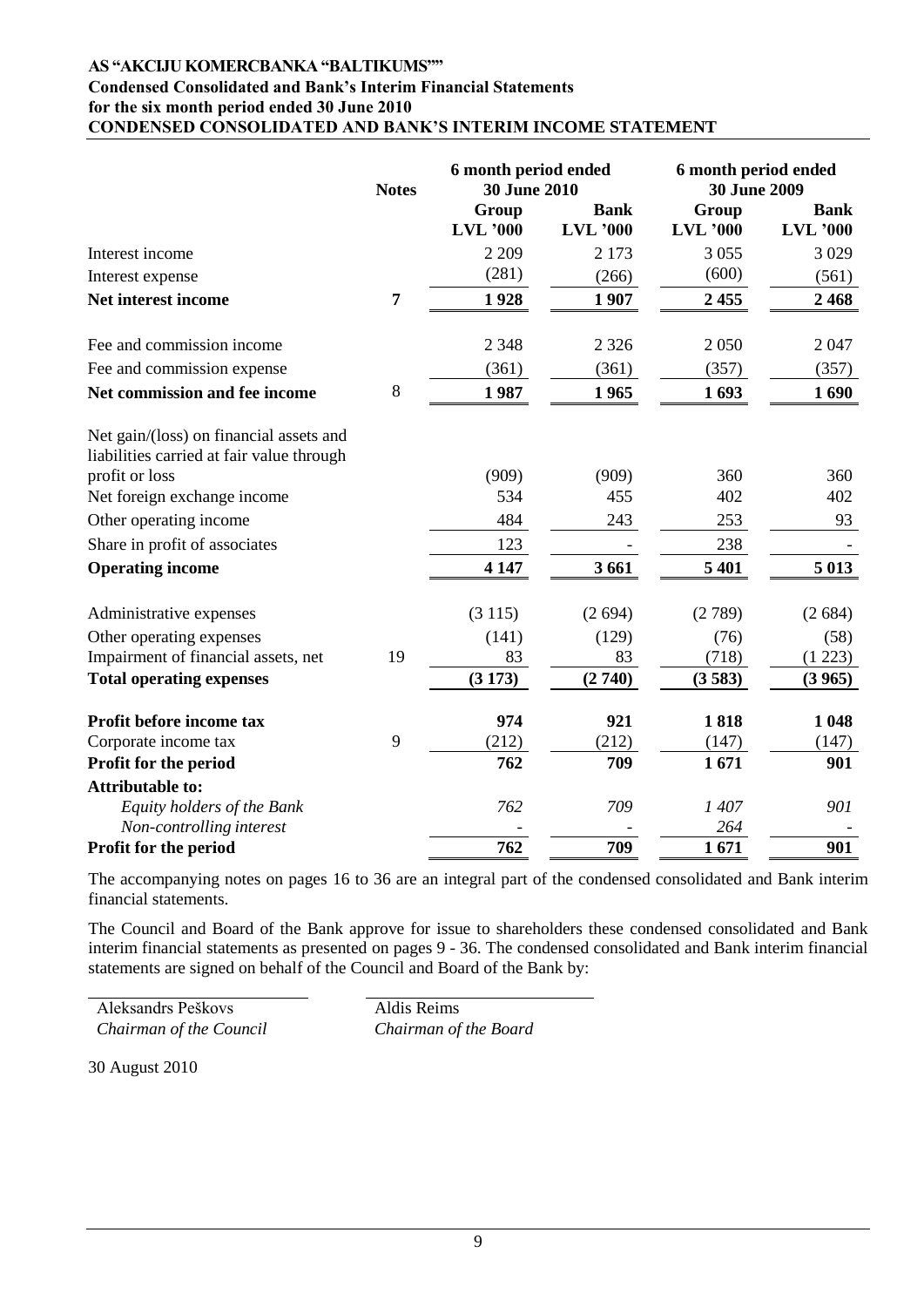### **AS "AKCIJU KOMERCBANKA "BALTIKUMS"" Condensed Consolidated and Bank's Interim Financial Statements for the six month period ended 30 June 2010 CONDENSED CONSOLIDATED INTERIM STATEMENT OF COMPREHENSIVE INCOME**

|                                                    |              | 6 month period ended 30<br><b>June 2010</b> |                        | 6 month period ended 30<br><b>June 2009</b> |                        |
|----------------------------------------------------|--------------|---------------------------------------------|------------------------|---------------------------------------------|------------------------|
|                                                    | <b>Notes</b> | Group<br>LVL'000                            | <b>Bank</b><br>LVL'000 | Group<br>LVL'000                            | <b>Bank</b><br>LVL'000 |
| Profit for the period                              |              | 762                                         | 709                    | 1671                                        | 901                    |
| Other comprehensive income for<br>the period       |              |                                             | $\blacksquare$         |                                             |                        |
| Revaluation of other assets                        | 21           | 1 0 3 0                                     |                        |                                             |                        |
| Total other comprehensive income<br>for the period |              | 1 0 30                                      | ٠                      |                                             |                        |
| Total comprehensive income for the<br>period       |              | 1792                                        | 709                    | 1671                                        | 901                    |
| <b>Attributable to:</b>                            |              |                                             |                        |                                             |                        |
| Equity holders of the Bank                         |              | 1792                                        | 709                    | 1 407                                       | 901                    |
| Non-controlling interest                           |              |                                             |                        | 264                                         |                        |

The accompanying notes on pages 16 to 36 are an integral part of the condensed consolidated and Bank interim financial statements.

The Council and Board of the Bank approve for issue to shareholders these condensed consolidated and Bank interim financial statements as presented on pages 9 - 36. The condensed consolidated and Bank interim financial statements are signed on behalf of the Council and Board of the Bank by:

Aleksandrs Peškovs *Chairman of the Council* Aldis Reims *Chairman of the Board*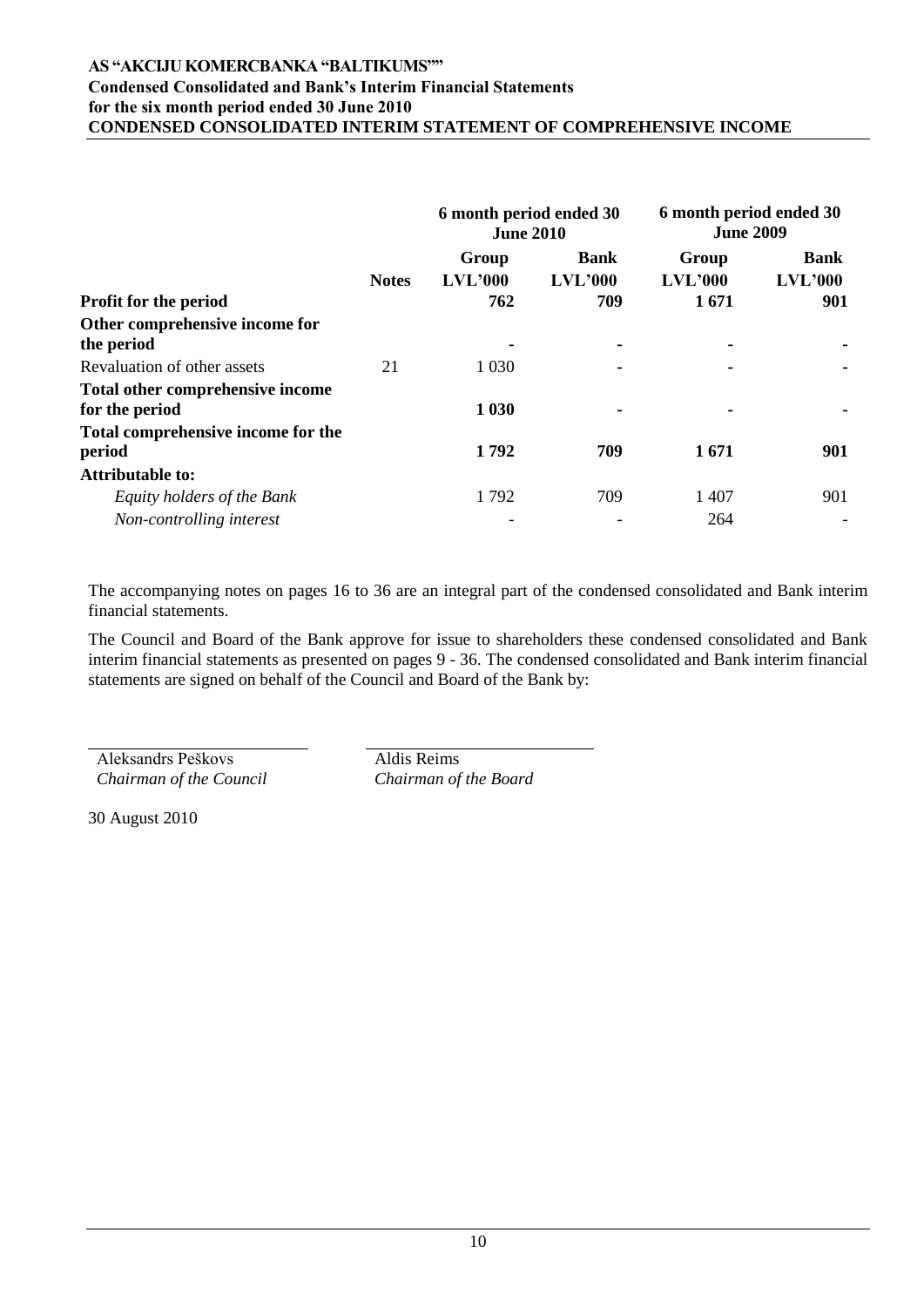#### **AS "AKCIJU KOMERCBANKA "BALTIKUMS"" Condensed Consolidated and Bank's Interim Financial Statements for the six month period ended 30 June 2010 CONDENSED CONSOLIDATED INTERIM STATEMENT OF FINANCIAL POSITION**

|                                                  |              | <b>30 June 2010</b> |                 | <b>31 December 2009</b> |                 |
|--------------------------------------------------|--------------|---------------------|-----------------|-------------------------|-----------------|
| <b>Assets</b>                                    | <b>Notes</b> | Group               | <b>Bank</b>     | Group                   | <b>Bank</b>     |
|                                                  |              | $LVL$ '000          | <b>LVL</b> '000 | $LVL$ '000              | <b>LVL</b> '000 |
| Cash and balances with the Bank of Latvia        | 10           | 16 5 8 2            | 16 580          | 6 0 43                  | 6 0 43          |
| Deposits with credit institutions                | 12           | 37 573              | 37 5 62         | 33 112                  | 33 102          |
| Demand deposits                                  |              | 36 744              | 36 733          | 29 4 92                 | 29 4 82         |
| Term deposits                                    |              | 829                 | 829             | 3620                    | 3 6 20          |
| Financial assets at fair value through profit or |              |                     |                 |                         |                 |
| loss                                             |              | 24 048              | 24 048          | 15 4 98                 | 15 4 98         |
| Fixed income securities                          | 13           | 20 649              | 20 649          | 13 689                  | 13 689          |
| Non-fixed income securities                      | 13           | 1739                | 1739            | 1440                    | 1 440           |
| Derivative financial instruments                 | 26           | 1660                | 1660            | 369                     | 369             |
| Available-for-sale financial assets              | 14           | 34                  | 34              | 2 3 2 7                 | 34              |
| Fixed income securities                          |              |                     |                 | 2 2 9 3                 |                 |
| Non-fixed income securities                      |              | 34                  | 34              | 34                      | 34              |
| Loans and receivables                            | 15           | 29 540              | 27 155          | 29 500                  | 29 339          |
| Financial assets held-to-maturity                | 16           | 11933               | 11933           | 12 530                  | 12 530          |
| Investments in subsidiaries                      | 17           |                     | 9 3 5 2         |                         | 6 6 6 7         |
| Investments in associates                        |              | 4 2 4 4             | 2 8 2 0         | 4 2 6 5                 | 2 8 2 0         |
| Intangible assets                                |              | 434                 | 231             | 276                     | 255             |
| Property and equipment                           |              | 1 740               | 1586            | 1610                    | 1 604           |
| Investment property                              | 19           | 4 6 25              | 632             | 4 707                   | 647             |
| Non-current assets held for sale                 | 20           | 486                 |                 | 1772                    | 1 4 0 6         |
| Income tax receivable                            |              | 7                   |                 | 867                     | 892             |
| Other assets                                     | 21           | 4 1 3 2             | 999             | 861                     | 838             |
| Prepayments and accrued income                   |              | 47                  | 47              | 40                      | 40              |
| <b>Total assets</b>                              |              | 135 425             | 132 979         | 113 408                 | 111 715         |

The accompanying notes on pages 16 to 36 are an integral part of the condensed consolidated and Bank interim financial statements.

The Council and Board of the Bank approve for issue to shareholders these condensed consolidated and Bank interim financial statements as presented on pages 9 - 36. The condensed consolidated and Bank interim financial statements are signed on behalf of the Council and Board of the Bank by:

Aleksandrs Peškovs *Chairman of the Council* Aldis Reims *Chairman of the Board*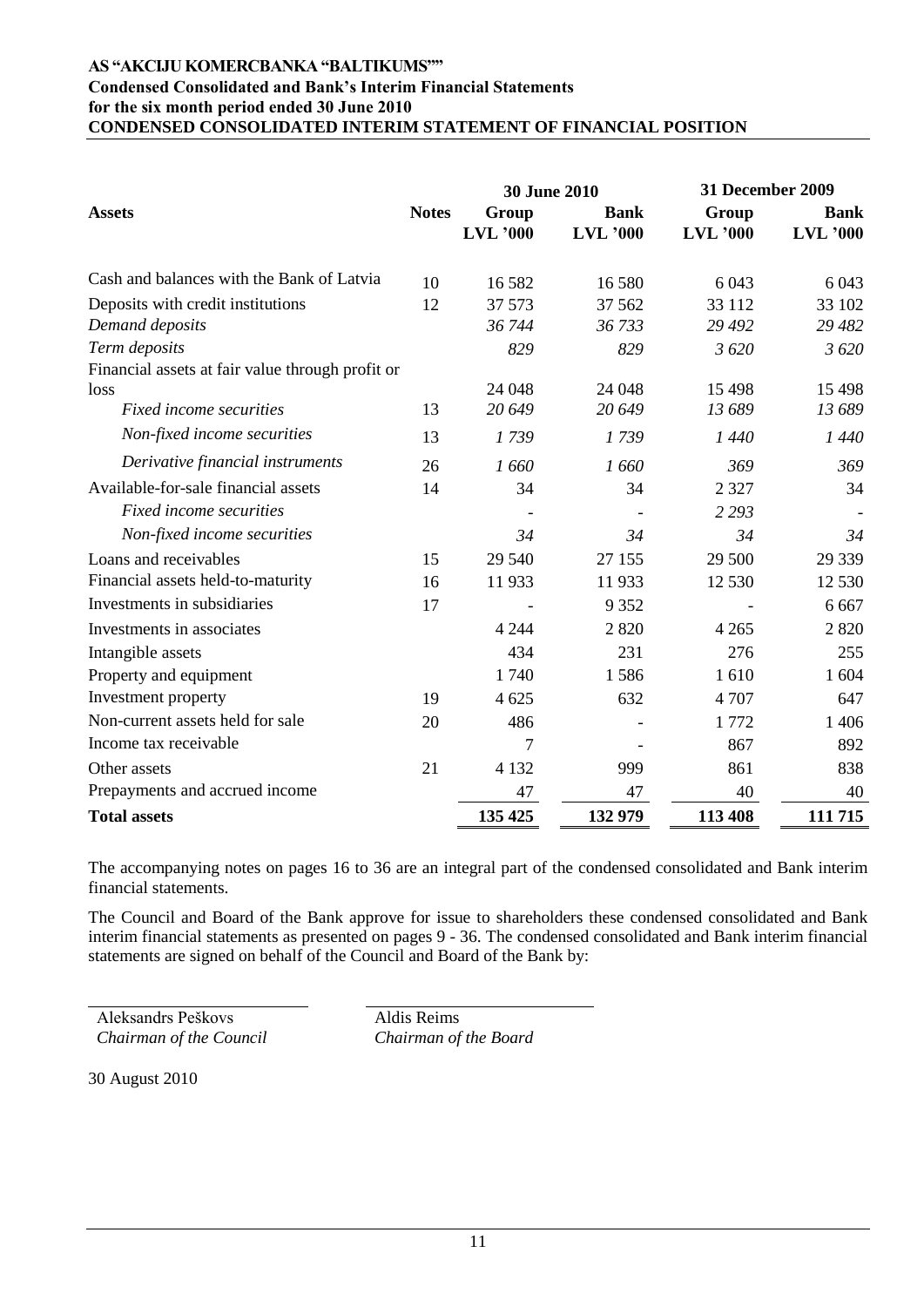#### **AS "AKCIJU KOMERCBANKA "BALTIKUMS"" Condensed Consolidated and Bank's Interim Financial Statements for the six month period ended 30 June 2010 CONDENSED CONSOLIDATED INTERIM STATEMENT OF FINANCIAL POSITION**

| <b>Liabilities and Equity</b>                   | <b>Notes</b> |                          | <b>30 June 2010</b>            |                     | <b>31 December 2009</b>        |  |
|-------------------------------------------------|--------------|--------------------------|--------------------------------|---------------------|--------------------------------|--|
|                                                 |              | Group<br><b>LVL</b> '000 | <b>Bank</b><br><b>LVL</b> '000 | Group<br>$LVL$ '000 | <b>Bank</b><br><b>LVL</b> '000 |  |
| Due to credit institutions on demand            |              | 61                       | 61                             | 53                  | 53                             |  |
| Derivatives                                     | 25           | 401                      | 401                            | 170                 | 170                            |  |
| Financial liabilities carried at amortized cost |              | 107 820                  | 107 052                        | 87 940              | 86 931                         |  |
| Loans received from credit institutions         | 22           | 937                      |                                | 1 127               |                                |  |
| Customers' deposits                             | 23           | 106 883                  | 107 052                        | 82 423              | 82 541                         |  |
| Notes payable                                   | 24           |                          |                                | 4 3 9 0             | 4390                           |  |
| Deferred income and accrued expenses            |              | 295                      | 131                            | 168                 | 168                            |  |
| Provisions                                      |              | 153                      | 148                            | 130                 | 126                            |  |
| Income tax liabilities                          |              | 129                      | 129                            | 36                  | 36                             |  |
| Other liabilities                               |              | 445                      | 150                            | 582                 | 33                             |  |
| <b>Total liabilities</b>                        |              | 109 304                  | 108 072                        | 89 079              | 87 517                         |  |
| <b>Equity</b>                                   |              |                          |                                |                     |                                |  |
| Share capital                                   |              | 23 4 4 2                 | 23 4 42                        | 23 442              | 23 4 42                        |  |
| Reserves                                        |              | 17                       | 17                             | 17                  | 17                             |  |
| Revaluation of other assets                     | 21           | 1 0 3 0                  |                                |                     |                                |  |
| Retained earnings                               |              | 1632                     | 1448                           | 870                 | 739                            |  |
| Total equity attributable to equity holders     |              |                          |                                |                     |                                |  |
| of the Bank                                     |              | 26 121                   | 24 907                         | 24 3 29             | 24 198                         |  |
| <b>Total liabilities and equity</b>             |              | 135 425                  | 132 979                        | 113 408             | 111 715                        |  |
| <b>Off-balance sheet liabilities</b>            | 28           | 3 1 4 4                  | 3 1 4 4                        | 5 9 0 7             | 5907                           |  |

The accompanying notes on pages 16 to 36 are an integral part of the condensed consolidated and Bank interim financial statements.

The Council and Board of the Bank approve for issue to shareholders these condensed consolidated and Bank interim financial statements as presented on pages 9 - 36. The condensed consolidated and Bank interim financial statements are signed on behalf of the Council and Board of the Bank by:

Aleksandrs Peškovs *Chairman of the Council* Aldis Reims *Chairman of the Board*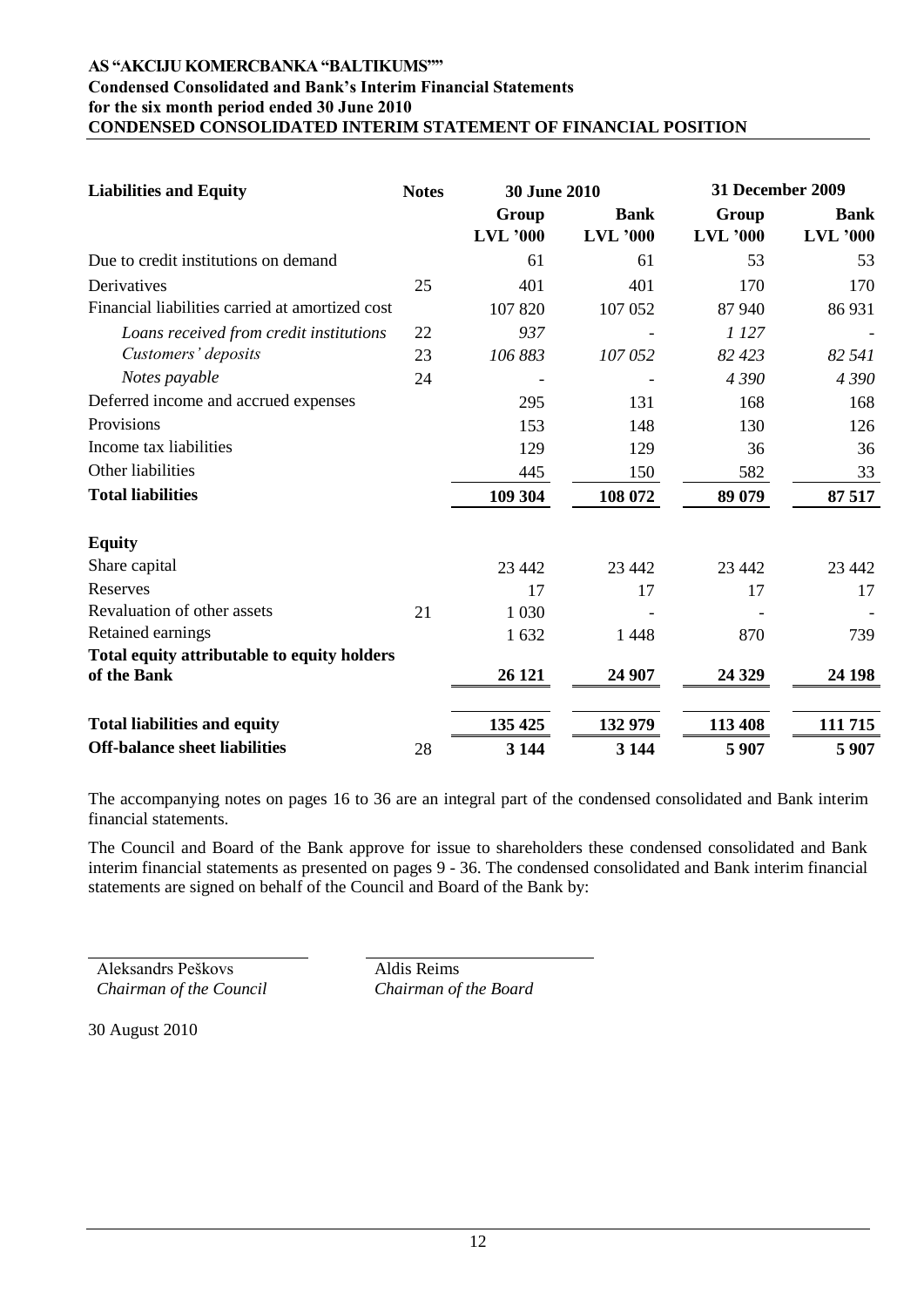# **AS "AKCIJU KOMERCBANKA "BALTIKUMS""**

# **Condensed Consolidated and Bank's Interim Financial Statements**

**for the six month period ended 30 June 2010**

**CONDENSED CONSOLIDATED INTERIM STATEMENT OF CHANGES IN SHAREHOLDERS" EQUITY**

|                                                     | <b>Share</b><br>capital<br><b>LVL`000</b> | <b>Reserve</b><br>capital<br>$LVL$ `000 | Revalua-<br>tion of<br>other<br>assets<br>$LVL$ `000 | <b>Retained</b><br>earnings<br>$LVL$ `000 | <b>Total</b><br>equity<br>attribu-<br>table to<br>equity<br>holders of<br>the parent<br>$LVL$ `000 | Non-<br>controlling<br>interest<br>$LVL$ `000 | <b>Total</b><br>equity<br>$LVL$ `000 |
|-----------------------------------------------------|-------------------------------------------|-----------------------------------------|------------------------------------------------------|-------------------------------------------|----------------------------------------------------------------------------------------------------|-----------------------------------------------|--------------------------------------|
| <b>Balance as at</b><br>1 January 2009              | 15 178                                    | 17                                      |                                                      | 3 1 3 7                                   | 18 3 32                                                                                            | 2 2 8 1                                       | 20 613                               |
| Dividends paid<br>Total<br>comprehensive            |                                           |                                         |                                                      | (840)                                     | (840)                                                                                              |                                               | (840)                                |
| income                                              |                                           |                                         |                                                      | 1 407                                     | 1 407                                                                                              | 264                                           | 1671                                 |
| <b>Balance as at</b><br>30 June 2009                | 15 178                                    | 17                                      |                                                      | 3704                                      | 18899                                                                                              | 2545                                          | 21 4 4 4                             |
| Dividends paid<br>Total                             |                                           |                                         |                                                      | (2500)                                    | (2500)                                                                                             | $\qquad \qquad \blacksquare$                  | (2500)                               |
| comprehensive<br>income<br>Effect of<br>disposal of |                                           |                                         |                                                      | (334)                                     | (334)                                                                                              |                                               | (334)                                |
| interest in<br>subsidiary<br>Share capital          |                                           |                                         |                                                      |                                           |                                                                                                    | (2545)                                        | (2545)                               |
| increase                                            | 8 2 6 4                                   |                                         |                                                      |                                           | 8 2 6 4                                                                                            |                                               | 8 2 6 4                              |
| <b>Balance as at</b><br>1 January 2010<br>Total     | 23 442                                    | 17                                      |                                                      | 870                                       | 24 3 29                                                                                            |                                               | 24 3 29                              |
| comprehensive<br>income                             |                                           |                                         | 1 0 30                                               | 762                                       | 1792                                                                                               |                                               | 1792                                 |
| <b>Balance as at</b><br><b>30 June 2010</b>         | 23 442                                    | 17                                      | 1 0 30                                               | 1632                                      | 26 121                                                                                             |                                               | 26 121                               |

The accompanying notes on pages 16 to 36 are an integral part of the condensed consolidated and Bank interim financial statements.

The Council and Board of the Bank approve for issue to shareholders these condensed consolidated and Bank interim financial statements as presented on pages 9 - 36. The condensed consolidated and Bank interim financial statements are signed on behalf of the Council and Board of the Bank by:

Aleksandrs Peškovs *Chairman of the Council* Aldis Reims *Chairman of the Board*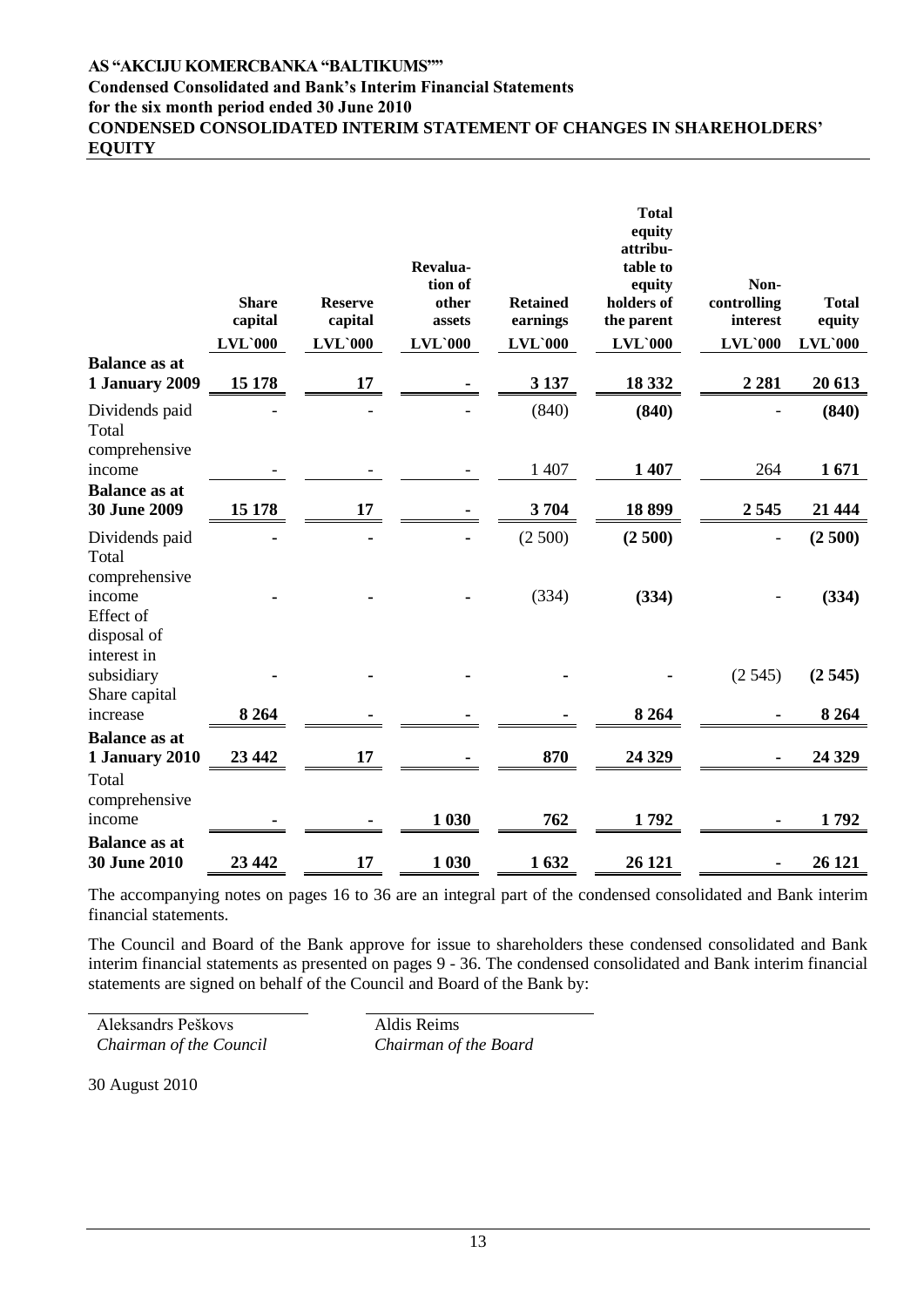## **AS "AKCIJU KOMERCBANKA "BALTIKUMS"" Condensed Consolidated and Bank's Interim Financial Statements for the six month period ended 30 June 2010 CONDENSED BANK"S INTERIM STATEMENT OF CHANGES IN SHAREHOLDERS" EQUITY**

|                                     | <b>Share</b><br>capital<br>$LVL$ '000 | <b>Reserve</b><br>capital<br>LVL'000 | <b>Retained</b><br>earnings<br>$LVL$ '000 | <b>Total</b><br>$LVL$ '000 |
|-------------------------------------|---------------------------------------|--------------------------------------|-------------------------------------------|----------------------------|
| <b>Balance as at 1 January 2009</b> | 15 178                                | 17                                   | 3 4 4 1                                   | 18 636                     |
| Dividends paid                      |                                       |                                      | (840)                                     | (840)                      |
| Total comprehensive income          |                                       |                                      | 901                                       | 901                        |
| <b>Balance as at 30 June 2009</b>   | 15 178                                | 17                                   | 3502                                      | 18 697                     |
| Dividends paid                      |                                       |                                      | (2500)                                    | (2500)                     |
| Total comprehensive income          |                                       |                                      | (263)                                     | (263)                      |
| Share capital increase              | 8 2 6 4                               |                                      |                                           | 8 2 6 4                    |
| <b>Balance as at 1 January 2010</b> | 23 4 42                               | 17                                   | 739                                       | 24 198                     |
| Total comprehensive income          |                                       |                                      | 709                                       | 709                        |
| <b>Balance as at 30 June 2010</b>   | 23 4 42                               | 17                                   | 1448                                      | 24 907                     |

The accompanying notes on pages 16 to 36 are an integral part of the condensed consolidated and Bank interim financial statements.

The Council and Board of the Bank approve for issue to shareholders these condensed consolidated and Bank interim financial statements as presented on pages 9 - 36. The condensed consolidated and Bank interim financial statements are signed on behalf of the Council and Board of the Bank by:

Aleksandrs Peškovs *Chairman of the Council* Aldis Reims *Chairman of the Board*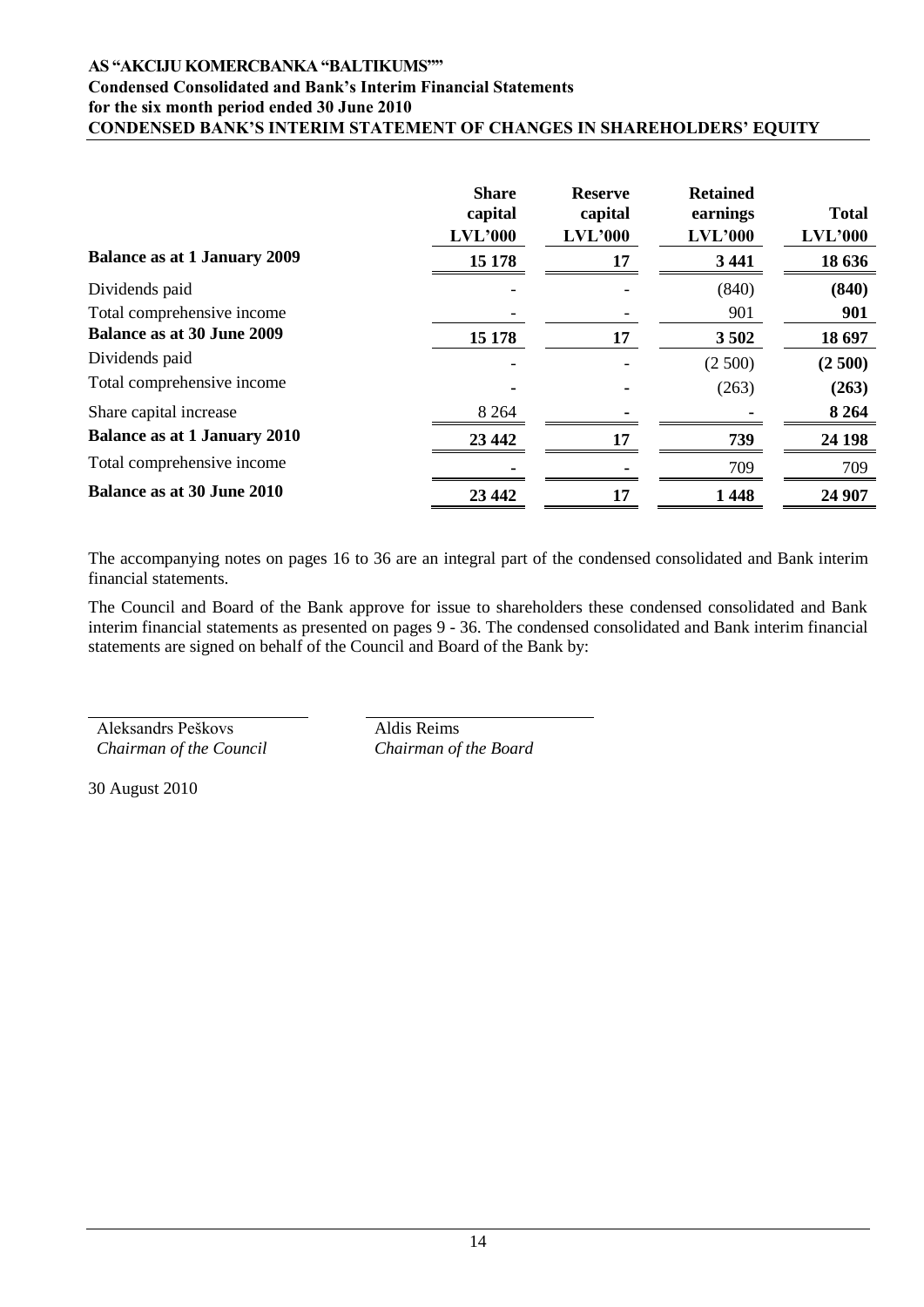#### **AS "AKCIJU KOMERCBANKA "BALTIKUMS""**

### **Condensed Consolidated and Bank's Interim Financial Statements for the six month period ended 30 June 2010 CONDENSED CONSOLIDATED AND BANK INTERIM STATEMENT OF CASH FLOWS**

|                                                                                                                       | 6 month period ended |             | 6 month period ended |                |
|-----------------------------------------------------------------------------------------------------------------------|----------------------|-------------|----------------------|----------------|
|                                                                                                                       | 30 June 2010         |             | 30 June 2009         |                |
|                                                                                                                       | Group                | <b>Bank</b> | Group                | <b>Bank</b>    |
|                                                                                                                       | LVL'000              | LVL'000     | LVL'000              | <b>LVL'000</b> |
| Cash flow from operating activities<br>Profit before income tax                                                       |                      |             |                      |                |
|                                                                                                                       | 974                  | 921         | 1818                 | 1 0 4 8        |
| Amortization and depreciation                                                                                         | 193                  | 124         | 185                  | 115            |
| Impairment/(release of impairment) of financial assets                                                                | (1307)               | (1307)      | 718                  | 1 2 2 3        |
| Loss/(gain) on foreign exchange revaluation                                                                           | (78)                 | 16          | 59                   | 59             |
| Revaluation corrections of other assets and liabilities                                                               | (53)                 |             | (463)                | (225)          |
| Increase/(decrease) in cash and cash equivalents before<br>changes in assets and liabilities, as a result of ordinary |                      |             |                      |                |
| operations                                                                                                            | (271)                | (246)       | 2 3 1 7              | 2 2 2 0        |
| Decrease of loans and receivables                                                                                     | 717                  | 1566        | 5 6 3 3              | 6 0 8 3        |
| (Increase) / decrease in available-for-sale financial assets                                                          | 2 2 9 3              |             | (756)                | (24)           |
| Increase in financial assets at fair value through profit or loss                                                     | (7904)               | (7904)      | (3157)               | (3157)         |
| (Increase) of held-to-maturity financial assets                                                                       | 402                  | 592         | (1147)               | (1076)         |
| Increase of prepayments and accrued income                                                                            | (7)                  | (7)         | (1)                  | (1)            |
| (Increase)/decrease of other assets                                                                                   | 980                  | 731         | (447)                | (470)          |
| Increase/(decrease) in customers' deposits                                                                            | 24 4 6 0             | 24 5 11     | (4340)               | (4329)         |
| Increase in financial liabilities held for trading                                                                    | 231                  | 231         | 128                  | 128            |
| Increase/(decrease) in other and current tax liabilities                                                              | (1262)               | 138         | 820                  | 509            |
| Increase/(decrease) in deferred income and accrued expense                                                            | 127                  | (37)        | 108                  | 108            |
| Increase/(decrease) in cash and cash equivalents from                                                                 |                      |             |                      |                |
| operating activities before corporate income tax                                                                      | 19766                | 19 575      | (842)                | (9)            |
| Corporate income tax paid                                                                                             | (118)                | (118)       | (1198)               | (1191)         |
| Net cash and cash equivalents from/(used in) operating                                                                |                      |             |                      |                |
| activities                                                                                                            | 19648                | 19 457      | (2 040)              | (1 200)        |
| <b>Cash flow from investing activities</b>                                                                            |                      |             |                      |                |
| Acquisition of property and equipment and intangible assets                                                           | (219)                | (68)        | (75)                 | (70)           |
| Proceeds from sale of property and equipment                                                                          | 1                    | 1           |                      |                |
| Acquisition of subsidiaries and associates net of cash acquired                                                       | (11)                 |             |                      | (25)           |
| Sales/(acquisition) of non-current assets held for sale                                                               | (120)                |             | 826                  |                |
| Net cash from/(used in) investing activities                                                                          | (349)                | (67)        | 751                  | (95)           |
| <b>Cash flow from financing activities</b>                                                                            |                      |             |                      |                |
| Proceeds from repurchase of notes                                                                                     | (4390)               | (4390)      | (5876)               | (5876)         |
| Dividends paid                                                                                                        |                      |             | (840)                | (840)          |
| Net increase (decrease) of cash from financing activities                                                             | (4390)               | (4390)      | (6716)               | (6716)         |
| Net changes in cash and cash equivalents                                                                              | 14 909               | 15 000      | (8005)               | (8011)         |
| Cash and cash equivalents at the beginning of the year                                                                | 39 078               | 39 068      | 42 696               | 42 686         |
| Effects of exchange rates fluctuations on cash held                                                                   | 78                   | (16)        | (59)                 | (59)           |
| 10<br>Cash and cash equivalents at the end of reporting period                                                        | 54 065               | 54 052      | 34 632               | 34 616         |

The accompanying notes on pages 16 to 36 are an integral part of the condensed consolidated and Bank interim financial statements.

The Council and Board of the Bank approve for issue to shareholders these condensed consolidated and Bank interim financial statements as presented on pages 9 - 36. The condensed consolidated and Bank interim financial statements are signed on behalf of the Council and Board of the Bank by:

Aleksandrs Peškovs *Chairman of the Council*

Aldis Reims *Chairman of the Board*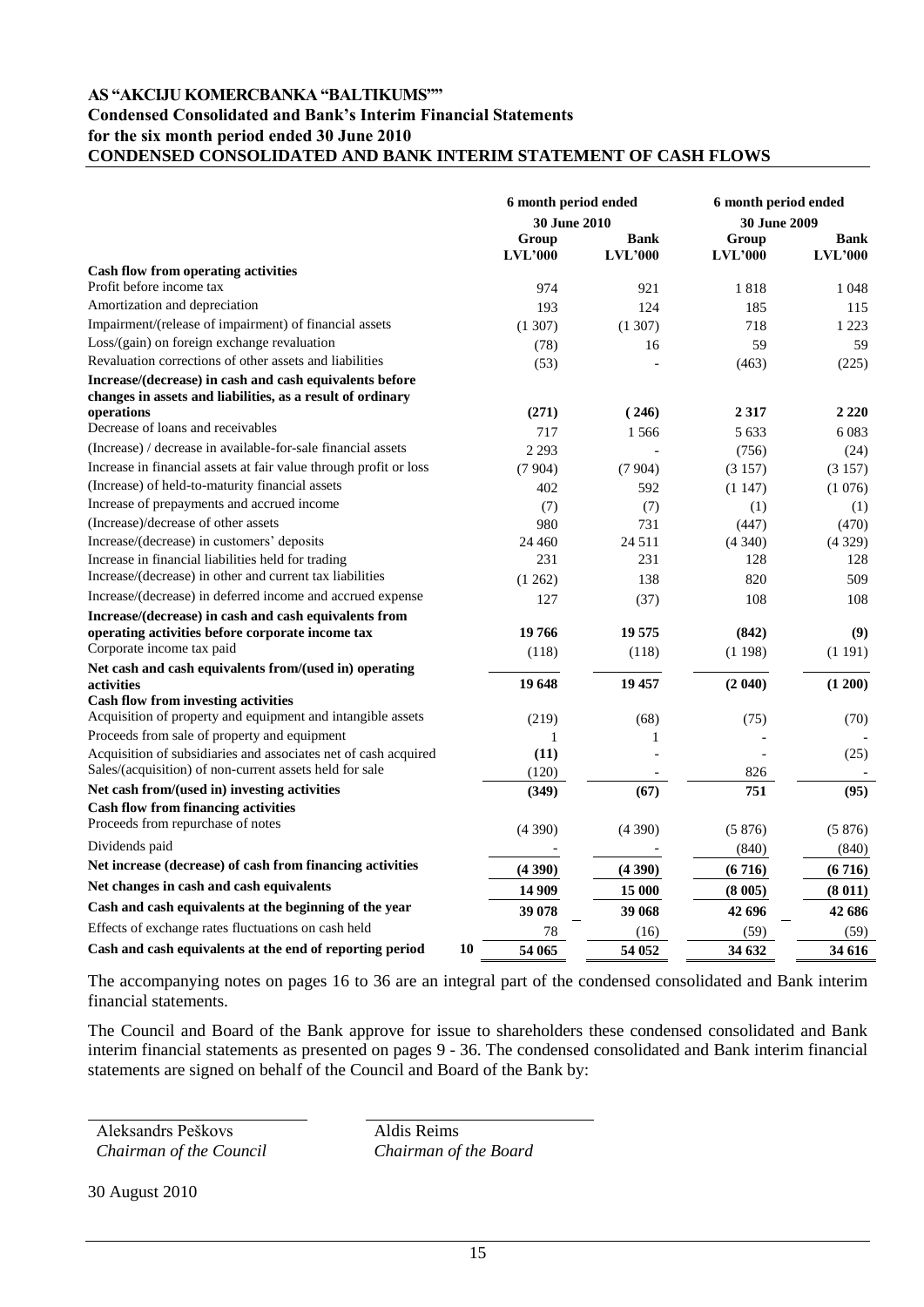# **1 GENERAL INFORMATION**

JSC "Akciju komercbanka "Baltikums"" (the Bank) was established on 22 June 2001, when it was incorporated in the Republic of Latvia as a joint stock company. The address of the Bank is Maza Pils iela 13, Riga, LV 1050. The Bank is a commercial bank specializing in the financing of export and import operations, trade and shipping finance as well as investment management. The Bank operates in accordance with Latvian legislation and the license issued by the Bank of Latvia.

The immediate controlling party of the Bank is AS "Baltikums bankas grupa", which owns 100% of shares. AS "Baltikums bankas grupa" is owned in equal portions by four Latvian entities, which belong to 10 individuals.

The Bank is a majority shareholder in a number of subsidiaries located in Riga, Latvia, which comprise Baltikums Group (the Group). SIA "Baltikums Līzings" specializes in financial leasing and lending, IPS "Baltikums Asset Management" is an investment company, SIA "Konsalting Invest" is a property developer and SIA "Baltikums Direct" manages representative offices in Russia, Ukraine, Kazakhstan and in Azerbaijan. In 2010 the Bank assumed control over shares of three companies, which had defaulted on loan liabilities. The Bank also reclassified two companies from non-current assets held for sale to subsidiaries. The Board of "AS" Akciju komercbanka "Baltikums"" decided to start the Group's restructuring and to liquidate SIA "Baltikums Direct".

Companies included in consolidation:

|                                        |                 |                       |                                                        | Net assets of                                                |                                                                 | Net assets of                                                |
|----------------------------------------|-----------------|-----------------------|--------------------------------------------------------|--------------------------------------------------------------|-----------------------------------------------------------------|--------------------------------------------------------------|
|                                        | <b>State of</b> | <b>Business</b>       | <b>Share in</b><br>equity as at<br>30.06.2010,<br>$\%$ | the<br>subsidiary<br>as at<br>30.06.2010,<br><b>'000 LVL</b> | <b>Share in</b><br>equity as at<br>31.12.2009,<br>$\frac{6}{9}$ | the<br>subsidiary<br>as at<br>31.12.2009,<br><b>'000 LVL</b> |
| Company<br>AS IPS "Baltikums Asset     | registration    | activity<br>Financial |                                                        |                                                              |                                                                 |                                                              |
| Management"                            | Latvia          | services<br>Financial | 100                                                    | 123                                                          | 100                                                             | 114                                                          |
| SIA "Baltikums Līzings"                | Latvia          | services              | 100                                                    | 154                                                          | 100                                                             | 158                                                          |
| SIA "Baltikums Direct"                 |                 | Intermediary          |                                                        |                                                              |                                                                 |                                                              |
| (under liquidation)                    | Latvia          | services<br>Financial | 100                                                    | 1                                                            | 100                                                             | $\mathbf{1}$                                                 |
| SIA "Konsalting Invest"                | Latvia          | services              | 100                                                    | 5343                                                         | 100                                                             | 5290                                                         |
| "Saleno Trans Inc."                    | <b>Belize</b>   | Freight               | 100                                                    | 649                                                          |                                                                 |                                                              |
| "Rostman Ltd."                         | <b>Belize</b>   | Freight               | 100                                                    | 1 1 9 8                                                      |                                                                 |                                                              |
| "Firegold Express AG"                  | Panama          | Freight               | 100                                                    | (96)                                                         |                                                                 |                                                              |
| "Hartmile Projects S.A"                | Panama          | Freight               | 100                                                    | (4)                                                          |                                                                 |                                                              |
| "Benmar Maritime S.A."                 | Panama          | Freight               | 100                                                    | 1795                                                         |                                                                 |                                                              |
| SIA "CityCap Service"<br>SIA "Zapdvina | Latvia          | Development           | 100                                                    | 404                                                          | 100                                                             | 404                                                          |
| Development"                           | Latvia          | Development           | 100                                                    | 685                                                          | 100                                                             | 688                                                          |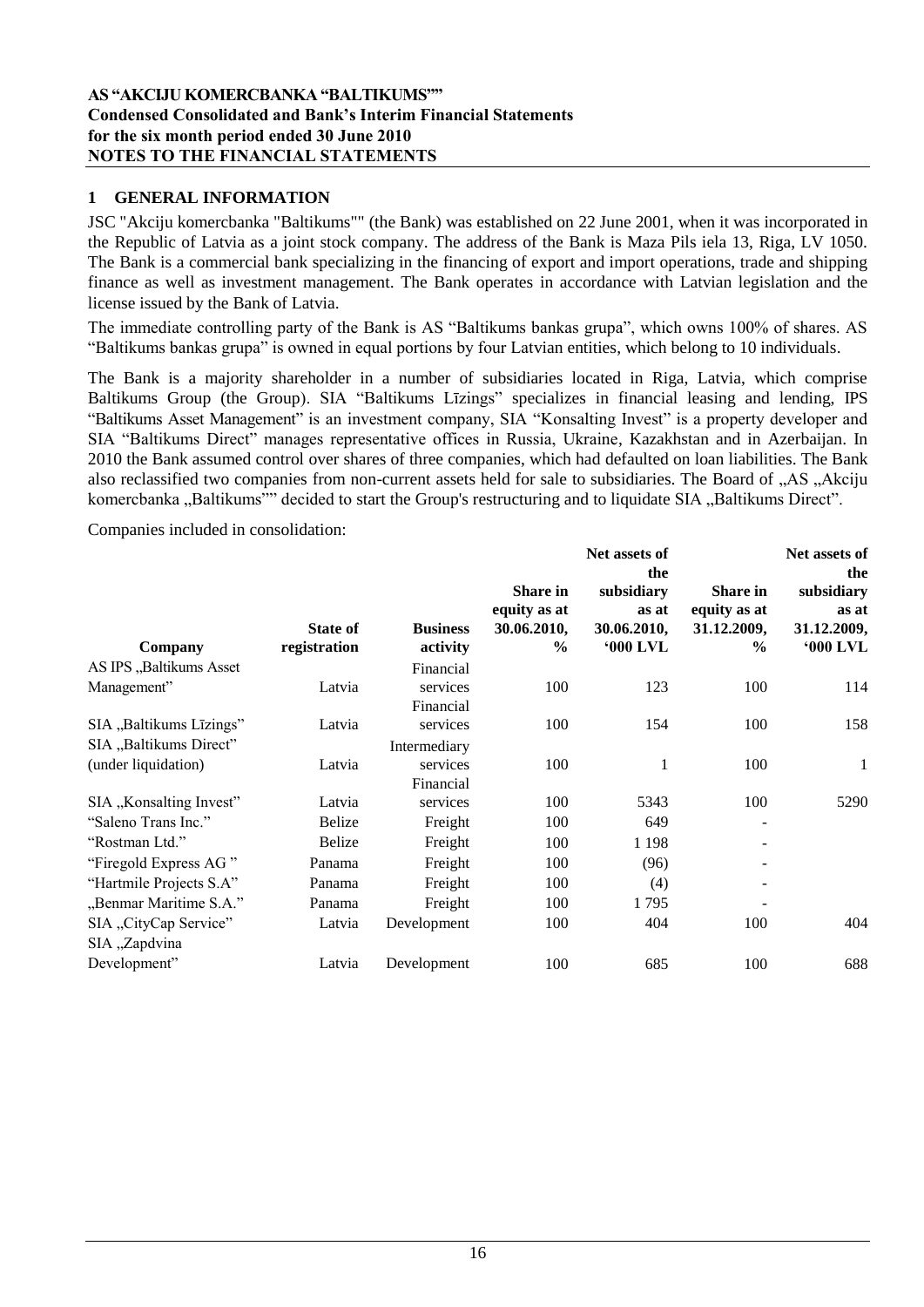Investments associates (Bank and Group):

| Company                                |                 |                          | <b>Share in equity</b> | <b>Share in equity</b> |
|----------------------------------------|-----------------|--------------------------|------------------------|------------------------|
|                                        | <b>State of</b> |                          | as at                  | as at                  |
|                                        | registration    | <b>Business activity</b> | 30.06.2010, %          | 31.12.2009, %          |
| ООО"Балтикумс Траст", Kiev             | Ukraine         | Intermediary             |                        |                        |
|                                        |                 | services                 | 25                     | 25                     |
| ООО"Балтикумс Траст", Saint Petersburg | Russia          | Intermediary             |                        |                        |
|                                        |                 | services                 | 25                     | 25                     |
| OOO "Baltikums Trast", Moscow          | Russia          | Intermediary             |                        |                        |
|                                        |                 | services                 | 25                     | 25                     |
| AAS "Baltikums", Latvia                | Latvia          | Insurance services       | 49                     | 49                     |

# **2 BASIS OF PREPARATION**

# **(a) Statement of Compliance**

These condensed consolidated and Bank"s interim financial statements are prepared in accordance with International Accounting Standard 34 *Interim Financial Reporting*. These interim financial statements do not include all of the information required for a complete set of annual financial statements, and should be read in conjunction with the consolidated and Bank"s financial statements as at and for the year ended 31 December 2009.

These condensed consolidated and Bank"s interim financial statements were authorized for issue by the Board of Directors on 30 August 2010. The financial statements may be amended by shareholders.

The audited consolidated and Bank financial statements of the Bank and the Group as at and for the year ended 31 December 2009 are available at the Bank"s web site, www.baltikums.eu.

# **(b) Functional and presentation currency**

These condensed consolidated and Bank"s interim financial statements are presented in thousands of lats (LVL 000`s), unless stated otherwise. The lat is the Group"s and the Bank"s functional currency.

# **3 SIGNIFICANT ACCOUNTING POLICIES**

Except as described below, the accounting policies applied by the Group and Bank in these condensed consolidated and Bank interim financial statements are the same as those applied by the Group and Bank in its consolidated and Bank financial statements as at and for the year ended 31 December 2009.

Taxes on income in the interim periods are accrued using the tax rate that would be applicable to expected total annual earnings.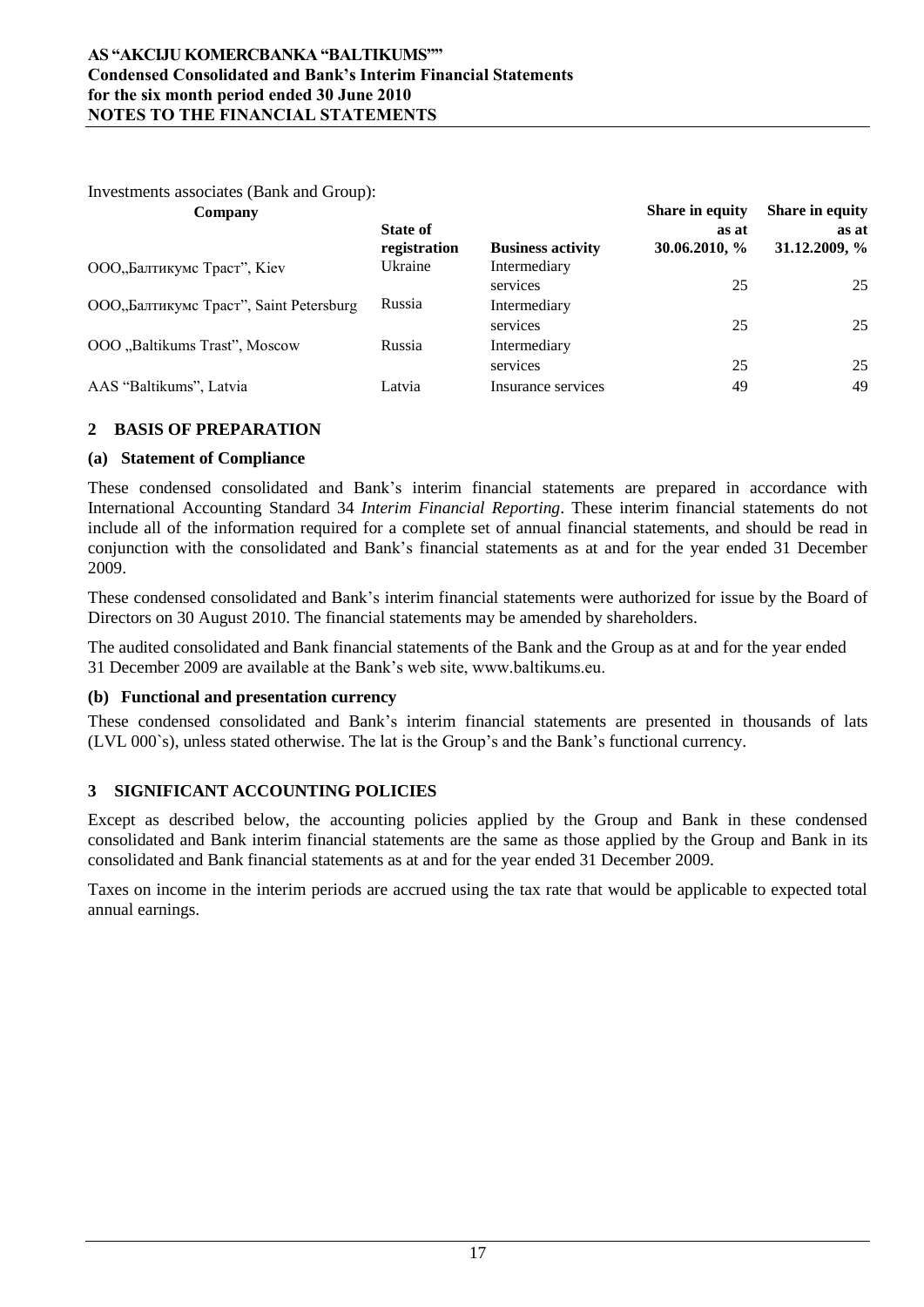#### **New standards and interpretations**

*New standards and amendments to standards that are mandatory for the first time for the financial year beginning 1 January 2010, and which the Group and the Bank have applied:*

Revised IFRS 3 "Business Combinations". The revised standard introduces a number of changes in the accounting for business combinations that impacts the amount of goodwill recognized, the reported results in the period that an acquisition occurs, and future reported results. The change in accounting policy has been applied prospectively.

Amended IAS 27 *Consolidated and Separate Financial Statements.* The change in accounting policy has been applied prospectively.

*The following new standards, amendments to standards and interpretations are mandatory for the first time for the financial period beginning 1 January 2010, but are not currently relevant for the Group and Bank:*

- Amendments to IFRS 2 *Share-based Payment - Group Cash-settled Share-based Payment Transactions*
- $\bullet$ Amendment to IAS 39, *Financial Instruments: Recognition and Measurement – Eligible Hedged Items*
- IFRIC 12 *Service Concession Agreements*
- IFRIC 15 *Agreements for the Construction of Real Estate*  $\bullet$
- IFRIC 16 *Hedges of a Net Investment in a Foreign Operation*
- IFRIC 17 *Distributions of Non-cash Assets to Owners*
- IFRIC 18 *Transfers of Assets from Customers*

*The following new standards, amendments to standards and interpretations have been issued, but are not effective for the financial year beginning 1 January 2010 and have not been early adopted:* 

- Amendment to IFRS 1 First-time Adoption of International Financial Reporting Standards Limited Exemption from Comparative IFRS 7 Disclosures for First-time Adopters. Provides relief to a first-time adopter from providing comparative information for the disclosures required by the amendments to IFRS 7 issued in March 2009 entitled Improving Disclosures about Financial Instruments - Amendments to IFRS 7 and clarifies the relief provided in the transitional requirements of IFRS 7. The Amendment to IFRS 1 is not relevant to the Group"s and Bank"s financial statements as neither the Group nor the Bank are a first time adopter.
- Revised IAS 24 Related Party Disclosure (effective for annual periods beginning on or after 1 January 2011). The amendment exempts government-related entity from the disclosure requirements in relation to related party transactions and outstanding balances, including commitments, with (a) a government that has control, joint control or significant influence over the reporting entity; and (b) another entity that is a related party because the same government has control, joint control or significant influence over both the reporting entity and the other entity. The revised Standard requires specific disclosures to be provided if a reporting entity takes advantage of this exemption. The revised Standard also amends the definition of a related party which resulted in new relations being included in the definition, such as, associates of the controlling shareholder and entities controlled, or jointly controlled, by key management personnel. Revised IAS 24 is not relevant to the Group"s and Bank"s financial statements as the Group and Bank are not government-related entities and the revised definition of a related party is not expected to result in new relations requiring disclosure in the financial statements.
- Amendment to IAS 32 Financial Instruments: Presentation Classification of Rights Issues (effective for annual period beginning on or after 1 February 2010). The amendment requires that rights, options or warrants to acquire a fixed number of the entity's own equity instruments for a fixed amount of any currency, are equity instruments if the entity offers the rights, options or warrants pro rata to all of its existing owners of the same class of its own non-derivative equity instruments. The amendments to IAS 32 are not relevant to the Group"s and Bank"s financial statements as the Group and Bank have not issued such instruments at any time in the past.
- Amendment to IFRIC 14 IAS 19 The Limit on a Defined Benefit Asset, Minimum Funding Requirements and their Interaction (effective for annual periods beginning on or after 1 January 2011). The amendment of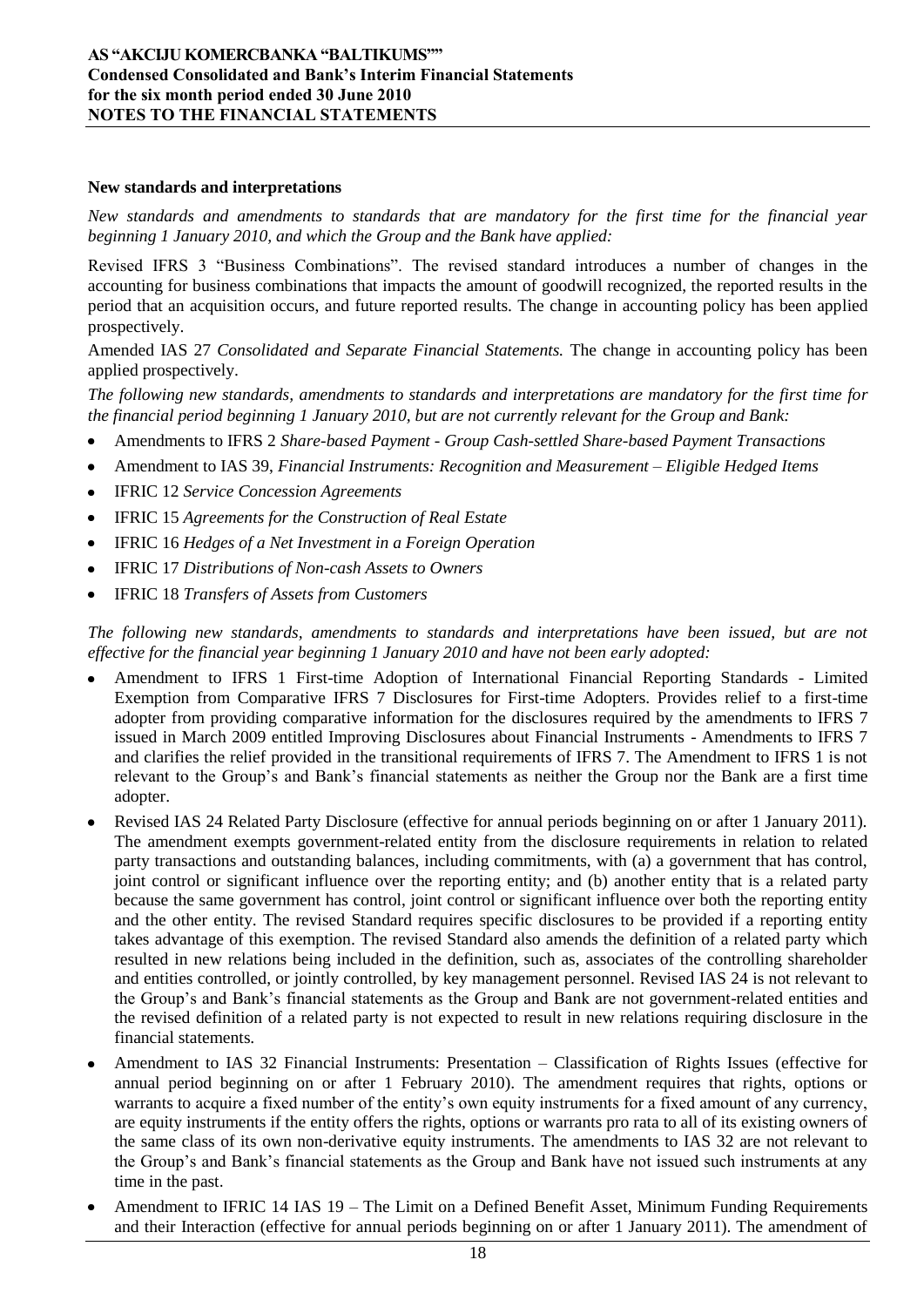### **AS "AKCIJU KOMERCBANKA "BALTIKUMS"" Condensed Consolidated and Bank's Interim Financial Statements for the six month period ended 30 June 2010 NOTES TO THE FINANCIAL STATEMENTS**

IFRIC 14 addresses the accounting treatment for prepayments made when there is also a minimum funding requirements (MFR). Under the amendments, an entity is required to recognize certain prepayments as an asset on the basis that the entity has a future economic benefit from the prepayment in the form of reduced cash outflows in future years in which MFR payments would otherwise be required. The amendments to IFRIC 14 are not relevant to the Group"s and Bank"s financial statements as the Group and Bank do not have any defined benefit plans with minimum funding requirements.

IFRIC 19 Extinguishing Financial Liabilities with Equity Instruments (effective for annual periods beginning on or after 1 July 2010). The Interpretation clarifies that equity instruments issued to a creditor to extinguish all or part of a financial liability in a "debt for equity swap" are consideration paid in accordance with IAS 39.41. The initial measurement of equity instruments issued to extinguish a financial liability is at the fair value of those equity instruments, unless that fair value cannot be reliably measured, in which case the equity instrument should be measured to reflect the fair value of the financial liability extinguished. The difference between the carrying amount of the financial liability (or part of the financial liability) extinguished and the initial measurement amount of equity instruments issued should be recognized in profit or loss. The Group and Bank did not issue equity to extinguish any financial liability during the current period. Therefore, the Interpretation will have no impact on the comparative amounts in the Group"s and Bank"s financial statements for the year ending 31 December 2010. After that, since the Interpretation can relate only to transactions that will occur in the future, it is not possible to determine in advance the effects the application of the Interpretation will have.

# **4 RISK MANAGEMENT**

All aspects of the Bank"s and Group"s risk management objectives and policies are consistent with that disclosed in the consolidated and Bank financial statements as at and for the year ended 31 December 2009.

# **5 CAPITAL MANAGEMENT**

The Financial and Capital Market Commission sets and monitors capital requirements for the Bank, the lead operating entity of the Group.

The Bank defines as capital those items defined by statutory regulation as capital. Under the current capital requirements set by the Financial and Capital Market Commission, banks must maintain a ratio of capital to risk weighted assets ("statutory capital ratio") above the prescribed minimum level. As at 31 December 2009, this minimum level is 8%. The Bank was in compliance with the statutory capital ratio as at 30 June 2009, 31 December 2009 and 30 June 2010.

The Bank"s risk based capital adequacy ratio as at 30 June 2010 was 18.66% (as at 31 December 2009: 20%; as at 30 June 2009: 16.44%).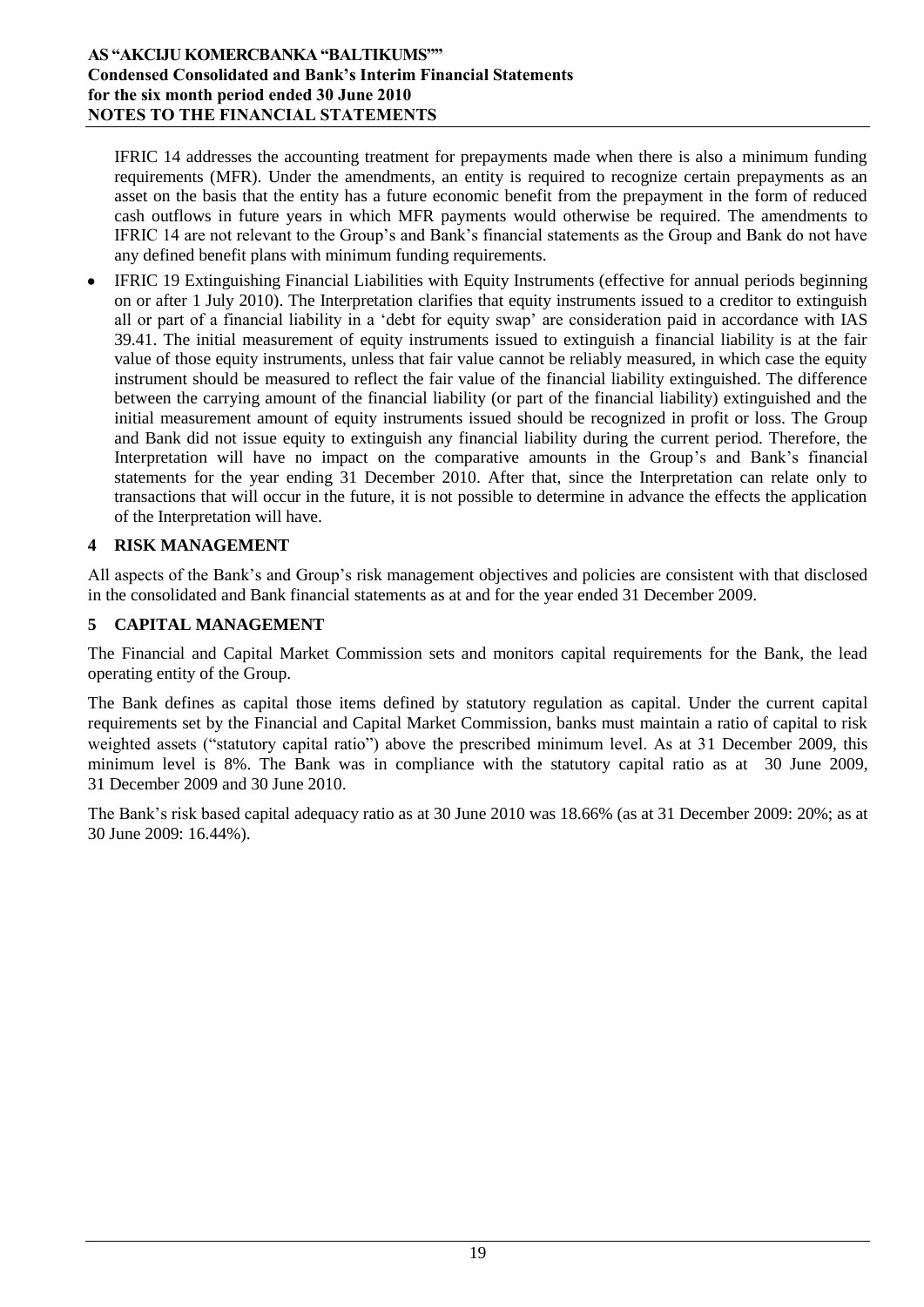# **6 USE OF ESTIMATES AND JUDGMENTS**

The preparation of interim financial statements requires management to make judgements, estimates and assumptions that affect the application of accounting policies and reported amounts of assets and liabilities, income and expense. Actual results may differ from these estimates.

In preparing these condensed consolidated and Bank's interim financial statements, the significant judgements made by management in applying the Bank's and Group's accounting policies and the key sources of estimation uncertainty were the same as those applied to the financial statements as at and for the year ended 31 December 2009. These are:

- Allowances for credit losses;
- Valuation of financial instruments;
- Impairment of financial instruments (other than loans);
- Impairment of non-current assets held for sale;  $\bullet$
- Impairment of goodwill;  $\bullet$
- Valuation of repossessed collateral;  $\bullet$
- Fair value of assets and liabilities at acquisition;  $\bullet$
- Determination of non-current assets held for sale, and fair value thereof for IFRS3 (applicable to Group only). $\bullet$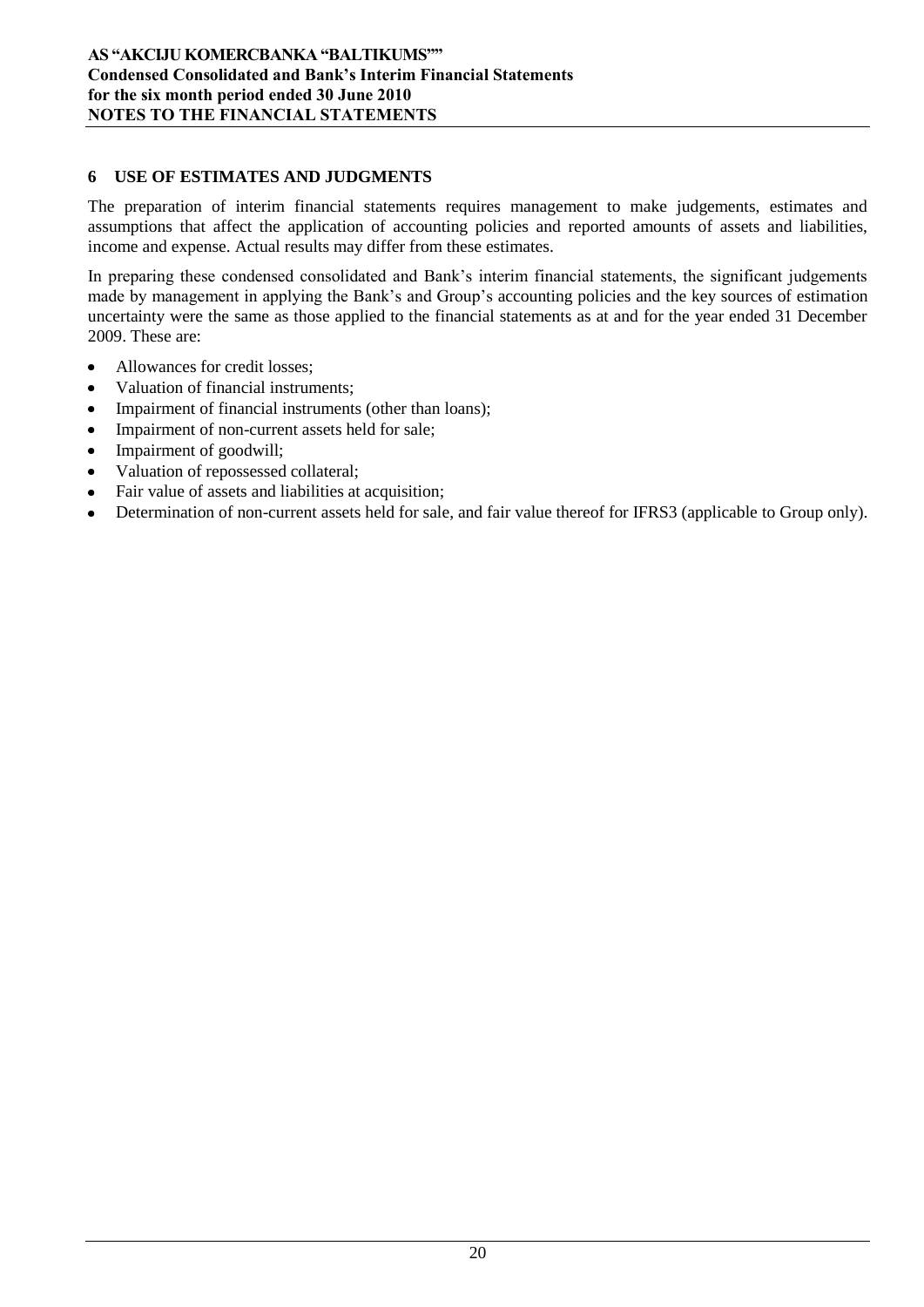# **7 NET INTEREST INCOME**

|                                                  | 6 month period ended<br><b>30 June 2010</b> |             | 6 month period ended<br><b>30 June 2009</b> |             |
|--------------------------------------------------|---------------------------------------------|-------------|---------------------------------------------|-------------|
|                                                  | Group                                       | <b>Bank</b> | Group                                       | <b>Bank</b> |
|                                                  | LVL'000                                     | LVL'000     | LVL'000                                     | LVL'000     |
| Interest income                                  |                                             |             |                                             |             |
| Interest income from assets carried at           |                                             |             |                                             |             |
| amortized cost:                                  | 1 0 3 6                                     | 1012        | 1629                                        | 1 609       |
| Deposits with credit institutions                | 82                                          | 82          | 402                                         | 402         |
| Loans and receivables                            | 954                                         | 930         | 1 2 2 7                                     | 1 207       |
| Interest income from available-for-sale          |                                             |             |                                             |             |
| financial assets                                 | 12                                          |             | 6                                           |             |
| Interest income from financial assets and        |                                             |             |                                             |             |
| liabilities carried at fair value through profit |                                             |             |                                             |             |
| or loss                                          | 547                                         | 547         | 514                                         | 514         |
| Interest income from held-to-maturity            |                                             |             |                                             |             |
| securities                                       | 614                                         | 614         | 906                                         | 906         |
| <b>Total interest income</b>                     | 2 2 0 9                                     | 2 1 7 3     | 3 0 5 5                                     | 3 0 29      |
| Interest expense                                 |                                             |             |                                             |             |
| Interest expense on liabilities carried at       |                                             |             |                                             |             |
| amortized cost:                                  | (185)                                       | (170)       | (518)                                       | (479)       |
| Due to credit institutions                       | (15)                                        |             | (40)                                        | (1)         |
| Customers deposits                               | (156)                                       | (156)       | (216)                                       | (216)       |
| Notes payable                                    | (14)                                        | (14)        | (262)                                       | (262)       |
| Other interest expenses                          | (96)                                        | (96)        | (82)                                        | (82)        |
| Total interest expense                           | (281)                                       | (266)       | (600)                                       | (561)       |
| Net interest income                              | 1928                                        | 1907        | 2455                                        | 2468        |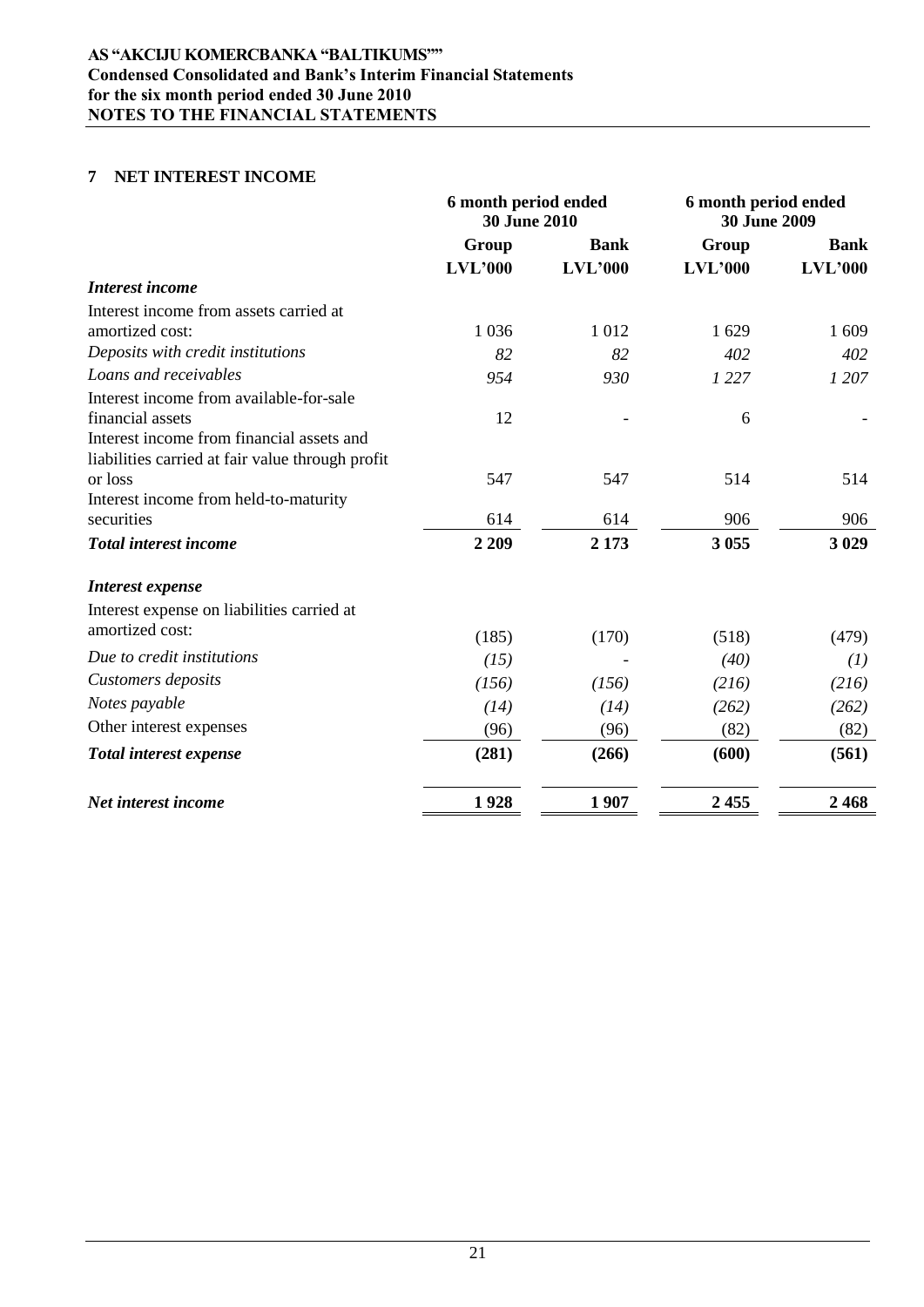# **AS "AKCIJU KOMERCBANKA "BALTIKUMS"" Condensed Consolidated and Bank's Interim Financial Statements for the six month period ended 30 June 2010 NOTES TO THE FINANCIAL STATEMENTS**

### **8 NET COMMISSION AND FEE INCOME**

|                                          | 6 month period ended<br>30 June 2010 |                        | 6 month period ended<br><b>30 June 2009</b> |                        |
|------------------------------------------|--------------------------------------|------------------------|---------------------------------------------|------------------------|
| <b>Commission and fee income</b>         | Group<br>LVL'000                     | <b>Bank</b><br>LVL'000 | Group<br>LVL'000                            | <b>Bank</b><br>LVL'000 |
| Payment transactions                     | 1869                                 | 1871                   | 1667                                        | 1667                   |
| Corporate banking fee income             | 95                                   | 95                     | 103                                         | 102                    |
| Securities transactions                  | 54                                   | 54                     | 31                                          | 31                     |
| Trust operations                         | 68                                   | 68                     | 23                                          | 23                     |
| Account servicing                        | 136                                  | 136                    | 147                                         | 147                    |
| Management of investment funds and plans | 24                                   |                        | $\overline{2}$                              |                        |
| Other                                    | 102                                  | 102                    | 77                                          | 77                     |
| Total commission and fee income          | 2 3 4 8                              | 2 3 2 6                | 2 0 5 0                                     | 2 0 4 7                |
| <b>Commission and fee expense</b>        |                                      |                        |                                             |                        |
| Correspondent accounts                   | (291)                                | (291)                  | (283)                                       | (283)                  |
| Cash transactions and payment card       |                                      |                        |                                             |                        |
| transaction                              | (34)                                 | (34)                   | (30)                                        | (30)                   |
| Customer acquisition and distribution of |                                      |                        |                                             |                        |
| fund shares                              | (3)                                  | (3)                    | (17)                                        | (17)                   |
| Securities transactions                  | (33)                                 | (33)                   | (27)                                        | (27)                   |
| <b>Total commission and fee expense</b>  | (361)                                | (361)                  | (357)                                       | (357)                  |
| Net commission and fee income            | 1987                                 | 1965                   | 1693                                        | 1690                   |

# **9 INCOME TAX EXPENSE**

|                                           | 6 month period ended<br>30 June 2010 |                          | 6 month period ended<br><b>30 June 2009</b> |                        |
|-------------------------------------------|--------------------------------------|--------------------------|---------------------------------------------|------------------------|
|                                           | Group<br>LVL'000                     | <b>Bank</b><br>LVL'000   | Group<br>LVL'000                            | <b>Bank</b><br>LVL'000 |
| Calculated amount of corporate income tax | 212                                  | 212                      | 111                                         | 111                    |
| Deferred tax                              | -                                    | $\overline{\phantom{0}}$ | 36                                          | 36                     |
| Income tax expense                        | 212                                  | 212                      | 147                                         | 147                    |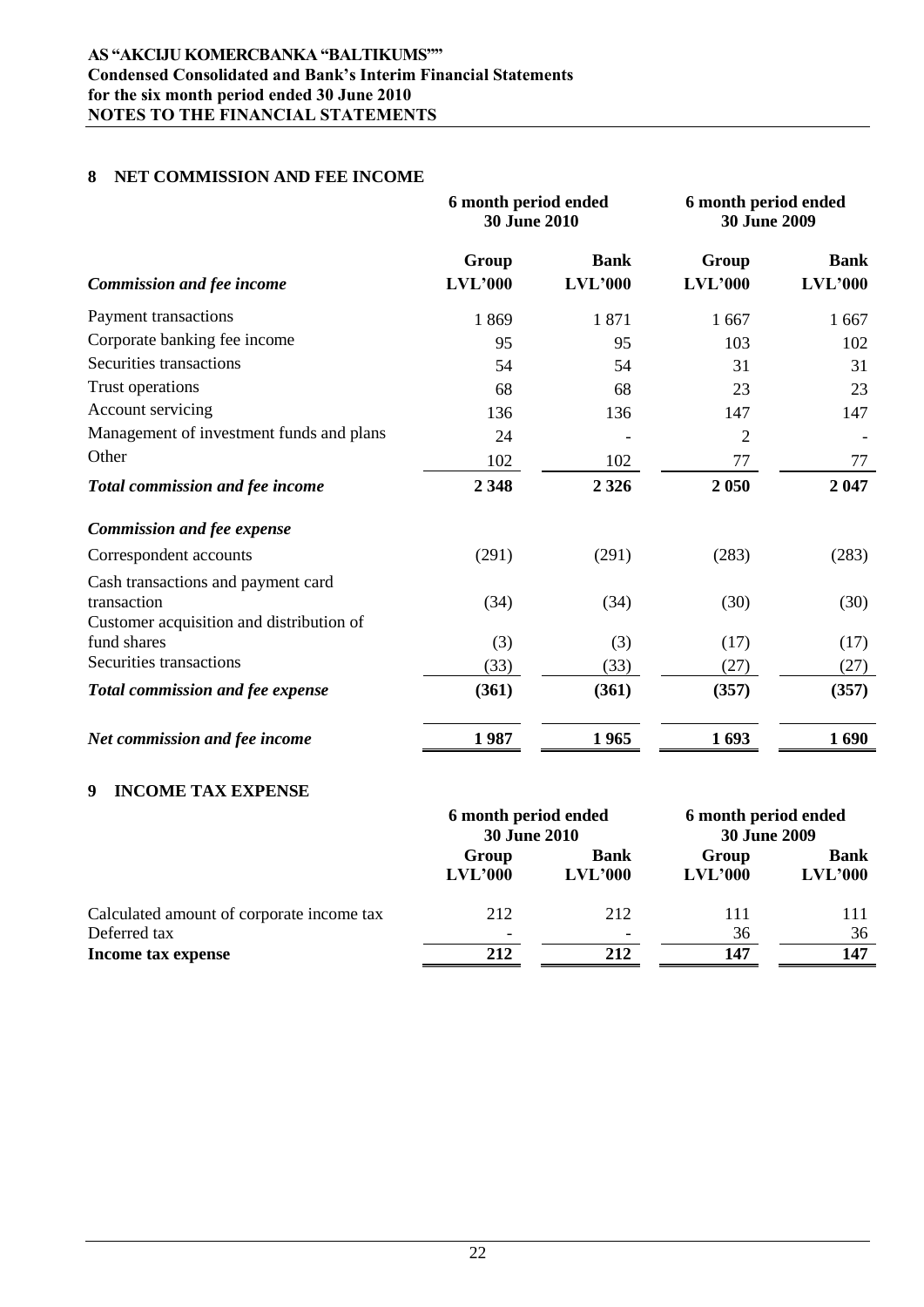### **AS "AKCIJU KOMERCBANKA "BALTIKUMS"" Condensed Consolidated and Bank's Interim Financial Statements for the six month period ended 30 June 2010 NOTES TO THE FINANCIAL STATEMENTS**

The table below shows the reconciliation between the current tax expense and the theoretically calculated tax amount using the basic tax rate, which was 15% in 2010 and 2009.

|                                                                                 | 6 month period ended<br><b>30 June 2010</b> |                        | 6 month period ended<br><b>30 June 2009</b> |                        |
|---------------------------------------------------------------------------------|---------------------------------------------|------------------------|---------------------------------------------|------------------------|
|                                                                                 | Group<br>LVL'000                            | <b>Bank</b><br>LVL'000 | Group<br>LVL'000                            | <b>Bank</b><br>LVL'000 |
| Profit before tax                                                               | 974                                         | 921                    | 1818                                        | 1 0 4 8                |
| Theoretically calculated tax at rate 15%                                        | 146                                         | 138                    | 273                                         | 157                    |
| Not recognized deferred tax asset<br>Non-deductible expenses and exempt income, |                                             |                        | 40                                          | 40                     |
| net                                                                             | 66                                          | 74                     | (166)                                       | (50)                   |
| Income tax expense                                                              | 212                                         | 212                    | 147                                         | 147                    |

# **10 CASH AND BALANCES WITH THE BANK OF LATVIA**

|                                                 | <b>30 June 2010</b> |                        | 31 December 2009 |                        |
|-------------------------------------------------|---------------------|------------------------|------------------|------------------------|
|                                                 | Group<br>LVL'000    | <b>Bank</b><br>LVL'000 | Group<br>LVL'000 | <b>Bank</b><br>LVL'000 |
| Cash                                            | 474                 | 472                    | 608              | 608                    |
| Due from the Bank of Latvia                     | 16 108              | 16 108                 | 5435             | 5435                   |
| Total cash and balances with the Bank of Latvia | 16 5 82             | 16 580                 | 6 0 43           | 6 0 43                 |

# **11 CASH AND CASH EQUIVALENTS**

|                                                               | <b>30 June 2010</b> |                        | <b>30 June 2009</b> |                        |
|---------------------------------------------------------------|---------------------|------------------------|---------------------|------------------------|
|                                                               | Group<br>LVL'000    | <b>Bank</b><br>LVL'000 | Group<br>LVL'000    | <b>Bank</b><br>LVL'000 |
| Cash and balances with the Bank of Latvia                     | 16.582              | 16.580                 | 6 3 8 9             | 6 3 8 8                |
| Due from credit institutions on demand and<br>within 3 months | 37 544              | 37 533                 | 29 182              | 29 167                 |
| Due to credit institutions on demand and within<br>3 months   | (61)                | (61)                   | (939)               | (939)                  |
| Total cash and cash equivalents                               | 54 065              | 54 052                 | 34 632              | 34 616                 |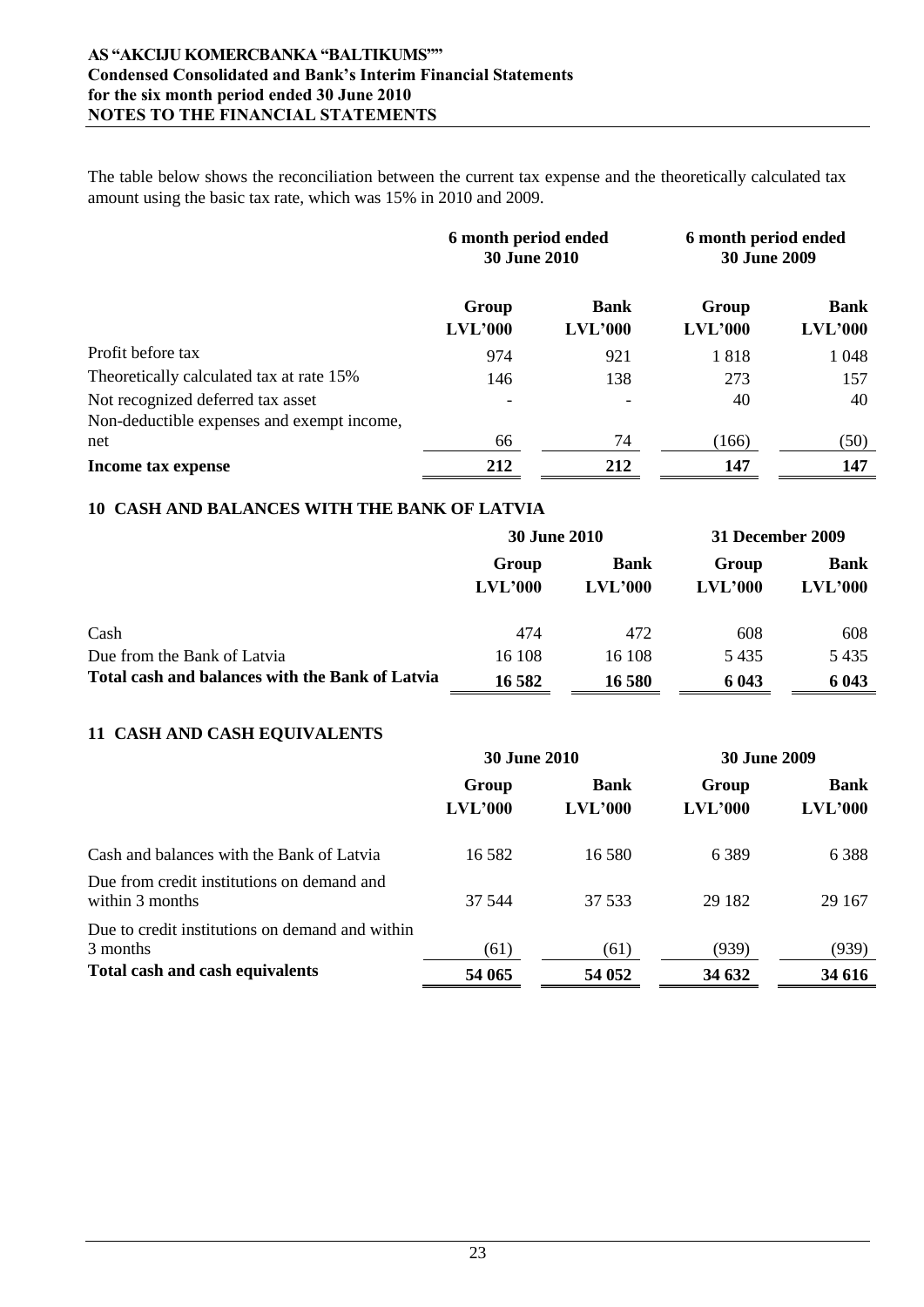# **12 DEPOSITS WITH CREDIT INSTITUTIONS**

|                                                | <b>30 June 2010</b> |             | 31 December 2009 |             |
|------------------------------------------------|---------------------|-------------|------------------|-------------|
|                                                | Group               | <b>Bank</b> | Group            | <b>Bank</b> |
|                                                | $LVL$ '000          | $LVL$ '000  | $LVL$ '000       | $LVL$ '000  |
| Demand deposits with credit institutions       |                     |             |                  |             |
| Credit institutions registered in Latvia       | 1 1 3 5             | 1 1 2 4     | 367              | 357         |
| Credit institutions registered in OECD         |                     |             |                  |             |
| countries                                      | 27 808              | 27 808      | 19648            | 19648       |
| Credit institutions of other countries         | 7 8 0 1             | 7801        | 9477             | 9477        |
| <b>Total demand deposits with credit</b>       |                     |             |                  |             |
| institutions                                   | 36 744              | 36 733      | 29 4 9 2         | 29 4 82     |
| Term deposits with credit institutions         | 829                 | 829         | 3620             | 3620        |
| <b>Total deposits with credit institutions</b> | 37 573              | 37 562      | 33 112           | 33 102      |

On 30 June 2010, the Bank had outstanding claims against 4 credit institutions and other financial institutions (31 December 2009: 3) whose balances exceeded 10% of total claims against credit institutions. The total value of the above balances as at 30 June 2010 was LVL 24,996 thousand (31 December 2009: LVL 21,715 thousand).

# **13 FINANCIAL ASSETS AT FAIR VALUE THROUGH PROFIT OR LOSS**

|                                             | 30 June 2010     |                        | 31 December 2009 |                 |
|---------------------------------------------|------------------|------------------------|------------------|-----------------|
|                                             | Group<br>LVL'000 | <b>Bank</b><br>LVL'000 | Group<br>LVL'000 | Bank<br>LVL'000 |
| <b>Fixed income securities</b>              |                  |                        |                  |                 |
| Latvian government bonds                    |                  |                        | 1 625            | 1 625           |
| Eurobonds issued by Latvian credit          |                  |                        |                  |                 |
| institutions                                | 903              | 903                    |                  |                 |
| Securities of foreign countries             | 2 2 3 4          | 2 2 3 4                |                  |                 |
| Eurobonds issued by companies and credit    |                  |                        |                  |                 |
| institutions of OECD countries              |                  |                        | 585              | 585             |
| Eurobonds issued by companies and credit    |                  |                        |                  |                 |
| institutions of non-OECD countries          | 17512            | 17512                  | 11479            | 11 479          |
| Total fixed income securities at fair value |                  |                        |                  |                 |
| through profit or loss                      | 20 649           | 20 649                 | 13 689           | 13 689          |
| <b>Investments in non-fixed income</b>      |                  |                        |                  |                 |
| securities                                  |                  |                        |                  |                 |
| Investment fund certificates                | 1739             | 1739                   | 1440             | 1440            |
| Total non-fixed income securities at fair   |                  |                        |                  |                 |
| value through profit or loss                | 1739             | 1739                   | 1440             | 1440            |
| Total financial assets at fair value        |                  |                        |                  |                 |
| through profit or loss                      | 22 388           | 22 388                 | 15 1 29          | 15 129          |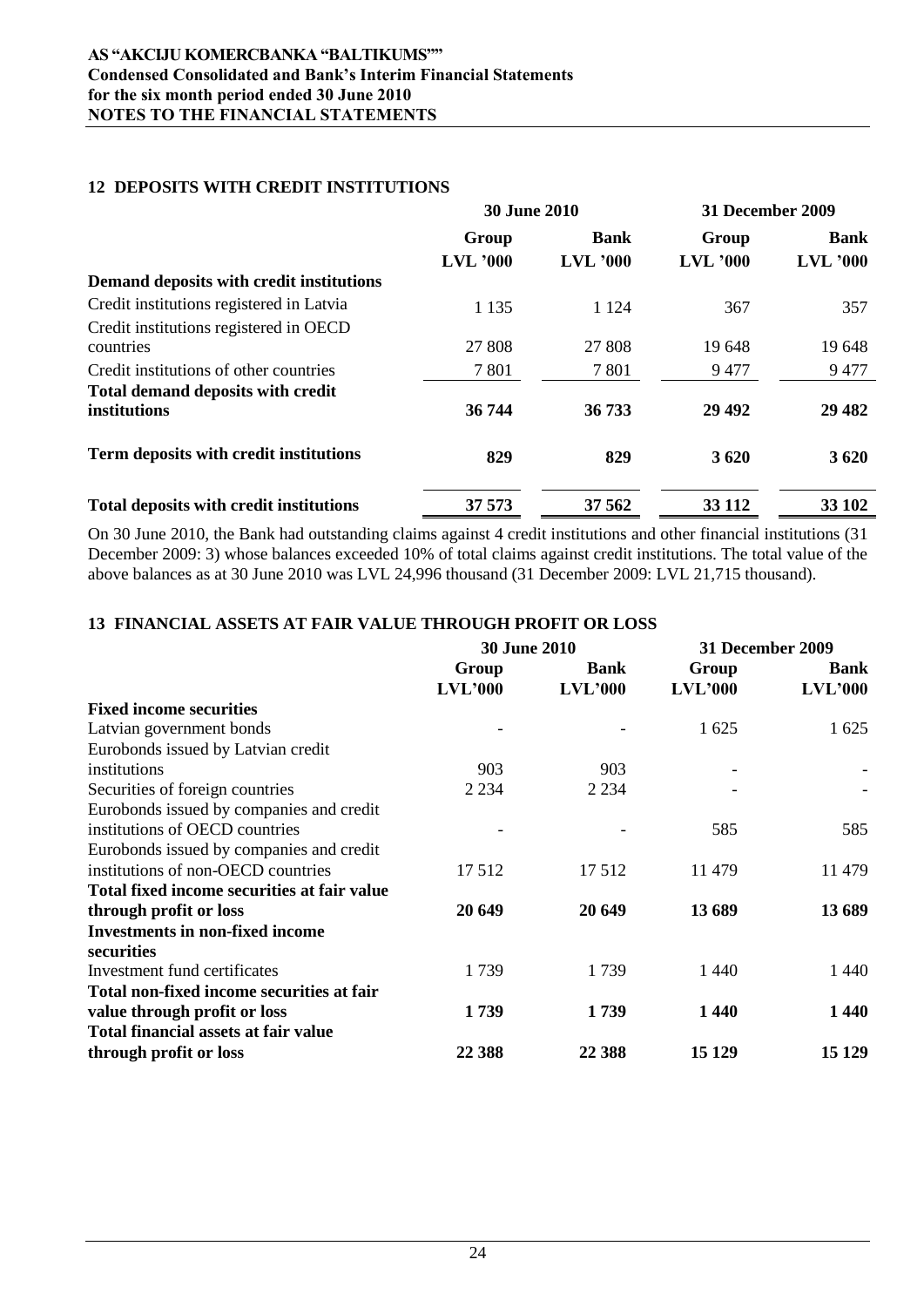### **AS "AKCIJU KOMERCBANKA "BALTIKUMS"" Condensed Consolidated and Bank's Interim Financial Statements for the six month period ended 30 June 2010 NOTES TO THE FINANCIAL STATEMENTS**

#### **14 AVAILABLE-FOR-SALE FINANCIAL ASSETS**

|                                                   | <b>30 June 2010</b>      |                           | 31 December 2009    |                           |
|---------------------------------------------------|--------------------------|---------------------------|---------------------|---------------------------|
|                                                   | Group<br>$LVL$ '000      | <b>Bank</b><br>$LVL$ '000 | Group<br>$LVL$ '000 | <b>Bank</b><br>$LVL$ '000 |
| <b>Fixed income securities</b>                    |                          |                           |                     |                           |
| Debt securities issued by financial institutions  | $\overline{\phantom{0}}$ |                           | 2 2 9 3             |                           |
| <b>Investments in non-fixed income securities</b> |                          |                           |                     |                           |
| <b>SWIFT</b> shares                               | 34                       | 34                        | 34                  | 34                        |
| Total financial assets available-for-sale         | 34                       | 34                        | 2 3 2 7             | 34                        |

#### **15 LOANS AND RECEIVABLES**

# **(a) Loans and receivables**

|                                    | <b>30 June 2010</b> |             | 31 December 2009 |             |
|------------------------------------|---------------------|-------------|------------------|-------------|
|                                    | Group               | <b>Bank</b> | Group            | <b>Bank</b> |
|                                    | $LVL$ '000          | $LVL$ '000  | $LVL$ '000       | $LVL$ '000  |
| Financial institutions             | 1834                | 1902        | 128              | 360         |
| Corporates                         | 28 3 35             | 25 945      | 29 9 64          | 29 738      |
| Individuals                        | 968                 | 694         | 1666             | 1 2 8 8     |
| <b>Total loans and receivables</b> | 31 137              | 28 541      | 31758            | 31 386      |
| Impairment allowance               | (1597)              | (1386)      | (2258)           | (2.047)     |
| <b>Net loans and receivables</b>   | 29 540              | 27 155      | 29 500           | 29 339      |

# **(b) Analysis of loans by type**

|                                    | <b>30 June 2010</b> |             | 31 December 2009 |             |
|------------------------------------|---------------------|-------------|------------------|-------------|
|                                    | Group               | <b>Bank</b> | Group            | <b>Bank</b> |
|                                    | LVL'000             | LVL'000     | LVL'000          | LVL'000     |
| Loan portfolio                     |                     |             |                  |             |
| Corporate loans                    | 10 397              | 10 694      | 11 216           | 11 101      |
| Industrial loans                   | 13 3 23             | 12 3 8 7    | 13 037           | 13 0 38     |
| Payment cards loans                | 108                 | 108         | 99               | 99          |
| Mortgage loans                     | 1696                | 13          | 272              | 14          |
| Other loans                        | 564                 | 290         | 994              | 994         |
| <b>Total Loan portfolio</b>        | 26 088              | 23 492      | 25 618           | 25 24 6     |
| <b>Securities loans</b>            |                     |             |                  |             |
| Reverse repo                       | 5 0 4 9             | 5 0 4 9     | 6 1 4 0          | 6 140       |
| <b>Total securities loans</b>      | 5 0 4 9             | 5 0 4 9     | 6 1 4 0          | 6 140       |
| <b>Total loans and receivables</b> | 31 137              | 28 541      | 31758            | 31 386      |
| Impairment allowance               | (1597)              | (1386)      | (2258)           | (2.047)     |
| <b>Net loans and receivables</b>   | 29 540              | 27 155      | 29 500           | 29 339      |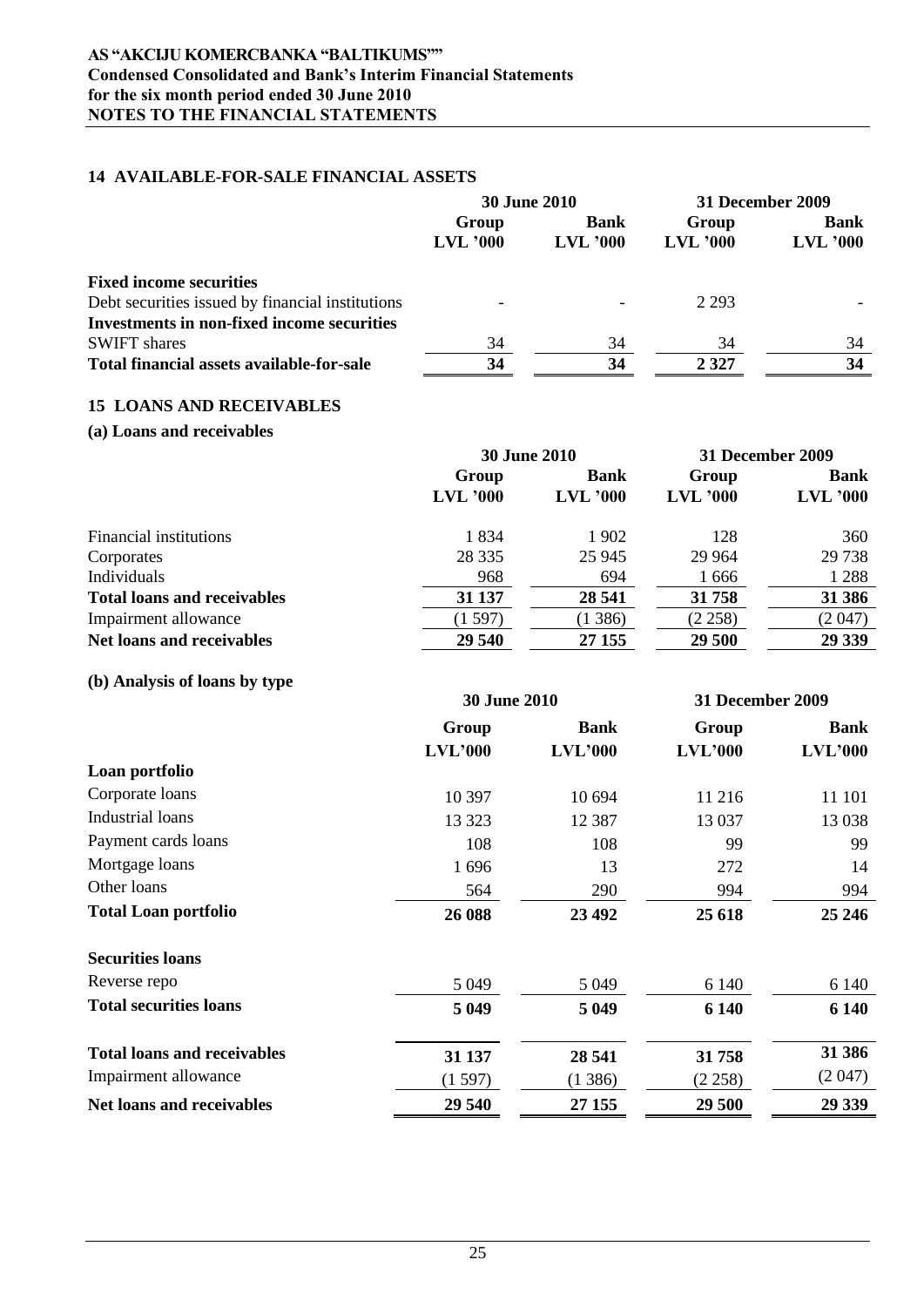#### **(c) Geographical segmentation of the loans**

|                                      | <b>30 June 2010</b> |             | 31 December 2009 |             |
|--------------------------------------|---------------------|-------------|------------------|-------------|
|                                      | Group               | <b>Bank</b> | Group            | <b>Bank</b> |
|                                      | LVL'000             | LVL'000     | LVL'000          | LVL'000     |
| Loans to residents of Latvia         | 7 3 3 0             | 7 1 2 1     | 6966             | 6 6 8 9     |
| Loans to residents of OECD countries | 6 2 7 6             | 3420        | 5 3 4 6          | 5 2 5 1     |
| Loans to residents of non-OECD       |                     |             |                  |             |
| countries                            | 17 531              | 18 000      | 19446            | 19446       |
| <b>Total loans and receivables</b>   | 31 137              | 28 541      | 31758            | 31 386      |
| Impairment allowance                 | (1597)              | (1386)      | (2258)           | (2047)      |
| <b>Net loans and receivables</b>     | 29 540              | 27 155      | 29 500           | 29 339      |

The average interest rate on the loan portfolio is 6.40% (2009: 8.56%). The average interest rate on repo transactions is 3.28% (2009: 2.95%).

### **(d) Significant credit exposures**

As at 30 June 2010 the Bank had one borrower or groups of related borrowers (2009: none), whose loan balances exceeded 10% of loans and receivables. As at 30 June 2010 this borrower's loan balances were LVL 4 425 thousand.

According to regulatory requirements, the Bank is not allowed to have a credit exposure to one client or group of related clients of more than 25% of Bank"s equity. As at 30 June 2010 and 31 December 2009 the Bank was in compliance with this requirement.

#### **(e) Ageing structure of loan portfolio**

| <b>Bank</b>                  | <b>Total</b>   | Of which<br>not past            |                          | Of which past due by the following |                    | terms                       | <b>Net</b><br>carrying       |
|------------------------------|----------------|---------------------------------|--------------------------|------------------------------------|--------------------|-----------------------------|------------------------------|
| Value as at 30 June 2010     | <b>LVL'000</b> | due on the<br>reporting<br>date | Less<br>than 30<br>days  | $31 - 90$<br>days                  | $91 - 180$<br>days | More<br>than<br>180<br>days | value of<br>overdue<br>loans |
| Net book value               | 27 155         | 24 622                          | $\overline{4}$           | $\overline{\phantom{a}}$           | 311                | 2 2 1 8                     | 2 5 3 3                      |
| Impaired loans               | 2 5 2 8        |                                 |                          |                                    | 310                | 2 2 1 8                     | 2 5 2 8                      |
| Value as at 31 December 2009 |                |                                 |                          |                                    |                    |                             |                              |
| Net book value               | 29 339         | 24 307                          | 6                        | 690                                | 1652               | 2684                        | 5 0 3 2                      |
| <b>Impaired</b> loans        | 4814           | 86                              | $\overline{\phantom{0}}$ | 392                                | 1652               | 2684                        | 4 7 2 8                      |

The classification for the Group is not significantly different from that of the Bank disclosed above.

#### **(f) Impaired loans**

|                           | <b>30 June 2010</b> |             | 31 December 2009 |             |  |
|---------------------------|---------------------|-------------|------------------|-------------|--|
|                           | Group               | <b>Bank</b> | Group            | <b>Bank</b> |  |
|                           | LVL'000             | LVL'000     | LVL'000          | LVL'000     |  |
| Impaired loans gross      | 4 1 2 5             | 3914        | 7 0 7 2          | 6 8 6 1     |  |
| Impairment allowance      | (1597)              | 386)        | (2258)           | (2 047)     |  |
| Net loans and receivables | 2528                | 2528        | 4814             | 4 8 1 4     |  |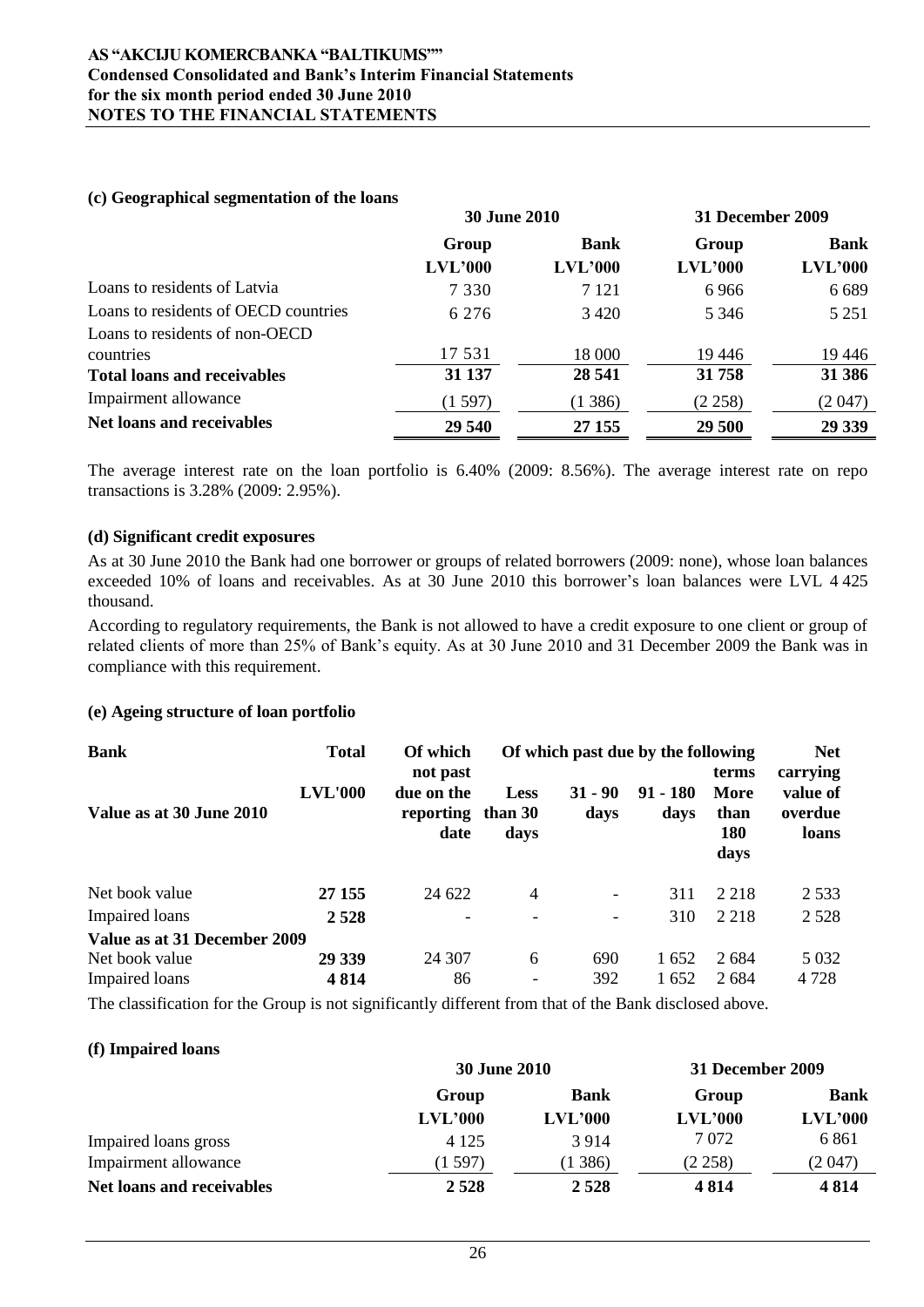# **(g) Movements in the impairment allowance**

Movements in the impairment allowance were as follows:

|                                        | <b>30 June 2010</b>      |                           | <b>31 December 2009</b> |                            |
|----------------------------------------|--------------------------|---------------------------|-------------------------|----------------------------|
|                                        | Group<br><b>LVL '000</b> | <b>Bank</b><br>$LVL$ '000 | Group<br>$LVL$ $000$    | <b>Bank</b><br>$LVL$ $000$ |
| <b>Impairment allowance</b>            |                          |                           |                         |                            |
| Balance at the beginning of the period | 2 2 5 8                  | 2047                      | 400                     | 375                        |
| Charge for the period, net             | 164                      | 164                       | 1896                    | 1710                       |
| Reversal of impairment loss            |                          |                           | (5)                     | (5)                        |
| Loans written off                      | (848)                    | (848)                     |                         |                            |
| Effect of foreign currency translation | 23                       | 23                        | (33)                    | (33)                       |
| Balance at the end of period           | (1597)                   | 1386                      | 2 2 5 8                 | 2047                       |

# **(h) Industry analysis of the loan portfolio (Bank)**

|                           | 30 June<br>2010<br>'000 LVL | 31 December<br>2009<br>'000 LVL |
|---------------------------|-----------------------------|---------------------------------|
| Water transport           | 14 4 64                     | 14 179                          |
| Financial services        | 5 0 4 9                     | 6 140                           |
| Wholesale                 | 182                         | 437                             |
| Real estate               | 400                         | 420                             |
| Other services            | 7 0 6 0                     | 8 1 6 3                         |
| Net loans and receivables | 27 155                      | 29 339                          |

# **(h) Analysis of collateral for loans by type of collateral (Bank)**

|                                    | <b>30 June 2010</b>                                      |               | <b>31 December 2009</b> |               |                  |                                      |
|------------------------------------|----------------------------------------------------------|---------------|-------------------------|---------------|------------------|--------------------------------------|
|                                    | <b>Share in</b><br>loan<br><b>Net loans</b><br>portfolio |               |                         |               | <b>Net loans</b> | <b>Share in</b><br>loan<br>portfolio |
|                                    | <b>LVL'000</b>                                           | $\frac{0}{0}$ | <b>LVL'000</b>          | $\frac{0}{0}$ |                  |                                      |
| Commercial buildings               | 4 4 2 2                                                  | 16            | 4 2 1 3                 | 14            |                  |                                      |
| Commercial assets pledge           | 179                                                      |               | 4 2 6 7                 | 15            |                  |                                      |
| Commercial assets: water transport | 14 4 64                                                  | 53            | 13452                   | 46            |                  |                                      |
| Traded securities                  | 5 0 4 9                                                  | 19            | 6 1 4 0                 | 21            |                  |                                      |
| Other                              | 3 0 4 1                                                  | 11            | 1 2 6 7                 | 4             |                  |                                      |
| <b>Net loans and receivables</b>   | 27 155                                                   | <b>100</b>    | 29 339                  | <b>100</b>    |                  |                                      |

The amounts shown in the table above refer to the carrying value of the respective loans, and do not necessarily represent the fair value of the collateral.

#### **(j) Restructured loans**

| <b>LVL'000</b>                  | <b>30 June 2010</b><br>LVL'000 | <b>31 December 2009</b><br>LVL'000 |
|---------------------------------|--------------------------------|------------------------------------|
| Reduced interest rate           |                                | 3 3 5 7                            |
| Extended repayment period       | 3 3 6 7                        | 2 3 5 0                            |
| Other                           | 1897                           |                                    |
| <b>Total restructured loans</b> | 5 2 6 4                        | 5 707                              |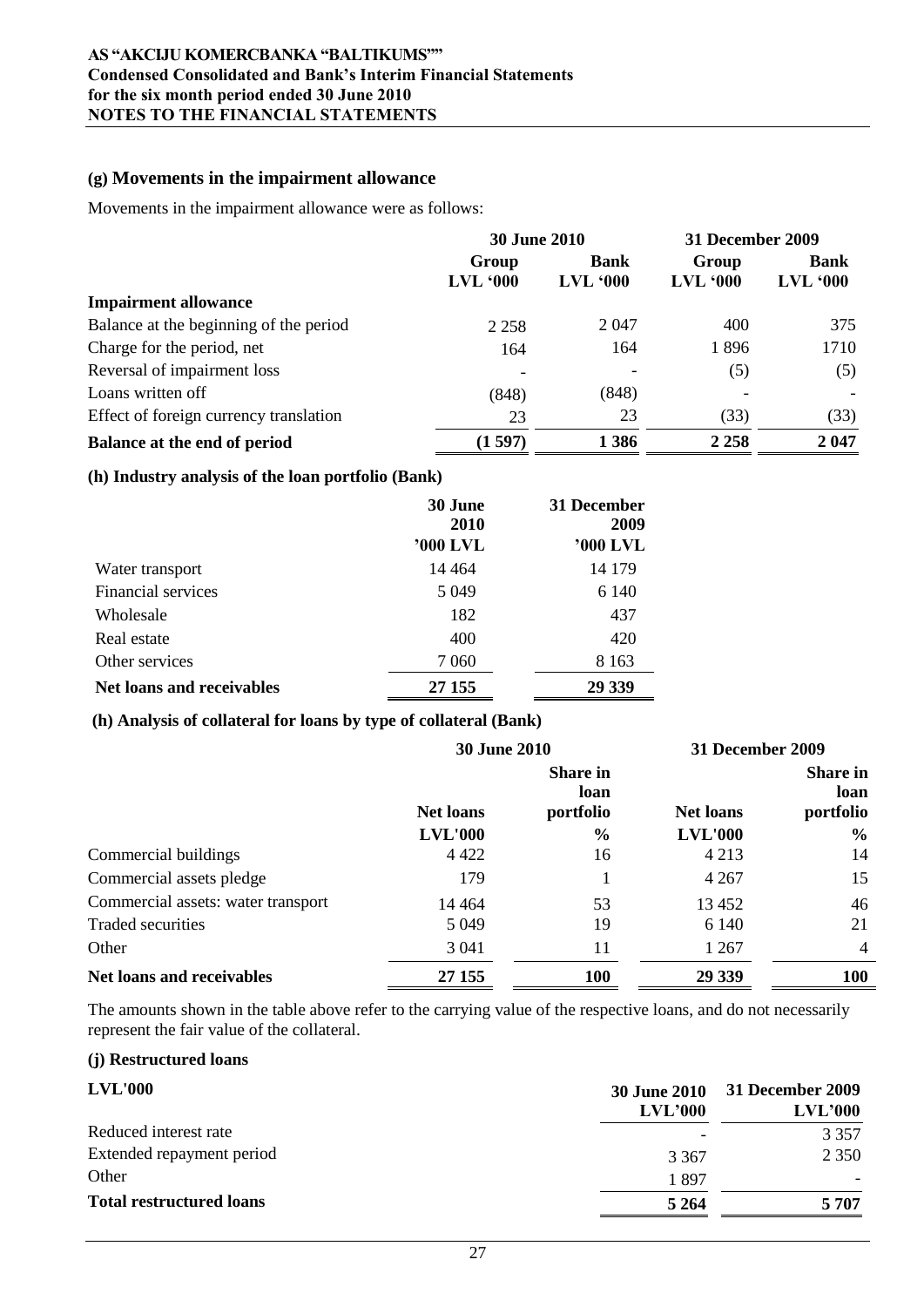# **16 FINANCIAL ASSETS HELD TO MATURITY**

|                                          | <b>30 June 2010</b> |             |            | <b>31 December 2009</b> |  |
|------------------------------------------|---------------------|-------------|------------|-------------------------|--|
|                                          | Group               | <b>Bank</b> | Group      | <b>Bank</b>             |  |
|                                          | $LVL$ '000          | $LVL$ '000  | $LVL$ '000 | $LVL$ '000              |  |
| Debt securities and other fixed income   |                     |             |            |                         |  |
| securities                               |                     |             |            |                         |  |
| Eurobonds issued by Latvian credit       |                     |             |            |                         |  |
| institutions                             | 902                 | 902         | 914        | 914                     |  |
| Eurobonds issued by companies and credit |                     |             |            |                         |  |
| institutions of other countries          | 11 394              | 11 394      | 12 624     | 12 624                  |  |
| <b>Total debt securities</b>             | 12 29 6             | 12 29 6     | 13 5 38    | 13 5 38                 |  |
| Impairment allowance                     | (363)               | (363)       | (1008)     | (1008)                  |  |
| Debt securities, net                     | 11 933              | 11 933      | 12 530     | 12 530                  |  |

#### **Movements in the impairment allowance of financial assets held to maturity**

|                                        | <b>30 June 2010</b><br>'000 LVL | 31 December 2009<br>'000 LVL |
|----------------------------------------|---------------------------------|------------------------------|
| Balance at the beginning of the period | 1 0 0 8                         | 38                           |
| Net change for the period              | (247)                           | 988                          |
| Securities value write-down            | (438)                           |                              |
| Currency exchange rate differences     | 40                              | (18)                         |
| Balance at the end of the period       | 363                             | 1 008                        |

**Cost, 31** 

# **17 INVESTMENTS IN SUBSIDIARIES AND ASSOCIATES**

# *(a) Investments in subsidiaries (Bank)*

| Company                              | <b>Share in</b><br>equity | Cost, 30 June<br>2010<br><b>LVL</b> '000 | <b>000000</b><br><b>December</b><br>2009<br>$LVL$ '000 |
|--------------------------------------|---------------------------|------------------------------------------|--------------------------------------------------------|
| SIA "Baltikums Līzings"              | 100%                      | 345                                      | 345                                                    |
| Impairment allowance                 |                           | (186)                                    | (186)                                                  |
| AS IPS "Baltikums Asset Management"  | 100%                      | 136                                      | 136                                                    |
| SIA "Baltikums Direct" (liquidation) | 100%                      | 7                                        |                                                        |
| SIA "Konsalting Invest"              | 100%                      | 5 2 9 5                                  | 5 2 9 5                                                |
| SIA "Zapdvina Development"           | 100%                      | 690                                      | 690                                                    |
| SIA "CityCap Service"                | 100%                      | 380                                      | 380                                                    |
| "Saleno Trans Inc."                  | 100%                      | 646                                      |                                                        |
| "Rostman Ltd."                       | 100%                      | 1 0 8 3                                  |                                                        |
| "Benmar Maritime S.A."               | 100%                      | 956                                      |                                                        |
|                                      |                           | 9 3 5 2                                  | 6 6 6 7                                                |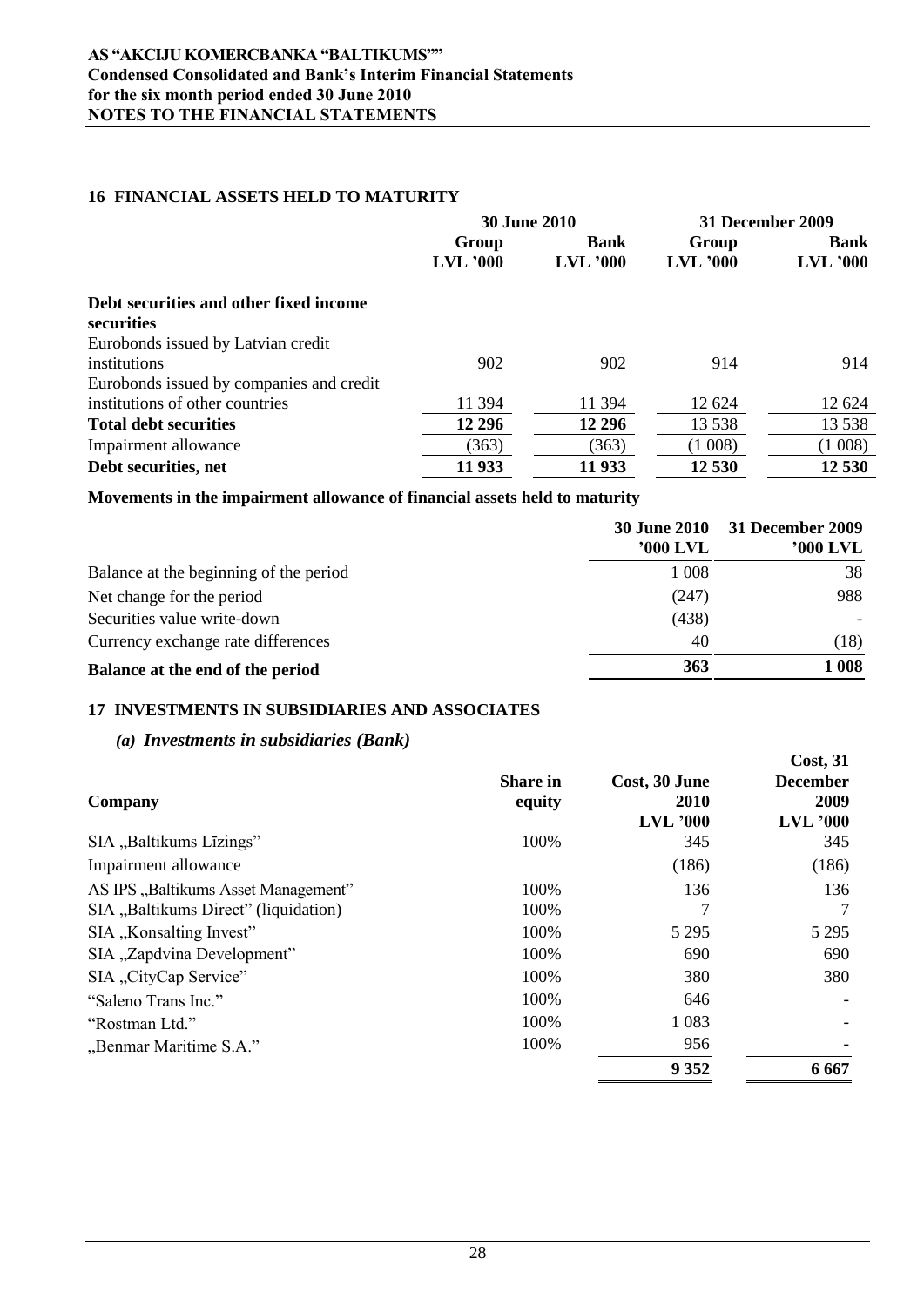# *Investments in subsidiaries (Group)*

|                         |                           |                              | Cost, 31                |
|-------------------------|---------------------------|------------------------------|-------------------------|
| <b>Company</b>          | <b>Share in</b><br>equity | Cost, 30 June<br><b>2010</b> | <b>December</b><br>2009 |
|                         |                           | $LVL$ '000                   | $LVL$ '000              |
| "Firegold Express AG"   | 100%                      |                              |                         |
| "Hartmile Projects S.A" | 100%                      | ↖                            | -                       |
|                         |                           | 10                           | ۰                       |

# *(b) Summary of acquisitions and disposals of subsidiaries during the year 2010*

| <b>Acquisitions in year 2010:</b> | <b>Shareholding</b><br>acquired | Net assets at<br>the date of<br>the deal<br>$LVL$ '000 | <b>Repossession</b><br>offset<br>$LVL$ '000 | Goodwill<br>$LVL$ '000 |
|-----------------------------------|---------------------------------|--------------------------------------------------------|---------------------------------------------|------------------------|
| "Saleno Trans Inc."               | 100%                            | 413                                                    | 464                                         | 51                     |
| "Rostman Ltd."                    | 100%                            | 1 0 27                                                 | 942                                         | (85)                   |
| "Firegold Express AG"             | 100%                            | (96)                                                   |                                             | 101                    |
| "Hartmile Projects S.A"           | 100%                            | (17)                                                   |                                             | 22                     |
| "Benmar Maritime S.A."            | 100%                            | 948                                                    | 956                                         | 8                      |

During 2010 the Bank reclassified its shareholdings in "Saleno Trans Inc" and "Rostman Ltd ", from non-current assets held for sale to investments in subsidiaries. The Bank's management has reviewed the recoverable amount of the asset at reclassification date and believes that the recoverable amount of assets does not differ significantly from the carrying amounts of LVL 413 thousand and LVL 1,027 thousand, respectively.

During 2010 the Bank repossessed shares pledged as collateral for loans issued to "Benmar Maritime S.A". The Bank's management has reviewed the recoverable amount of the asset at the reclassification date and believes that the recoverable amount of the asset does not differ significantly from the carrying amount of LVL 956 thousand.

|                                                |                        | Book value before acquisition |                                    |                                  |                                 |                |
|------------------------------------------------|------------------------|-------------------------------|------------------------------------|----------------------------------|---------------------------------|----------------|
|                                                | "Saleno<br>Trans Inc." | "Rostman<br>Ltd."             | "Firegold<br><b>Express</b><br>AG" | "Hartmile<br>Projects<br>$S.A$ " | "Benmar<br>Maritime<br>$S.A.$ " | acquisition    |
|                                                | LVL'000                | LVL'000                       | LVL'000                            | <b>LVL'000</b>                   | LVL'000                         | <b>LVL'000</b> |
| Non-current assets<br>Loans and                |                        | 1 0 29                        | 211                                |                                  | 950                             | 2 1 9 0        |
| receivables                                    | 609                    | 64                            |                                    | 150                              | $\,8\,$                         | 831            |
| Current assets<br>Non-current                  | 67                     | 261                           | 59                                 | 9                                | 5                               | 401            |
| liabilities                                    | (142)                  | (141)                         | (276)                              | (132)                            |                                 | (691)          |
| <b>Current liabilities</b><br>Net identifiable | (121)                  | (186)                         | (90)                               | (44)                             | (15)                            | (456)          |
| assets<br>Goodwill on                          | 413                    | 1 0 27                        | (96)                               | (17)                             | 948                             | 2 2 7 5        |
| acquisition                                    | 51                     |                               | 101                                | 22                               | 8                               | 182            |
| Negative goodwill                              |                        | (85)                          |                                    |                                  |                                 | (85)           |
| Reclassified                                   | 464                    | 942                           | 5                                  | 5                                | 956                             | 2372           |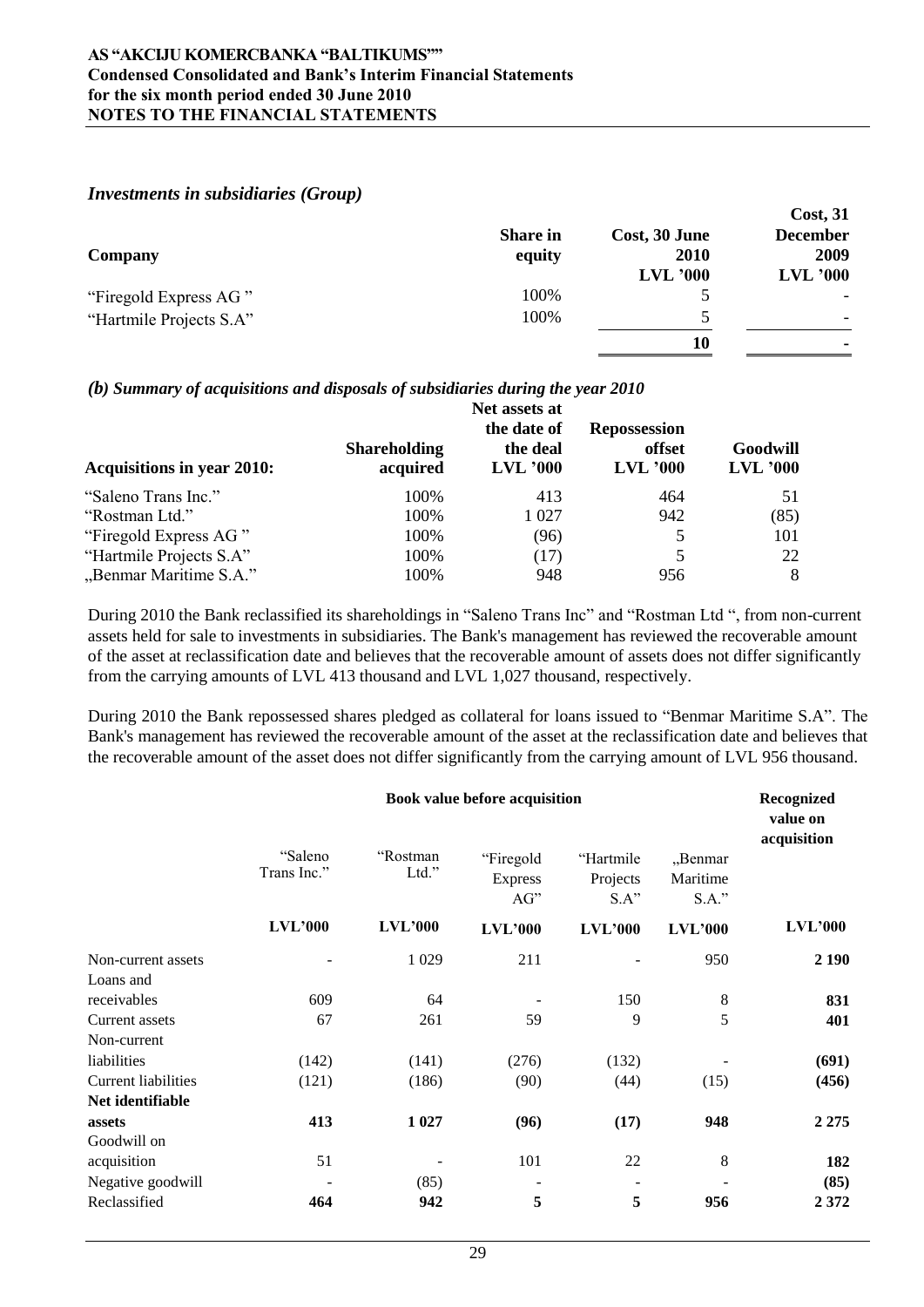### **AS "AKCIJU KOMERCBANKA "BALTIKUMS"" Condensed Consolidated and Bank's Interim Financial Statements for the six month period ended 30 June 2010 NOTES TO THE FINANCIAL STATEMENTS**

# **18 IMPAIRMENT OF ASSETS**

# **(a)** *Impairment of assets (Bank)*

|                                                             | 6 month<br>period ended<br><b>30 June 2010</b> | 6 month<br>period ended<br><b>30 June 2009</b> | <b>Year that</b><br>ended 31<br><b>December</b><br>2009 |
|-------------------------------------------------------------|------------------------------------------------|------------------------------------------------|---------------------------------------------------------|
|                                                             | <b>LVL</b> '000                                | <b>LVL</b> '000                                | $LVL$ '000                                              |
| Total allowance as at the beginning of the period           | 3 2 4 1                                        | 413                                            | 413                                                     |
| Increase in loan loss allowance                             | 164                                            | 313                                            | 1 7 1 0                                                 |
| Increase/(decrease) in securities' loss allowance           | (247)                                          | 910                                            | 988                                                     |
| Increase in investment in subsidiary loss allowances        |                                                |                                                | 186                                                     |
| Release of previously established allowance                 |                                                |                                                | (5)                                                     |
| Change for the period                                       | (83)                                           | 1 2 2 3                                        | 2879                                                    |
| Assets written off during the period                        | (1285)                                         |                                                |                                                         |
| Change in impairment allowance due to currency fluctuations | 62                                             | $\scriptstyle{(4)}$                            | (51)                                                    |
| Total allowance as at the end of the period                 | 1935                                           | 1632                                           | 3 2 4 1                                                 |

# *(b) Impairment of assets (Group)*

|                                                                                                                       | 6 month<br>period ended<br><b>30 June 2010</b> | 6 month<br>period ended<br><b>30 June 2009</b> | <b>Year that</b><br>ended 31<br><b>December</b><br>2009 |
|-----------------------------------------------------------------------------------------------------------------------|------------------------------------------------|------------------------------------------------|---------------------------------------------------------|
|                                                                                                                       | $LVL$ '000                                     | $LVL$ '000                                     | <b>LVL</b> '000                                         |
| Total allowance as at the beginning of the period                                                                     | 3 2 6 6                                        | 943                                            | 943                                                     |
| Increase in loan loss allowance                                                                                       | 164                                            | 313                                            | 1896                                                    |
| Increase/(decrease) in securities' loss allowance                                                                     | (247)                                          | 910                                            | 988                                                     |
| Impairment of non-current assets held for sale                                                                        |                                                |                                                |                                                         |
| Release of impairment of non-current assets held for sale                                                             |                                                |                                                |                                                         |
| after sales of assets (of which attributable to the Group)                                                            |                                                | (505)                                          | (258)                                                   |
| Release of previously established allowance                                                                           |                                                |                                                | (5)                                                     |
| Change for the period                                                                                                 | (83)                                           | 718                                            | 2621                                                    |
| Assets written off during the period                                                                                  | (1285)                                         |                                                |                                                         |
| Release of impairment of non-current assets held for sale<br>after sales of assets (of which attributable to the non- |                                                |                                                |                                                         |
| controlling interest)                                                                                                 |                                                |                                                | (247)                                                   |
| Change in allowance due to currency fluctuations                                                                      | 62                                             | (4)                                            | (51)                                                    |
| Total allowance as at the end of period                                                                               | 1960                                           | 1657                                           | 3 2 6 6                                                 |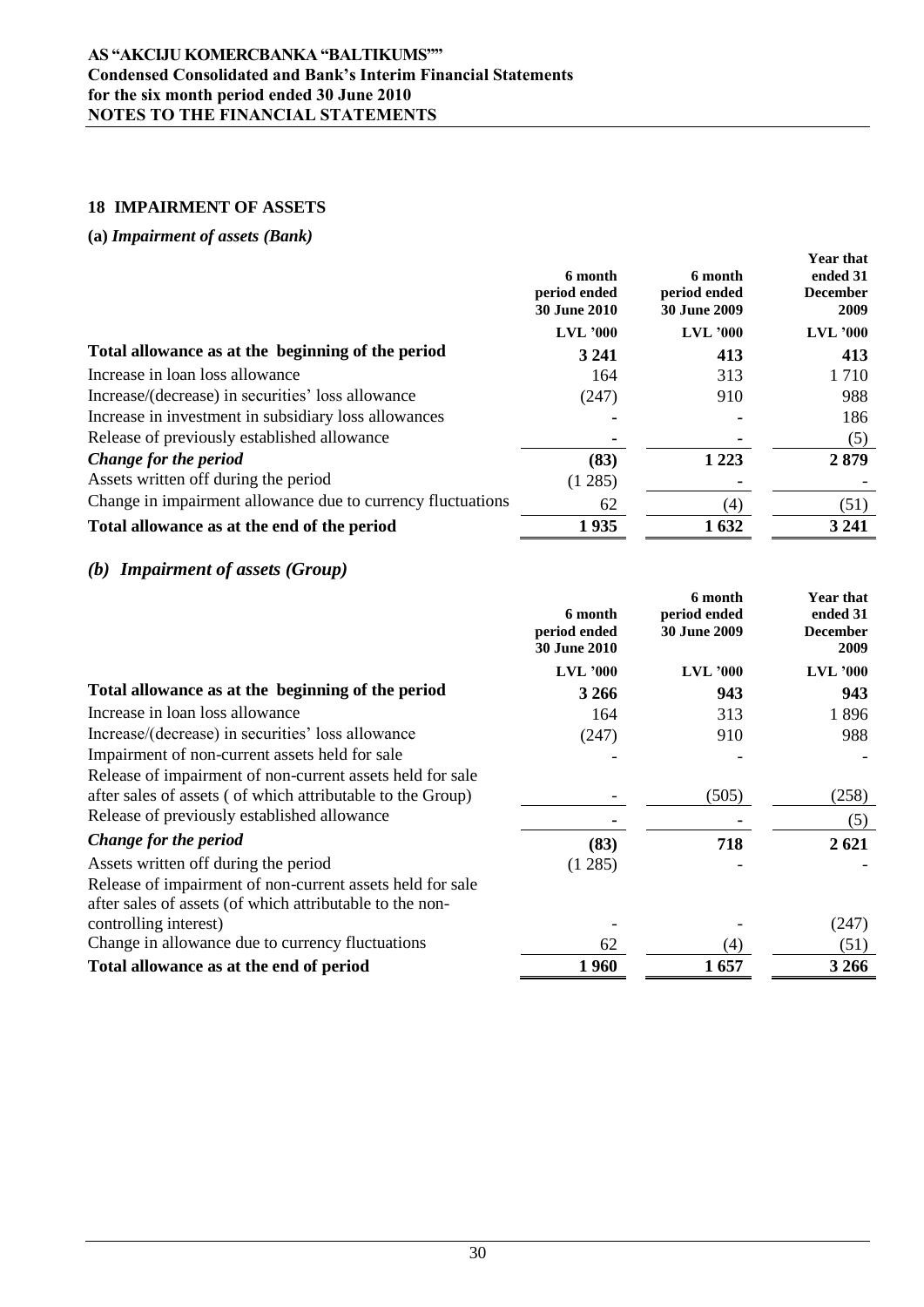# **19 INVESTMENT PROPERTY**

The investment property of the Group consists of the following items:

|                                                  | <b>30 June 2010</b> |             | <b>31 December 2009</b> |             |
|--------------------------------------------------|---------------------|-------------|-------------------------|-------------|
|                                                  | Group               | <b>Bank</b> | Group                   | <b>Bank</b> |
|                                                  | LVL'000             | LVL'000     | LVL'000                 | LVL'000     |
| Land and building on 12 Udens street, Riga       | 3 1 2 4             | 239         | 3 1 9 6                 | 244         |
| Land and building on 28 Raina street, Daugavpils | 252                 | 252         | 260                     | 260         |
| Premises in Tallinn, Estonia                     | 99                  | 99          | 102                     | 102         |
| Land on 5 Akacijas street, Daugavpils            | 708                 |             | 708                     |             |
| Land on Mūkupurva, Riga                          | 400                 |             | 400                     |             |
| Advance for land in Liepaja                      |                     |             | 41                      | 41          |
| Land in Liepaja                                  | 42                  | 42          |                         |             |
|                                                  | 4 6 25              | 632         | 4707                    | 647         |
|                                                  |                     |             | Group                   | <b>Bank</b> |
|                                                  |                     |             | LVL'000                 | LVL'000     |
| 31 December 2009                                 |                     |             | 4 707                   | 647         |
| Acquisition of land in Liepaja                   |                     |             | 42                      | 42          |
| Advances for acquisition of land written off     |                     |             | (41)                    | (41)        |
| Depreciation of buildings                        |                     |             | (83)                    | (16)        |
| <b>30 June 2010</b>                              |                     |             | 4 6 25                  | 632         |

# **20 NON-CURRENT ASSETS HELD FOR SALE**

|                                       | <b>30 June 2010</b> |             | 31 December 2009 |             |
|---------------------------------------|---------------------|-------------|------------------|-------------|
|                                       | Group               | <b>Bank</b> | Group            | <b>Bank</b> |
|                                       | $LVL$ '000          | $LVL$ '000  | $LVL$ '000       | $LVL$ '000  |
| Non-current assets held for sale, net | 486                 |             | 1 772            | l 406       |
|                                       |                     |             |                  |             |

Non-current assets held for sale are carried at the lower of the carrying amount or fair value less costs to sell, and include unlisted real estate investments and licensed mass media companies" shares. There is no active market for such an investment and there have been no recent transactions to provide the basis for fair value. In addition, the discounted cash flow method would result in a wide range of fair values as there is no certainty regarding the future cash flows in this industry. During the reporting period, the Bank assumed control over 100% of the shares of two shipping companies, which were pledged as collateral for issued loans. Book value of these companies was LVL 1 406 thousand and the management believes that their fair value as at reclassification date 31 March 2010 did not differ from their book value.

Changes in non-current assets held for sale during the period:

|                                                                          | Group   | <b>Bank</b> |
|--------------------------------------------------------------------------|---------|-------------|
|                                                                          | LVL'000 | LVL'000     |
| <b>31 December 2009</b>                                                  | 1 772   | 1406        |
| Reclassified to investments in subsidiaries (Note 17)                    | (1406)  | (1406)      |
| Participation of the increase in the share capital of Kamaly Development | 120     |             |
| <b>30 June 2010</b>                                                      | 486     |             |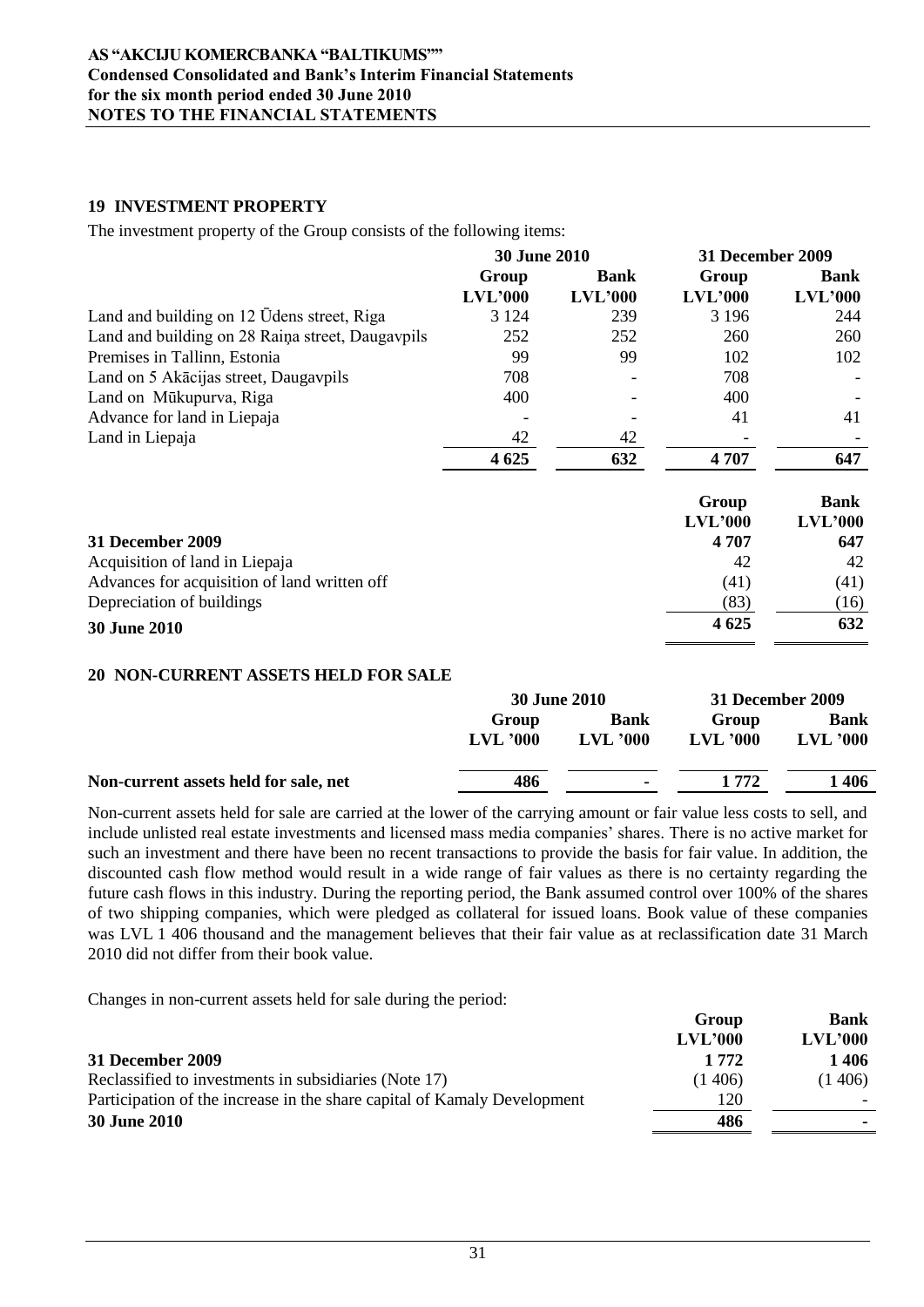### **21 OTHER ASSETS**

|                                               | <b>30 June 2010</b> |                | 31 December 2009 |                |  |
|-----------------------------------------------|---------------------|----------------|------------------|----------------|--|
|                                               | Group               | <b>Bank</b>    | Group            | <b>Bank</b>    |  |
|                                               | LVL'000             | <b>LVL'000</b> | <b>LVL'000</b>   | <b>LVL'000</b> |  |
| Repossessed collateral – vessels              | 3 0 0 0             |                |                  |                |  |
| Cash with brokers for securities settlement   | 101                 | 101            | 38               | 38             |  |
| VAT receivable                                | 60                  | 60             | 179              | 179            |  |
| Taxes receivable (social, payroll and others) | 578                 | 572            |                  |                |  |
| Receivables from SPOT deals                   | 47                  | 47             | 143              | 143            |  |
| Receivables from securities transactions      | 93                  | 93             | 309              | 309            |  |
| Other receivables                             | 253                 | 126            | 192              | 169            |  |
| <b>Total other assets</b>                     | 4 1 3 2             | 999            | 861              | 838            |  |

Addition of vessels occurred by repossessing of shares of companies, which were pledged as collateral for loans issued by the Bank. For details, please refer to Note 17. Market value of repossessed vessels was appraised by independent appraiser on 9 June 2010. As a result, revaluation in amount of LVL 1 030 thousand was recognized.

# **22 LOANS RECEIVED FROM CREDIT INSTITUTIONS**

|                                          | <b>30 June 2010</b> |                               | 31 December 2009 |                          |
|------------------------------------------|---------------------|-------------------------------|------------------|--------------------------|
|                                          | Group<br>LVL'000    | <b>Bank</b><br><b>LVL'000</b> | Group<br>LVL'000 | <b>Bank</b><br>LVL'000   |
| Credit institutions registered in Latvia | 937                 | $\overline{\phantom{a}}$      | 1 127            | $\overline{\phantom{0}}$ |
|                                          | 937                 | ۰.                            | 1 127            | ۰                        |

The annual interest rate on commitments to credit institutions registered in Latvia (SEB) in 2010 was a 6-month EURIBOR + 1.75% (2009: 6 month EURIBOR + 1.75%).

# **23 FINANCIAL LIABILITIES CARRIED AT AMORTIZED COST: CUSTOMERS" DEPOSITS**

|                               | <b>30 June 2010</b> |             | 31 December 2009 |             |
|-------------------------------|---------------------|-------------|------------------|-------------|
|                               | Group               | <b>Bank</b> | Group            | <b>Bank</b> |
|                               | LVL'000             | LVL'000     | LVL'000          | LVL'000     |
| <b>Current accounts:</b>      |                     |             |                  |             |
| <b>Financial institutions</b> | 2 700               | 2 7 0 6     | 957              | 961         |
| Corporate                     | 80 0 86             | 80 1 26     | 60 4 20          | 60 433      |
| Individuals                   | 3 3 4 7             | 3 3 4 7     | 5972             | 5 9 7 2     |
|                               | 86 133              | 86 179      | 67 349           | 67 366      |
| <b>Term deposits:</b>         |                     |             |                  |             |
| Financial institutions        | 684                 | 684         | 346              | 447         |
| Corporate                     | 16890               | 17013       | 12679            | 12 679      |
| Individuals                   | 3 1 7 6             | 3 1 7 6     | 2 0 4 9          | 2 0 4 9     |
|                               | 20 750              | 20873       | 15 074           | 15 175      |
| <b>Deposits total</b>         | 106 883             | 107 052     | 82 4 23          | 82 541      |

As of 30 June 2010, the Bank maintained customer deposit balances of LVL 398 thousand (31 December 2009: LVL 427 thousand) which were blocked by the Bank as collateral for loans and off-balance sheet credit instruments granted by the Bank.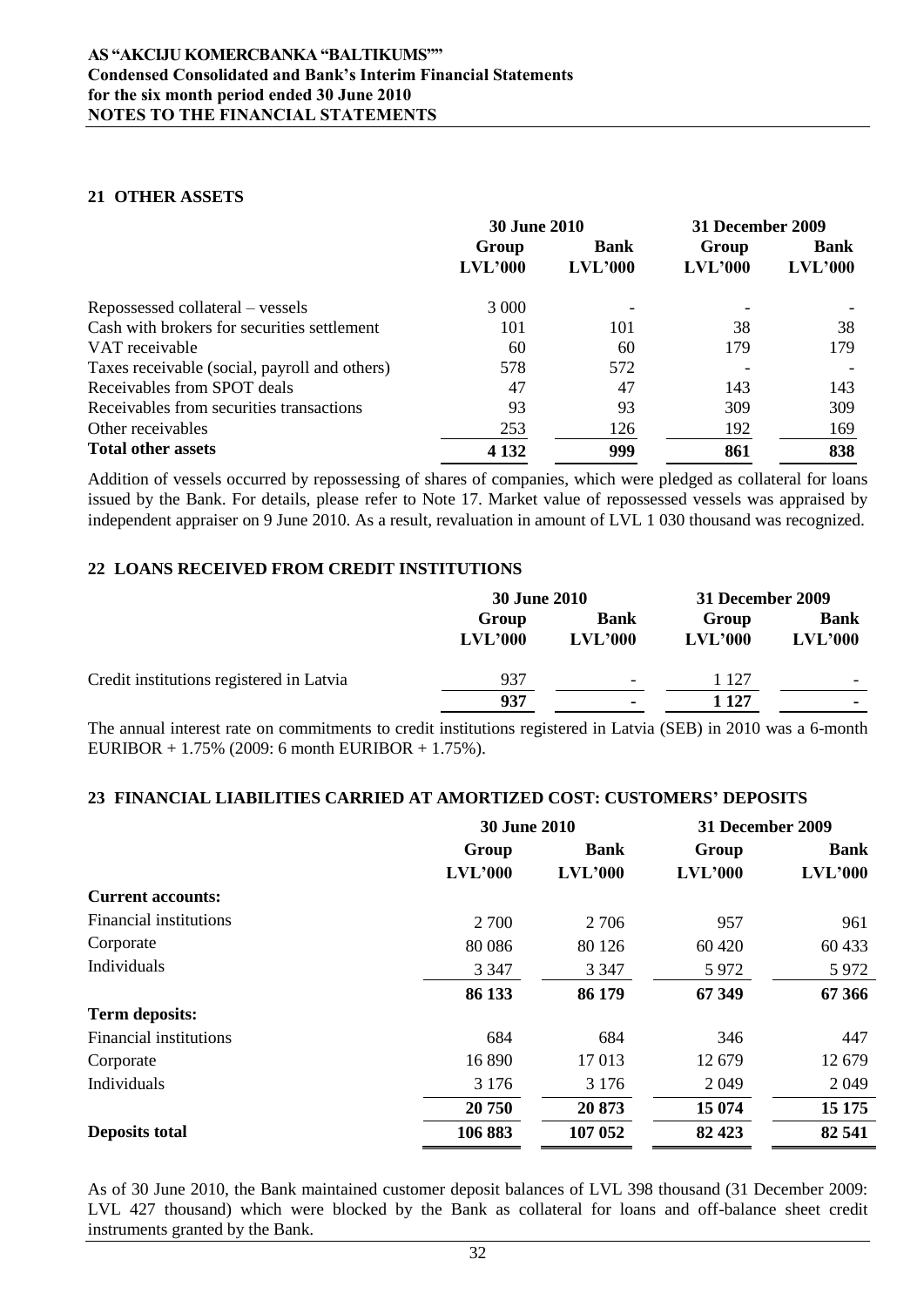### **AS "AKCIJU KOMERCBANKA "BALTIKUMS"" Condensed Consolidated and Bank's Interim Financial Statements for the six month period ended 30 June 2010 NOTES TO THE FINANCIAL STATEMENTS**

The average term deposits rate was 1.56% during 6 month period of 2010 (2.13% in 2009). The average demand deposits rate was 0.10% during 6 month period of 2010 (0.16% in 2009).

As at 30 June 2010 the Bank had one customer/ customer group and as at 31 December 2009 the Bank had no customers/customer groups with deposits exceeding 10% of the total customer deposits. As at 30 June 2010 the balance of these deposits were LVL 13 300 thousand.

# **24 FINANCIAL LIABILITIES CARRIED AT AMORTIZED COST: NOTES PAYABLE**

In February 2007 the Bank carried out the third issue of bonds. The size of the issue was EUR 10 million (LVL 7 028 thousand) with a floating coupon rate of 3 month EURIBOR + 3.0%. The Bank repaid the bonds at maturity – on 2 February 2010.

|                                   | <b>30 June 2010</b>      |                           | 31 December 2009    |                           |
|-----------------------------------|--------------------------|---------------------------|---------------------|---------------------------|
|                                   | Group<br>$LVL$ '000      | <b>Bank</b><br>$LVL$ '000 | Group<br>$LVL$ '000 | <b>Bank</b><br>$LVL$ '000 |
| Notes payable                     |                          |                           | 4 3 9 2             | 4 3 9 2                   |
| Non-amortized commission on issue | $\overline{\phantom{0}}$ | -                         | (2)                 | (2)                       |
|                                   |                          |                           | 4 3 9 0             | 4 3 9 0                   |

# **25 DERIVATIVE FINANCIAL ASSETS AND LIABILITIES**

|                                          |                                 | <b>Bank and Group</b>    |                              | <b>Bank and Group</b>    |
|------------------------------------------|---------------------------------|--------------------------|------------------------------|--------------------------|
|                                          | <b>30 June 2010</b><br>'000 LVL |                          | 31 December 2009<br>'000 LVL |                          |
|                                          | Carrying<br>value               | <b>Notional</b><br>value | Carrying<br>value            | <b>Notional</b><br>value |
| <b>Assets</b>                            |                                 |                          |                              |                          |
| Forward contracts                        | 1 660                           | 17 531                   | 369                          | 24 9 53                  |
| <b>Total derivative financial assets</b> | 1660                            | 17531                    | 369                          | 24 953                   |
| <b>Liabilities</b>                       |                                 |                          |                              |                          |
| Forward contracts                        | 401                             | 16 272                   | 170                          | 24 7 54                  |
| <b>Total derivative liabilities</b>      | 401                             | 16 272                   | 170                          | 24 754                   |

As at 30 June 2010 the Bank had 53 foreign exchange forward contracts outstanding (31 December 2009: 21 contracts). Maturities of derivatives vary from 6 July 2010 to 5 May 2011.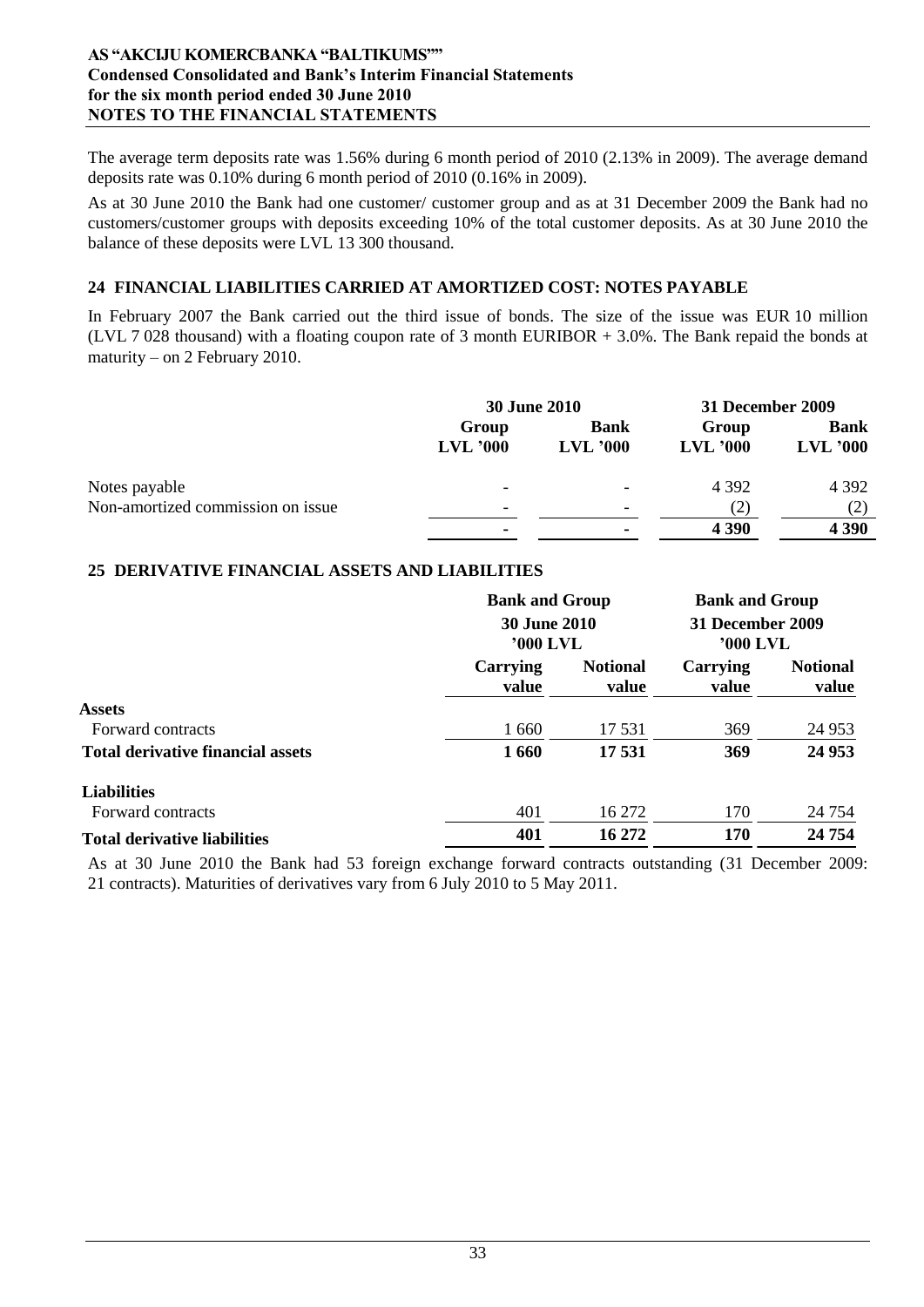# **26 TRANSACTIONS WITH RELATED PARTIES**

Loans, deposits and other claims and liabilities to related parties include the following:

|                                                | <b>30 June 2010</b> |             | <b>31 December 2009</b> |            |
|------------------------------------------------|---------------------|-------------|-------------------------|------------|
|                                                | Group               | <b>Bank</b> | Group                   | Bank       |
|                                                | $LVL$ '000          | $LVL$ '000  | $LVL$ '000              | $LVL$ '000 |
| Loans to customers                             | 1850                | 2 3 9 2     | 816                     | 1 0 4 8    |
| Credit lines                                   | 223                 | 364         | 2438                    | 2 5 9 0    |
| <b>Total loans and other claims</b>            | 2073                | 2756        | 3 2 5 4                 | 3638       |
| Term and demand deposits                       | 4 0 9 4             | 4 2 8 0     | 1822                    | 1940       |
| <b>Total deposits and other</b><br>liabilities | 4 0 9 4             | 4 2 8 0     | 1822                    | 1940       |

|                          | 6 month period ended<br><b>30 June 2010</b> |                                                                        | 6 month period ended<br><b>30 June 2009</b> |       |  |             |
|--------------------------|---------------------------------------------|------------------------------------------------------------------------|---------------------------------------------|-------|--|-------------|
|                          | Group                                       | <b>Bank</b>                                                            |                                             | Group |  | <b>Bank</b> |
|                          |                                             | <b>Interest rate %</b> Interest rate % Interest rate % Interest rate % |                                             |       |  |             |
| Loans to customers       | 5.81                                        | 5.81                                                                   | 7.84                                        | 7.84  |  |             |
| Term and demand deposits | 0.38                                        | 0.38                                                                   | 0.61                                        | 0.61  |  |             |

The Council and Board remuneration in six months of year 2010 was LVL 106 thousand (6 months of 2009: LVL 184 thousand).

|                                                 | 6 month period ended<br><b>30 June 2010</b> |             | 6 month period ended<br><b>30 June 2009</b> |             |
|-------------------------------------------------|---------------------------------------------|-------------|---------------------------------------------|-------------|
|                                                 | Group                                       | <b>Bank</b> | Group                                       | <b>Bank</b> |
|                                                 | $LVL$ $000$                                 | $LVL$ $000$ | $LVL$ $000$                                 | $LVL$ $000$ |
| Income from related party transactions          |                                             |             |                                             |             |
| Commission income                               | 17                                          | 17          | 16                                          | 16          |
| Interest income                                 | 57                                          | 60          | 9                                           | 23          |
| Dividends                                       | 186                                         | 186         |                                             |             |
| <b>Expenses from related party transactions</b> |                                             |             |                                             |             |
| Interest expenses                               | 16                                          | 30          | 55                                          | 55          |
| Other                                           | 5                                           | 26          | 5                                           | 36          |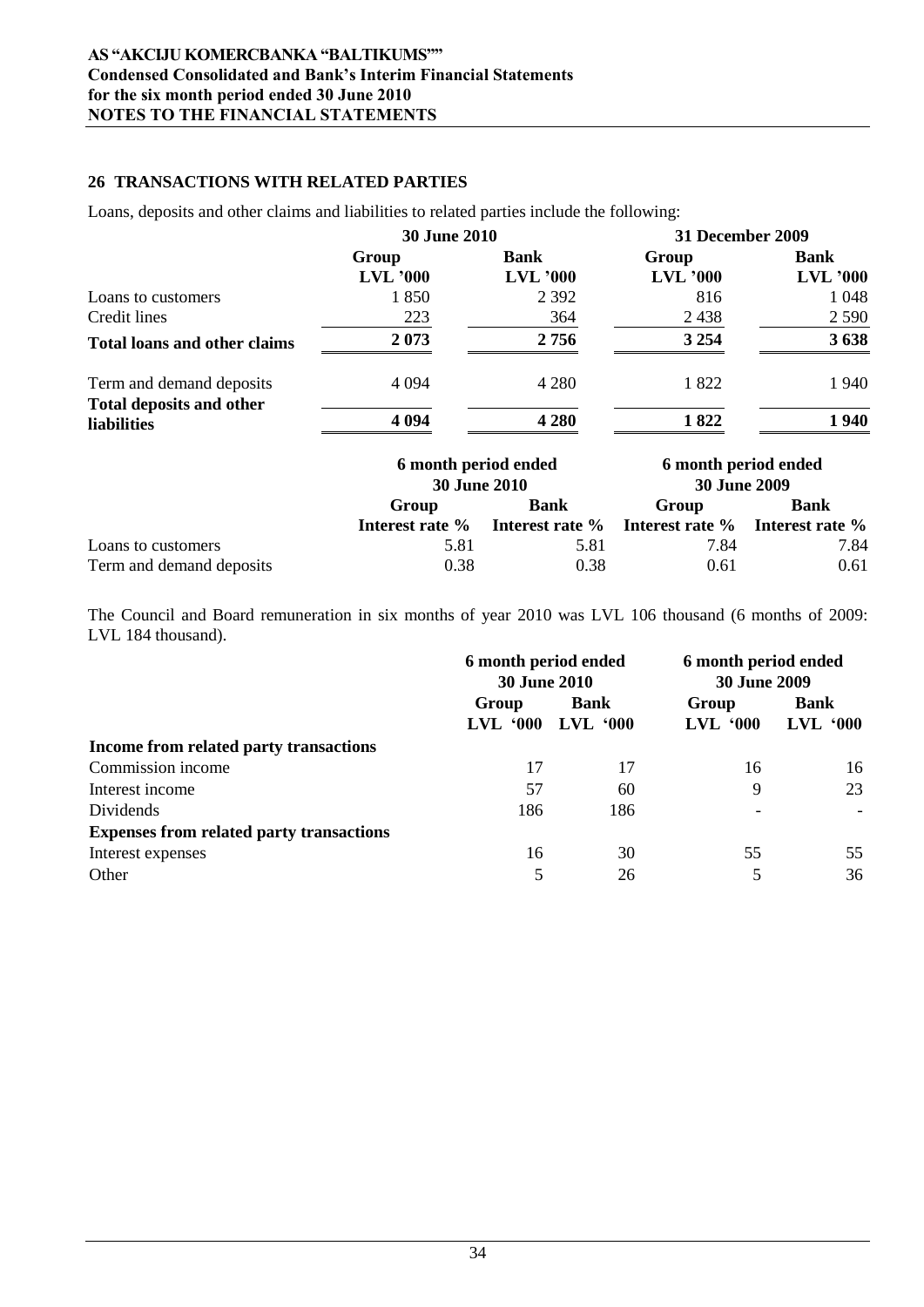# **27 ASSETS UNDER MANAGEMENT**

|                                          | <b>30 June 2010</b> |         | 31 December 2009 |             |
|------------------------------------------|---------------------|---------|------------------|-------------|
|                                          | Group               | Bank    | Group            | <b>Bank</b> |
| <b>Assets under management</b>           | LVL'000             | LVL'000 | LVL'000          | LVL'000     |
| Demand deposits with credit institutions |                     |         |                  |             |
| registered in Latvia                     | 11 311              | 11 3 11 | 5                | 5           |
| Loans                                    |                     |         | 1 3 7 0          | 1 370       |
| Non-fixed income securities              | 619                 | 619     | 192              | 192         |
| Fixed income securities                  | 3 6 3 7             | 3637    | 803              | 803         |
| Fixed income securities pledged under    |                     |         |                  |             |
| repurchase transactions                  | 3518                | 3518    | 3 1 7 8          | 3 1 7 8     |
| Other assets                             | 2 0 0 9             | 2 0 0 9 | 204              | 204         |
|                                          | 21 094              | 21 094  | 5752             | 5752        |
| Liabilities under management             |                     |         |                  |             |
| Trust liabilities, non-residents         | 19 274              | 19 274  | 504              | 504         |
| Trust liabilities, residents             | 1820                | 1820    | 5 2 4 8          | 5 2 4 8     |
|                                          | 21 094              | 21 094  | 5752             | 5752        |

As of 30 June 2010 assets under management include transactions with related parties of the Bank. As at 30 June 2010 the Group managed related party assets in amount of LVL 1,125 thousand (2009: nil).

# **28 CONTINGENT LIABILITIES AND COMMITMENTS**

At any time the Bank has outstanding commitments to extend credit. These commitments take the form of approved loans, credit card limits and overdraft facilities.

The Bank provides financial guarantees and letters of credit to guarantee the performance of customers to third parties. These agreements have fixed limits and generally extend for a period of up to five years.

The contractual amounts of commitments are set out in the following table by category. The amounts reflected in the table for commitments assume that amounts are fully advanced. The amounts reflected in the table for guarantees and letters of credit represent the maximum accounting loss that would be recognized at the balance sheet date if counterparties failed to completely perform as contracted.

|                                   | <b>30 June 2010</b>      |                          | 31 December 2009 |             |
|-----------------------------------|--------------------------|--------------------------|------------------|-------------|
|                                   | Group                    | <b>Bank</b>              | Group            | <b>Bank</b> |
|                                   | LVL'000                  | LVL'000                  | LVL'000          | LVL'000     |
| Unutilized loan facilities        | 2616                     | 2616                     | 5 5 3 5          | 5 5 3 5     |
| Unutilized credit card facilities | 433                      | 433                      | 339              | 339         |
| Letters of credit                 | $\overline{\phantom{0}}$ | $\overline{\phantom{0}}$ | 29               | 29          |
| Guarantees                        | 95                       | 95                       | 4                | 4           |
|                                   | 3 1 4 4                  | 3 1 4 4                  | 5907             | 5907        |

Total contractual and above amounts of commitments to extend loans may not be equal to the cash flow required in the future as such commitments may expire before they are used.